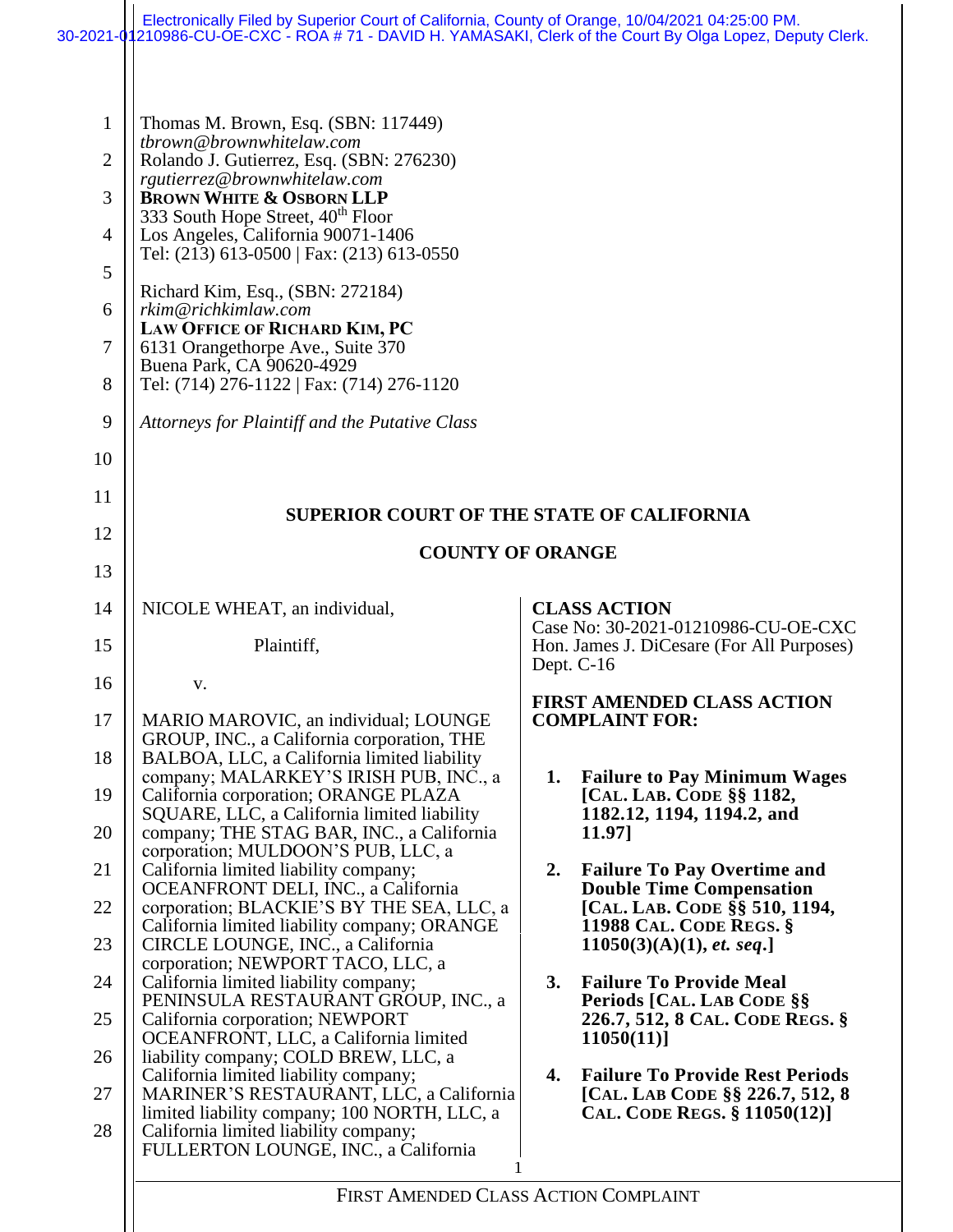| $\mathbf{1}$<br>$\overline{2}$<br>3<br>$\overline{4}$<br>5<br>6<br>$\overline{7}$<br>8<br>9<br>10<br>11<br>12<br>13 | Corporation; HELMSMAN ALE HOUSE, a<br>business entity, form unknown; MALARKY'S<br>IRISH PUB, a business entity, form unknown;<br>STAG BAR, a business entity, form unknown;<br>DORY DELI, a business entity, form unknown;<br>MULDOON'S IRISH PUB, a business entity,<br>form unknown; WILD GOOSE TAVERN, a<br>business entity, form unknown; PLAYA MESA,<br>a business entity, form unknown; THE<br>COUNTRY CLUB, a business entity, form<br>unknown; BLACKIE'S BY THE SEA, a business<br>entity, form unknown; THE DISTRICT<br>LOUNGE OLD TOWN ORANGE, a business<br>entity, form unknown; MATADOR CANTINA, a<br>business entity, form unknown; 2J'S LOUNGE, a<br>business entity, form unknown; SUPER PANGA<br>TAQUERIA, a business entity, form unknown;<br>and DOES 1 through 50, inclusive,<br>Defendants. | 5.<br><b>Failure to Indemnify [CAL. LAB.</b><br><b>CODE § 2802; 8 CAL. CODE</b><br>REGS. § $11050(9)(B)$ ]<br>6.<br><b>Failure To Provide Accurate</b><br><b>Itemized Wage Statements</b><br>[CAL. LAB. CODE $\S$ 226]<br><b>Waiting Time Penalties [CAL.</b><br>7.<br><b>LAB. CODE § 2031</b><br>8.<br><b>Unfair Competition and</b><br><b>Unlawful Business Practices</b><br>[CAL. BUS. & PROF. CODE §<br>17200, et. seq.]<br>9.<br><b>Failure to Furnish Employee</b><br>File and Payroll Records [CAL.<br>LAB. CODE §§ 226(b), 226(c),<br>$226(f)$ , 1198.5, 1198.5(a),<br>1198.5(b), and $1198.5(k)$ ]<br>10. Penalties Pursuant to the<br><b>Private Attorney General Act</b><br>("PAGA") [CAL. LAB. CODE §<br>2699, et. seq.], and |
|---------------------------------------------------------------------------------------------------------------------|------------------------------------------------------------------------------------------------------------------------------------------------------------------------------------------------------------------------------------------------------------------------------------------------------------------------------------------------------------------------------------------------------------------------------------------------------------------------------------------------------------------------------------------------------------------------------------------------------------------------------------------------------------------------------------------------------------------------------------------------------------------------------------------------------------------|-------------------------------------------------------------------------------------------------------------------------------------------------------------------------------------------------------------------------------------------------------------------------------------------------------------------------------------------------------------------------------------------------------------------------------------------------------------------------------------------------------------------------------------------------------------------------------------------------------------------------------------------------------------------------------------------------------------------------------------------|
| 14                                                                                                                  |                                                                                                                                                                                                                                                                                                                                                                                                                                                                                                                                                                                                                                                                                                                                                                                                                  | 11. Declaratory Relief                                                                                                                                                                                                                                                                                                                                                                                                                                                                                                                                                                                                                                                                                                                    |
| 15                                                                                                                  |                                                                                                                                                                                                                                                                                                                                                                                                                                                                                                                                                                                                                                                                                                                                                                                                                  |                                                                                                                                                                                                                                                                                                                                                                                                                                                                                                                                                                                                                                                                                                                                           |
| 16                                                                                                                  |                                                                                                                                                                                                                                                                                                                                                                                                                                                                                                                                                                                                                                                                                                                                                                                                                  | <b>DEMAND FOR JURY TRIAL</b>                                                                                                                                                                                                                                                                                                                                                                                                                                                                                                                                                                                                                                                                                                              |
| 17                                                                                                                  |                                                                                                                                                                                                                                                                                                                                                                                                                                                                                                                                                                                                                                                                                                                                                                                                                  |                                                                                                                                                                                                                                                                                                                                                                                                                                                                                                                                                                                                                                                                                                                                           |
| 18                                                                                                                  | COMES NOW, Plaintiff NICOLE WHEAT ("Plaintiff"), and submits this unverified                                                                                                                                                                                                                                                                                                                                                                                                                                                                                                                                                                                                                                                                                                                                     |                                                                                                                                                                                                                                                                                                                                                                                                                                                                                                                                                                                                                                                                                                                                           |
| 19                                                                                                                  | First Amended FAC ("FAC") as follows:                                                                                                                                                                                                                                                                                                                                                                                                                                                                                                                                                                                                                                                                                                                                                                            |                                                                                                                                                                                                                                                                                                                                                                                                                                                                                                                                                                                                                                                                                                                                           |
| 20                                                                                                                  | I.                                                                                                                                                                                                                                                                                                                                                                                                                                                                                                                                                                                                                                                                                                                                                                                                               |                                                                                                                                                                                                                                                                                                                                                                                                                                                                                                                                                                                                                                                                                                                                           |
| 21                                                                                                                  | <b>INTRODUCTION</b>                                                                                                                                                                                                                                                                                                                                                                                                                                                                                                                                                                                                                                                                                                                                                                                              |                                                                                                                                                                                                                                                                                                                                                                                                                                                                                                                                                                                                                                                                                                                                           |
| 22                                                                                                                  | 1.                                                                                                                                                                                                                                                                                                                                                                                                                                                                                                                                                                                                                                                                                                                                                                                                               | Plaintiff brings this action on behalf of herself, and all similarly situated                                                                                                                                                                                                                                                                                                                                                                                                                                                                                                                                                                                                                                                             |
| 23                                                                                                                  | individuals for (a) Failure to Pay Minimum Wages; (b) Failure To Pay Overtime and Double                                                                                                                                                                                                                                                                                                                                                                                                                                                                                                                                                                                                                                                                                                                         |                                                                                                                                                                                                                                                                                                                                                                                                                                                                                                                                                                                                                                                                                                                                           |
| 24                                                                                                                  | Time Compensation; (c) Failure To Provide Meal Periods; (d) Failure To Provide Rest                                                                                                                                                                                                                                                                                                                                                                                                                                                                                                                                                                                                                                                                                                                              |                                                                                                                                                                                                                                                                                                                                                                                                                                                                                                                                                                                                                                                                                                                                           |
| 25                                                                                                                  | Periods; (e) Failure to Indemnify; (f) Failure To Provide Accurate Itemized Wage Statements;                                                                                                                                                                                                                                                                                                                                                                                                                                                                                                                                                                                                                                                                                                                     |                                                                                                                                                                                                                                                                                                                                                                                                                                                                                                                                                                                                                                                                                                                                           |
| 26                                                                                                                  | (g) Waiting Time Penalties; (h) Unfair Competition and Unlawful Business Practices; (i)                                                                                                                                                                                                                                                                                                                                                                                                                                                                                                                                                                                                                                                                                                                          |                                                                                                                                                                                                                                                                                                                                                                                                                                                                                                                                                                                                                                                                                                                                           |
| 27                                                                                                                  | Failure to Furnish Employee File and Payroll Records (j) Penalties pursuant to the Private                                                                                                                                                                                                                                                                                                                                                                                                                                                                                                                                                                                                                                                                                                                       |                                                                                                                                                                                                                                                                                                                                                                                                                                                                                                                                                                                                                                                                                                                                           |
| 28                                                                                                                  | Attorney General Act ("PAGA"), and (k) Declaratory Relief.                                                                                                                                                                                                                                                                                                                                                                                                                                                                                                                                                                                                                                                                                                                                                       |                                                                                                                                                                                                                                                                                                                                                                                                                                                                                                                                                                                                                                                                                                                                           |
|                                                                                                                     | 2                                                                                                                                                                                                                                                                                                                                                                                                                                                                                                                                                                                                                                                                                                                                                                                                                |                                                                                                                                                                                                                                                                                                                                                                                                                                                                                                                                                                                                                                                                                                                                           |
|                                                                                                                     | FIRST AMENDED CLASS ACTION COMPLAINT                                                                                                                                                                                                                                                                                                                                                                                                                                                                                                                                                                                                                                                                                                                                                                             |                                                                                                                                                                                                                                                                                                                                                                                                                                                                                                                                                                                                                                                                                                                                           |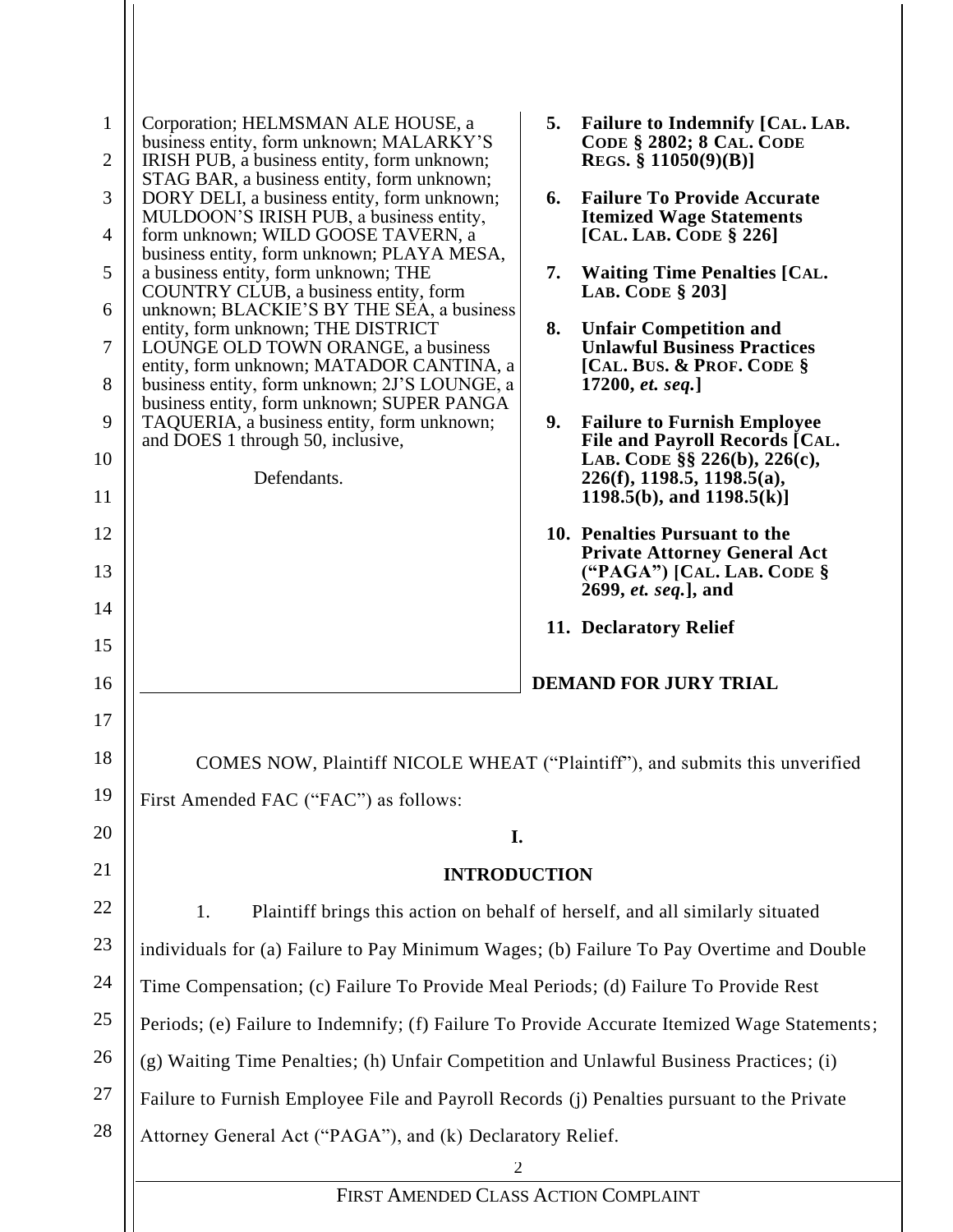| 1              |           | 2.                | All allegations in this FAC are based upon information and belief except for those                     |
|----------------|-----------|-------------------|--------------------------------------------------------------------------------------------------------|
| $\overline{c}$ |           |                   | allegations that pertain to Plaintiff named herein and her counsel. Each allegation in this FAC either |
| 3              |           |                   | has evidentiary support or is likely to have evidentiary support after a reasonable opportunity for    |
| $\overline{4}$ |           |                   | further investigation and discovery.                                                                   |
| 5              |           |                   | II.                                                                                                    |
| 6              |           |                   | <b>JURISDICTION AND VENUE</b>                                                                          |
| 7              |           | 3.                | This Court has jurisdiction over this action pursuant to CAL. CODE CIV. PROC. §                        |
| 8              | 410.10.   |                   |                                                                                                        |
| 9              |           | 4.                | Venue is proper in this Court pursuant to CAL. CODE CIV. PROC. §§ 395 and 395.5                        |
| 10             |           |                   | because the facts and circumstances giving rise to this action as alleged herein occurred in the       |
| 11             |           | County of Orange. |                                                                                                        |
| 12             |           |                   | III.                                                                                                   |
| 13             |           |                   | <b>THE PARTIES</b>                                                                                     |
| 14             | A.        |                   | The Plaintiff.                                                                                         |
| 15             |           | 5.                | Plaintiff is, and at all times mentioned herein was, an individual:                                    |
| 16             |           |                   | Residing in the County of Orange, State of California;<br>a.                                           |
| 17             |           |                   | Who worked for Defendants, including DOES 1 through 50, as a non-exempt<br>b.                          |
| 18             |           |                   | employee;                                                                                              |
| 19             |           |                   | c. Who worked in excess of eight (8) hours in a workday and more than forty (40)                       |
| 20             |           |                   | hours in a workweek, but did not receive all of minimum wages, overtime, and                           |
| 21             |           |                   | double time compensation to which she was entitled;                                                    |
| 22             |           |                   | d. Who did not receive uninterrupted rest periods or meal periods;                                     |
| 23             |           |                   | Who was not indemnified or reimbursed for all out-of-pocket expenses;<br>e.                            |
| 24             |           |                   | Who did not receive accurate itemized wage statements;<br>f.                                           |
| 25             |           |                   | Who was not paid all wages due upon termination; and<br>g.                                             |
| 26             |           |                   | h. Who is a member of the Class as defined in paragraph 46 below.                                      |
| 27             | <b>B.</b> |                   | The Defendants.                                                                                        |
| 28             |           | 6.                | Plaintiff is informed and believes, and based upon that information and belief alleges,                |
|                |           |                   | 3                                                                                                      |
|                |           |                   | FIRST AMENDED CLASS ACTION COMPLAINT                                                                   |
|                |           |                   |                                                                                                        |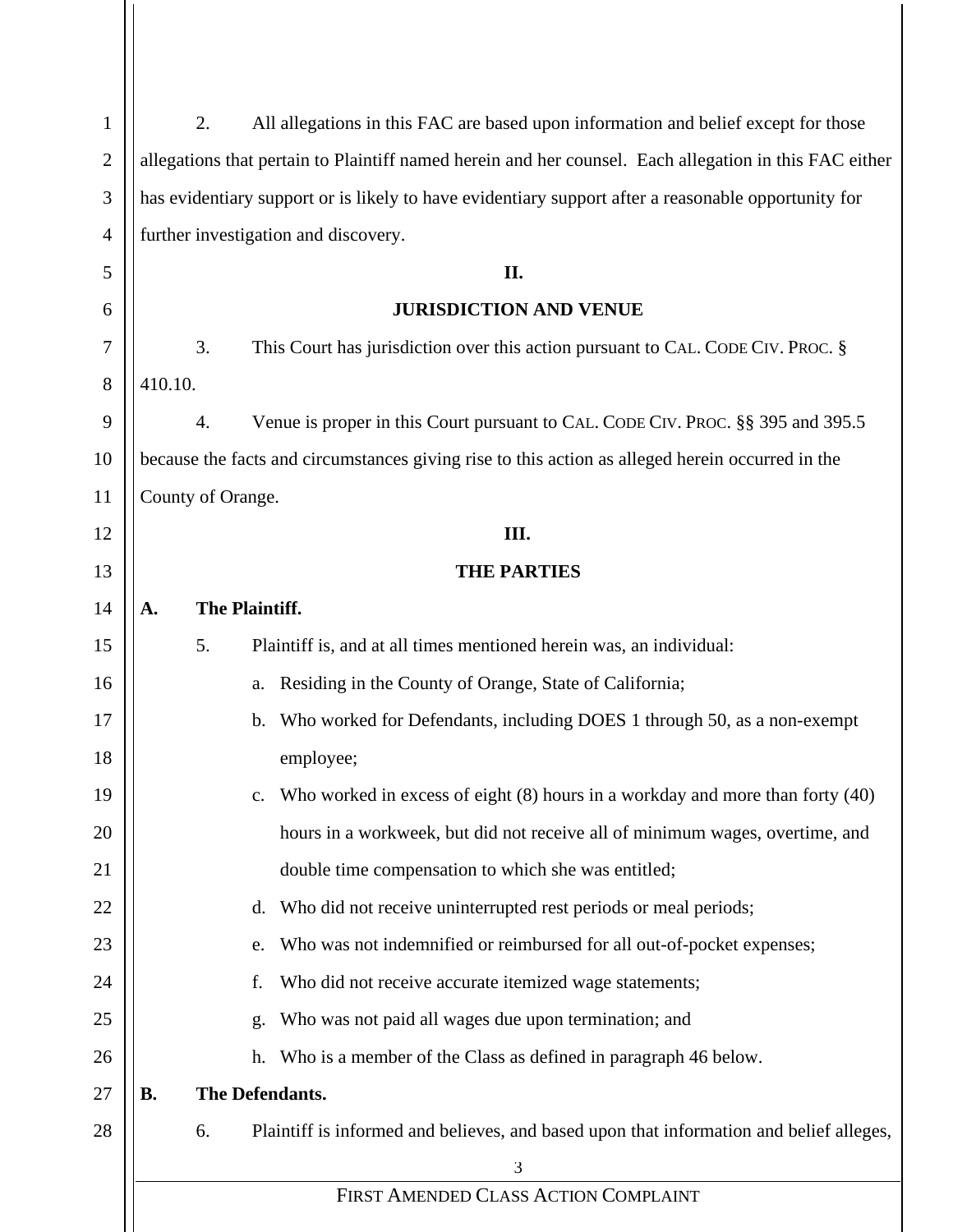| $\mathbf{1}$ | that Defendant MARIO MAROVIC is, and at all times herein mentioned was:                          |
|--------------|--------------------------------------------------------------------------------------------------|
| 2            | An individual conducting business in the County of Orange, State of California;<br>a.            |
| 3            | A principal, owner, shareholder, member, operator, and/or manager of the other<br>$\mathbf{b}$ . |
| 4            | Defendants named in this action, including DOES 1 through 50;                                    |
| 5            | The former dual employer of Plaintiff and of the Class, as defined in paragraph<br>c.            |
| 6            | 46, who:                                                                                         |
| 7            | Failed to pay at least minimum wages for all hours worked;<br>i.                                 |
| 8            | Failed to pay overtime and double time compensation for hours worked in<br>ii.                   |
| 9            | excess of 8 hours in a workday and/or over forty hours in a workweek;                            |
| 10           | Failed to provide uninterrupted rest periods and meal periods;<br>iii.                           |
| 11           | Failed to indemnify or reimburse its employees for all out-of-pocket expenses;<br>iv.            |
| 12           | Failed to provide employees with accurate itemized wage statements; and<br>V.                    |
| 13           | Failed to pay employees all wages due upon termination of their employment<br>Vi.                |
| 14           | relationship.                                                                                    |
| 15           | 7.<br>Plaintiff is informed and believes, and based upon that information and belief alleges,    |
| 16           | that Defendant LOUNGE GROUP, INC. is, and at all times herein mentioned was:                     |
| 17           | A California corporation conducting business in the County of Orange, State of<br>a.             |
| 18           | California;                                                                                      |
| 19           | Owned, operated, and/or managed by Defendant MARIO MAROVIC;<br>$\mathbf b$ .                     |
| 20           | The former dual employer of Plaintiff and of the Class, as defined in paragraph<br>c.            |
| 21           | 46, which:                                                                                       |
| 22           | Failed to pay at least minimum wages for all hours worked;<br>$\mathbf{1}$ .                     |
| 23           | Failed to pay overtime and double time compensation for hours worked in<br>ii.                   |
| 24           | excess of 8 hours in a workday and/or over forty hours in a workweek;                            |
| 25           | Failed to provide uninterrupted rest periods and meal periods;<br>iii.                           |
| 26           | Failed to indemnify or reimburse its employees for all out-of-pocket expenses;<br>iv.            |
| 27           | Failed to provide employees with accurate itemized wage statements; and<br>V.                    |
| 28           | Failed to pay employees all wages due upon termination of their employment<br>V1.                |
|              | $\overline{4}$                                                                                   |
|              | FIRST AMENDED CLASS ACTION COMPLAINT                                                             |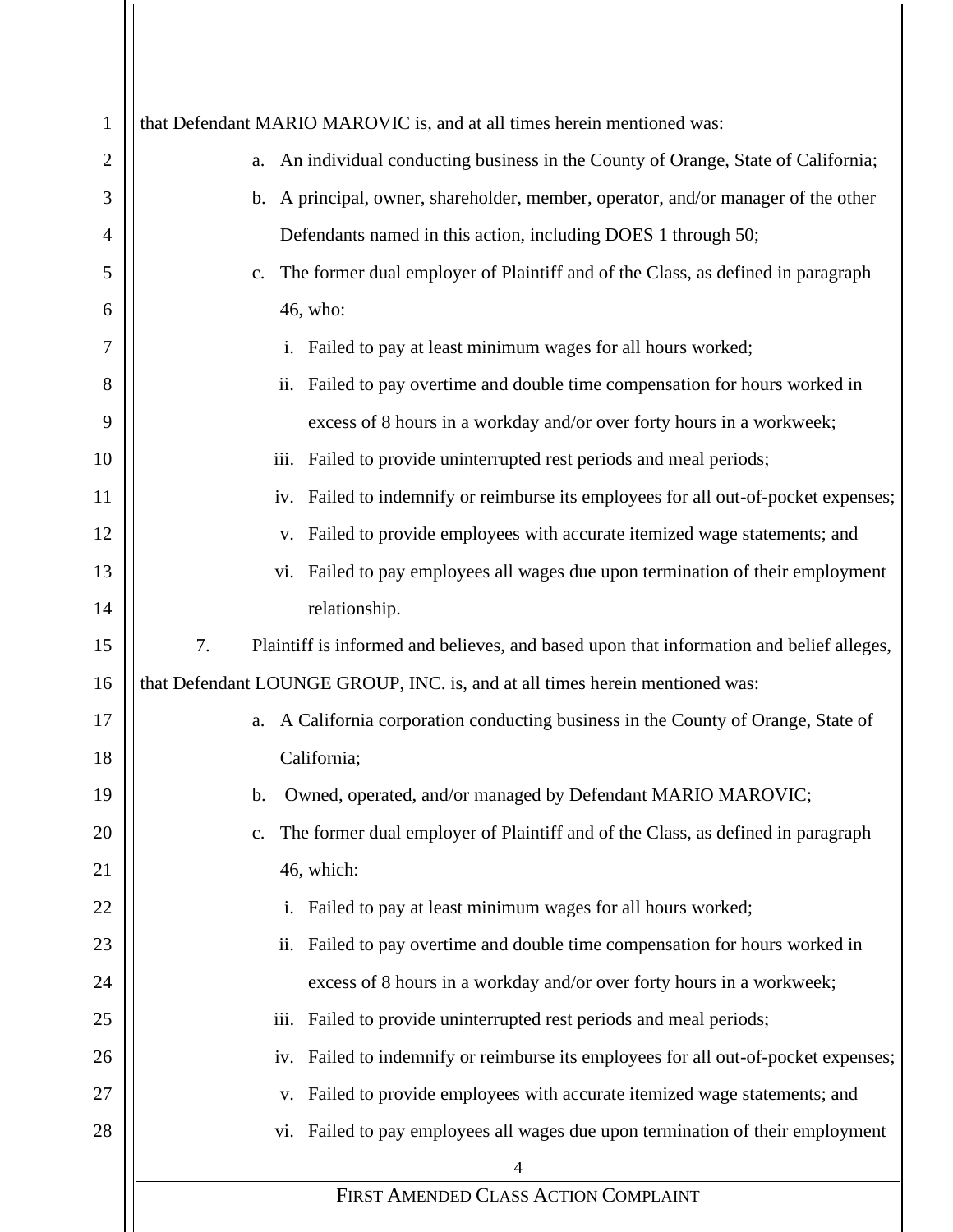| $\mathbf{1}$   | relationship.                                                                                    |
|----------------|--------------------------------------------------------------------------------------------------|
| $\mathbf{2}$   | 8.<br>Plaintiff is informed and believes, and based upon that information and belief alleges,    |
| 3              | that Defendant THE BALBOA, LLC is, and at all times herein mentioned was:                        |
| $\overline{4}$ | a. A California limited liability company conducting business in the County of                   |
| 5              | Orange, State of California;                                                                     |
| 6              | Owned, operated, and/or managed by Defendant MARIO MAROVIC;<br>$\mathbf b$ .                     |
| 7              | The former dual employer of Plaintiff and of the Class, as defined in paragraph<br>$C_{\bullet}$ |
| 8              | 46, which:                                                                                       |
| 9              | Failed to pay at least minimum wages for all hours worked;<br>$\mathbf{i}$ .                     |
| 10             | Failed to pay overtime and double time compensation for hours worked in<br>ii.                   |
| 11             | excess of 8 hours in a workday and/or over forty hours in a workweek;                            |
| 12             | Failed to provide uninterrupted rest periods and meal periods;<br>iii.                           |
| 13             | iv. Failed to indemnify or reimburse its employees for all out-of-pocket expenses;               |
| 14             | Failed to provide employees with accurate itemized wage statements; and<br>V.                    |
| 15             | vi. Failed to pay employees all wages due upon termination of their employment                   |
| 16             | relationship.                                                                                    |
| 17             | 9.<br>Plaintiff is informed and believes, and based upon that information and belief alleges,    |
| 18             | that Defendant MALARKEY'S IRISH PUB, INC. is, and at all times herein mentioned was:             |
| 19             | A California corporation conducting business in the County of Orange, State of<br>a.             |
| 20             | California;                                                                                      |
| 21             | Owned, operated, and/or managed by Defendant MARIO MAROVIC;<br>b.                                |
| 22             | The former dual employer of Plaintiff and of the Class, as defined in paragraph<br>c.            |
| 23             | 46, which:                                                                                       |
| 24             | Failed to pay at least minimum wages for all hours worked;                                       |
| 25             | Failed to pay overtime and double time compensation for hours worked in<br>ii.                   |
| 26             | excess of 8 hours in a workday and/or over forty hours in a workweek;                            |
| 27             | Failed to provide uninterrupted rest periods and meal periods;<br>iii.                           |
| 28             | Failed to indemnify or reimburse its employees for all out-of-pocket expenses;<br>iv.            |
|                | 5                                                                                                |
|                | FIRST AMENDED CLASS ACTION COMPLAINT                                                             |

 $\mathsf{I}$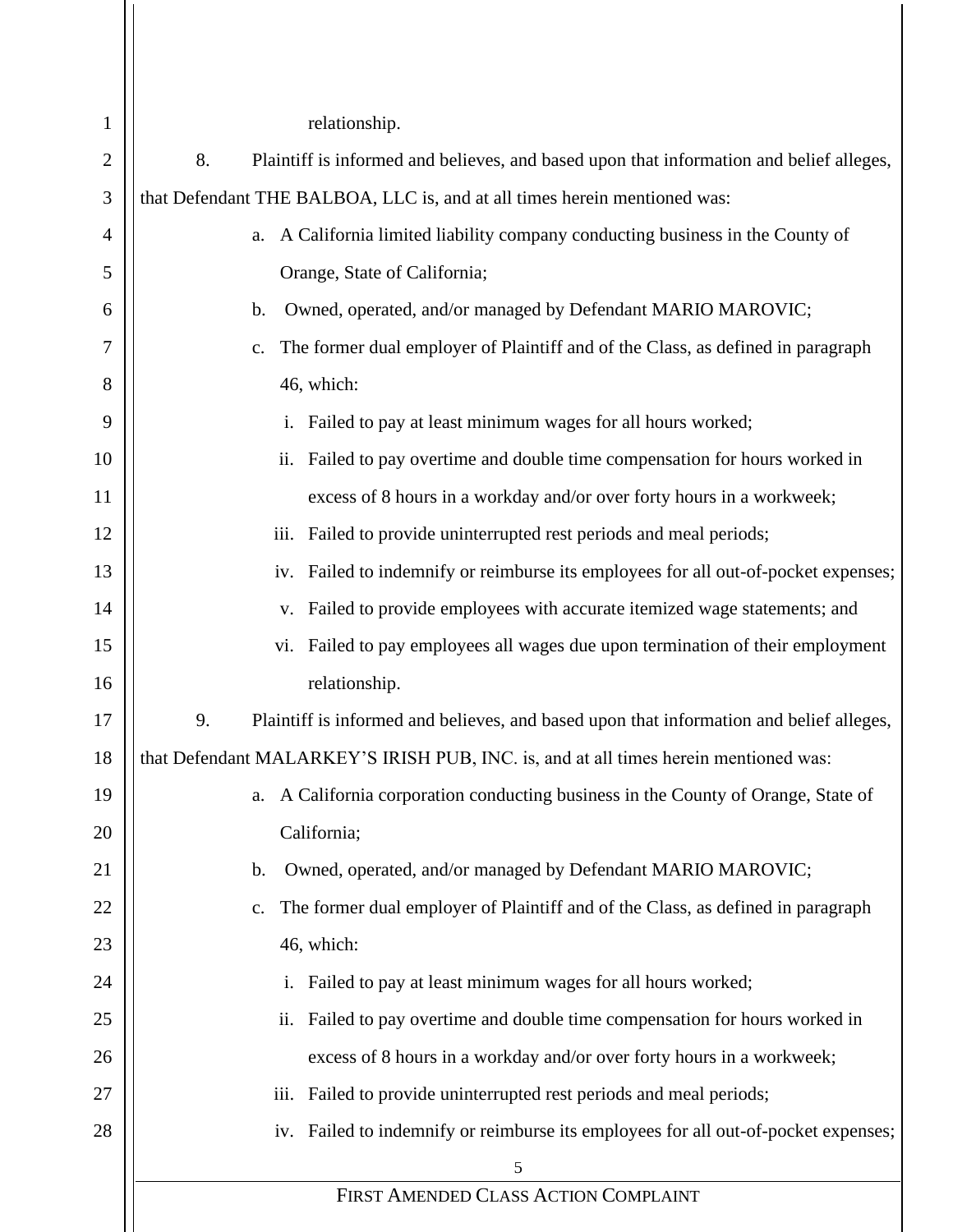| 1              | v. Failed to provide employees with accurate itemized wage statements; and                        |
|----------------|---------------------------------------------------------------------------------------------------|
| $\overline{2}$ | vi. Failed to pay employees all wages due upon termination of their employment                    |
| 3              | relationship.                                                                                     |
| $\overline{4}$ | 10.<br>Plaintiff is informed and believes, and based upon that information and belief alleges,    |
| 5              | that Defendant ORANGE PLAZA SQUARE, LLC is, and at all times herein mentioned was:                |
| 6              | a. A California limited liability company conducting business in the County of                    |
| 7              | Orange, State of California;                                                                      |
| 8              | Owned, operated, and/or managed by Defendant MARIO MAROVIC;<br>$\mathbf{b}$ .                     |
| 9              | The former dual employer of Plaintiff and of the Class, as defined in paragraph<br>c.             |
| 10             | 46, which:                                                                                        |
| 11             | Failed to pay at least minimum wages for all hours worked;<br>$\mathbf{i}$ .                      |
| 12             | Failed to pay overtime and double time compensation for hours worked in<br>ii.                    |
| 13             | excess of 8 hours in a workday and/or over forty hours in a workweek;                             |
| 14             | iii. Failed to provide uninterrupted rest periods and meal periods;                               |
| 15             | iv. Failed to indemnify or reimburse its employees for all out-of-pocket expenses;                |
| 16             | Failed to provide employees with accurate itemized wage statements; and<br>V.                     |
| 17             | Failed to pay employees all wages due upon termination of their employment<br>vi.                 |
| 18             | relationship.                                                                                     |
| 19             | 11.<br>Plaintiff is informed and believes, and based upon that information and belief alleges,    |
| 20             | that Defendant THE STAG BAR, INC. is, and at all times herein mentioned was:                      |
| 21             | a. A California corporation conducting business in the County of Orange, State of                 |
| 22             | California;                                                                                       |
| 23             | Owned, operated, and/or managed by Defendant MARIO MAROVIC;<br>$\mathbf{b}$ .                     |
| 24             | The former dual employer of Plaintiff and of the Class, as defined in paragraph<br>$\mathbf{c}$ . |
| 25             | 46, which:                                                                                        |
| 26             | Failed to pay at least minimum wages for all hours worked;                                        |
| 27             | Failed to pay overtime and double time compensation for hours worked in<br>ii.                    |
| 28             | excess of 8 hours in a workday and/or over forty hours in a workweek;                             |
|                | 6                                                                                                 |
|                | FIRST AMENDED CLASS ACTION COMPLAINT                                                              |
|                |                                                                                                   |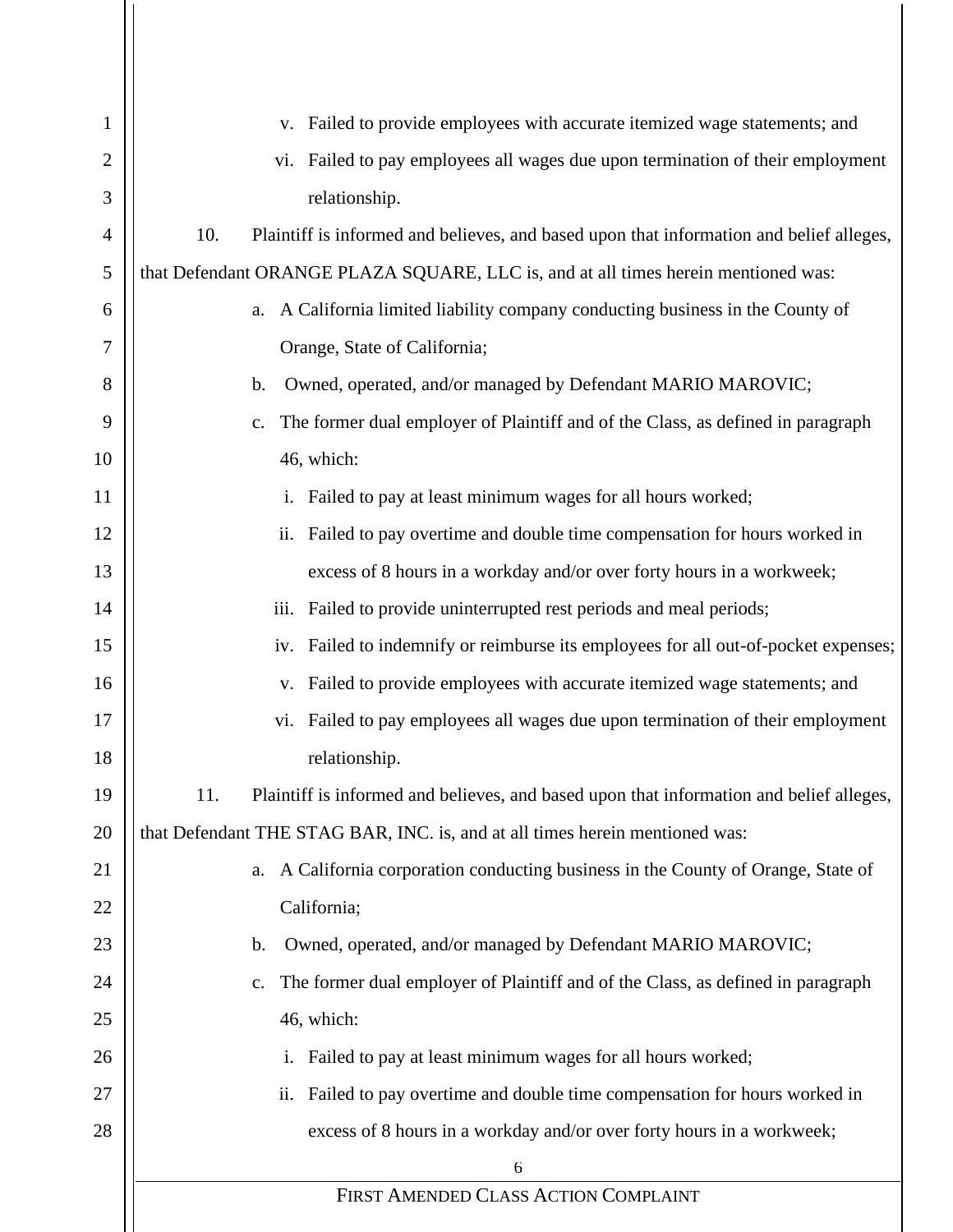| 1      | Failed to provide uninterrupted rest periods and meal periods;<br>iii.                           |
|--------|--------------------------------------------------------------------------------------------------|
| 2      | Failed to indemnify or reimburse its employees for all out-of-pocket expenses;<br>iv.            |
| 3      | Failed to provide employees with accurate itemized wage statements; and<br>V.                    |
| 4      | Failed to pay employees all wages due upon termination of their employment<br>vi.                |
| 5      | relationship.                                                                                    |
| 6      | 12.<br>Plaintiff is informed and believes, and based upon that information and belief alleges,   |
| $\tau$ | that Defendant MULDOON'S PUB, LLC is, and at all times herein mentioned was:                     |
| 8      | a. A California limited liability company conducting business in the County of                   |
| 9      | Orange, State of California;                                                                     |
| 10     | Owned, operated, and/or managed by Defendant MARIO MAROVIC;<br>$\mathbf b$ .                     |
| 11     | The former dual employer of Plaintiff and of the Class, as defined in paragraph<br>$C_{\bullet}$ |
| 12     | 46, which:                                                                                       |
| 13     | Failed to pay at least minimum wages for all hours worked;<br>$\mathbf{i}$ .                     |
| 14     | Failed to pay overtime and double time compensation for hours worked in<br>ii.                   |
| 15     | excess of 8 hours in a workday and/or over forty hours in a workweek;                            |
| 16     | iii.<br>Failed to provide uninterrupted rest periods and meal periods;                           |
| 17     | Failed to indemnify or reimburse its employees for all out-of-pocket expenses;<br>iv.            |
| 18     | Failed to provide employees with accurate itemized wage statements; and<br>V.                    |
| 19     | Failed to pay employees all wages due upon termination of their employment<br>VI.                |
| 20     | relationship.                                                                                    |
| 21     | 13.<br>Plaintiff is informed and believes, and based upon that information and belief alleges,   |
| 22     | that Defendant OCEANFRONT DELI, INC. is, and at all times herein mentioned was:                  |
| 23     | a. A California corporation conducting business in the County of Orange, State of                |
| 24     | California;                                                                                      |
| 25     | Owned, operated, and/or managed by Defendant MARIO MAROVIC;<br>$\mathbf{b}$ .                    |
| 26     | The former dual employer of Plaintiff and of the Class, as defined in paragraph<br>$C_{\bullet}$ |
| 27     | 46, which:                                                                                       |
| 28     | Failed to pay at least minimum wages for all hours worked;                                       |
|        | 7                                                                                                |
|        | FIRST AMENDED CLASS ACTION COMPLAINT                                                             |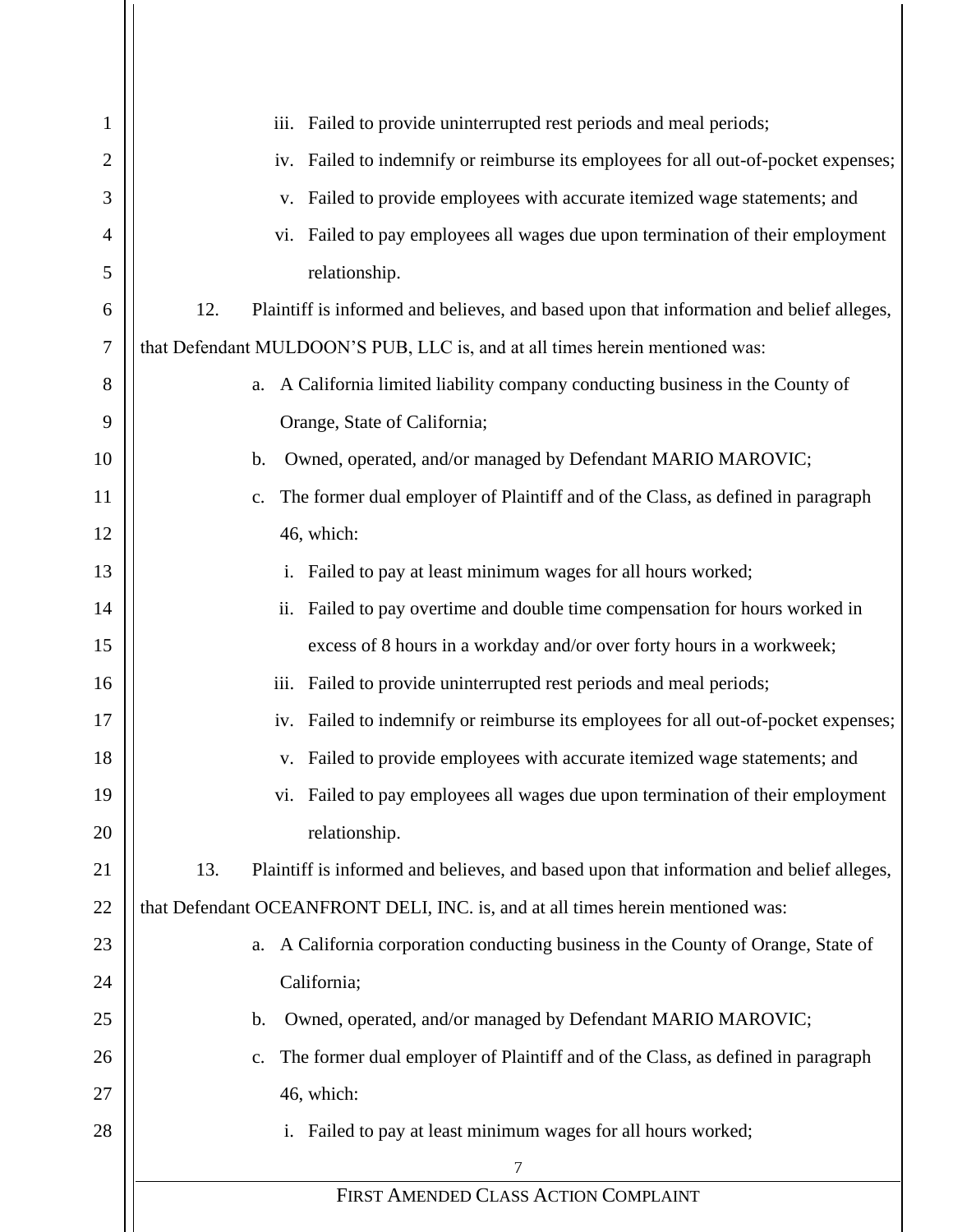| 1              | ii. Failed to pay overtime and double time compensation for hours worked in                       |
|----------------|---------------------------------------------------------------------------------------------------|
| $\overline{2}$ | excess of 8 hours in a workday and/or over forty hours in a workweek;                             |
| 3              | iii. Failed to provide uninterrupted rest periods and meal periods;                               |
| 4              | iv. Failed to indemnify or reimburse its employees for all out-of-pocket expenses;                |
| 5              | v. Failed to provide Plaintiff with accurate itemized wage statements; and                        |
| 6              | vi. Failed to pay Plaintiff all wages due upon termination of their employment                    |
| 7              | relationship.                                                                                     |
| 8              | 14.<br>Plaintiff is informed and believes, and based upon that information and belief alleges,    |
| 9              | that Defendant BLACKIE'S BY THE SEA, LLC is, and at all times herein mentioned was:               |
| 10             | a. A California limited liability company conducting business in the County of                    |
| 11             | Orange, State of California;                                                                      |
| 12             | Owned, operated, and/or managed by Defendant MARIO MAROVIC;<br>$\mathbf{b}$ .                     |
| 13             | The former dual employer of Plaintiff and of the Class, as defined in paragraph<br>c.             |
| 14             | 46, which:                                                                                        |
| 15             | i. Failed to pay at least minimum wages for all hours worked;                                     |
| 16             | ii. Failed to pay overtime and double time compensation for hours worked in                       |
| 17             | excess of 8 hours in a workday and/or over forty hours in a workweek;                             |
| 18             | iii. Failed to provide uninterrupted rest periods and meal periods;                               |
| 19             | iv. Failed to indemnify or reimburse its employees for all out-of-pocket expenses;                |
| 20             | v. Failed to provide employees with accurate itemized wage statements; and                        |
| 21             | vi. Failed to pay employees all wages due upon termination of their employment                    |
| 22             | relationship.                                                                                     |
| 23             | 15.<br>Plaintiff is informed and believes, and based upon that information and belief alleges,    |
| 24             | that Defendant ORANGE CIRCLE LOUNGE, INC. is, and at all times herein mentioned was:              |
| 25             | a. A California corporation conducting business in the County of Orange, State of                 |
| 26             | California;                                                                                       |
| 27             | Owned, operated, and/or managed by Defendant MARIO MAROVIC;<br>b.                                 |
| 28             | The former dual employer of Plaintiff and of the Class, as defined in paragraph<br>$\mathbf{c}$ . |
|                | 8                                                                                                 |
|                | FIRST AMENDED CLASS ACTION COMPLAINT                                                              |
|                |                                                                                                   |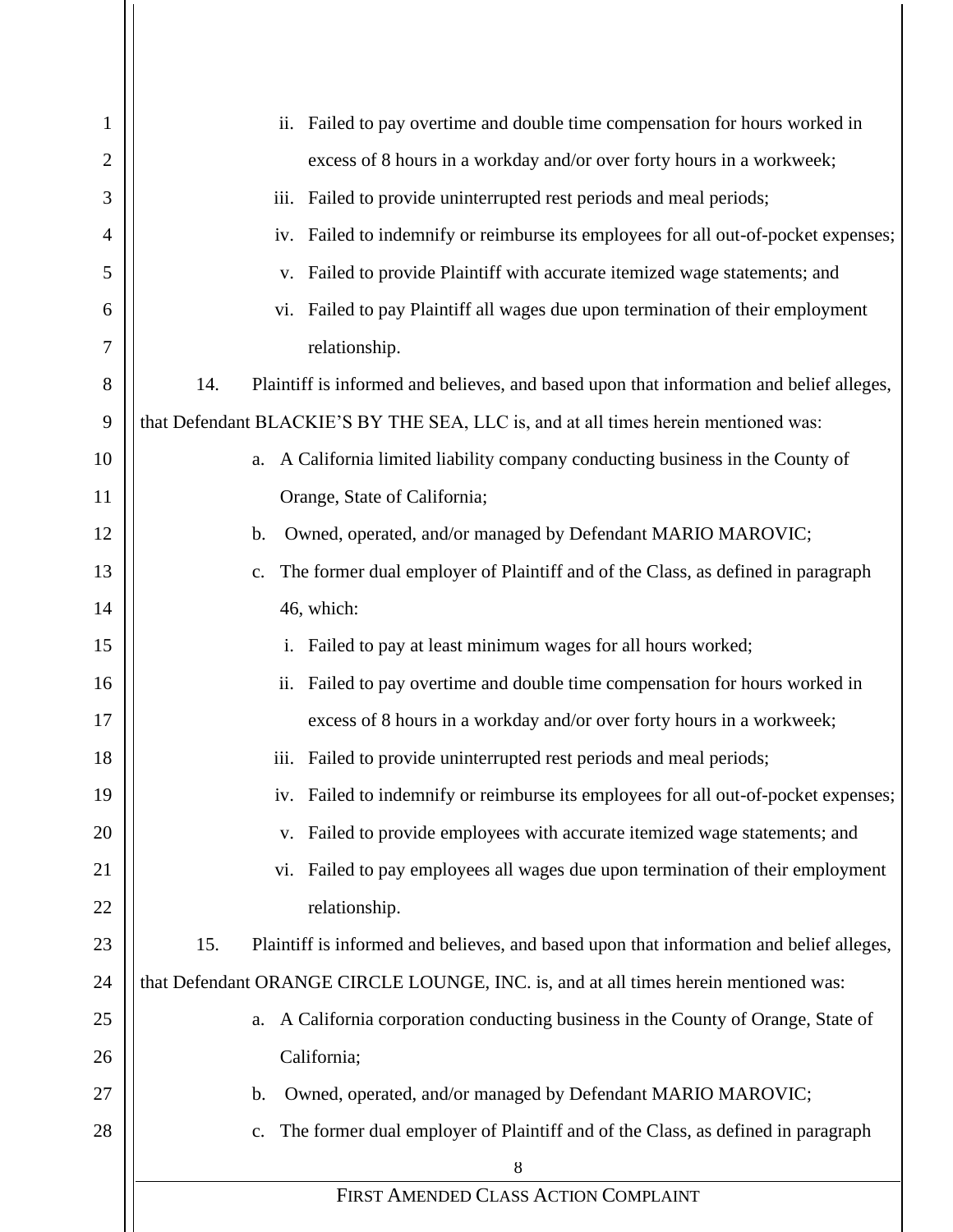| 1              | 46, which:                                                                                     |
|----------------|------------------------------------------------------------------------------------------------|
| $\overline{2}$ | i. Failed to pay at least minimum wages for all hours worked;                                  |
| 3              | ii. Failed to pay overtime and double time compensation for hours worked in                    |
| 4              | excess of 8 hours in a workday and/or over forty hours in a workweek;                          |
| 5              | iii. Failed to provide uninterrupted rest periods and meal periods;                            |
| 6              | iv. Failed to indemnify or reimburse its employees for all out-of-pocket expenses;             |
| 7              | v. Failed to provide employees with accurate itemized wage statements; and                     |
| 8              | vi. Failed to pay employees all wages due upon termination of their employment                 |
| 9              | relationship.                                                                                  |
| 10             | 16.<br>Plaintiff is informed and believes, and based upon that information and belief alleges, |
| 11             | that Defendant NEWPORT TACO, LLC is, and at all times herein mentioned was:                    |
| 12             | a. A California limited liability company conducting business in the County of                 |
| 13             | Orange, State of California;                                                                   |
| 14             | Owned, operated, and/or managed by Defendant MARIO MAROVIC;<br>$\mathbf{b}$ .                  |
| 15             | The former dual employer of Plaintiff and of the Class, as defined in paragraph<br>c.          |
| 16             | 46, which:                                                                                     |
| 17             | i. Failed to pay at least minimum wages for all hours worked;                                  |
| 18             | ii. Failed to pay overtime and double time compensation for hours worked in                    |
| 19             | excess of 8 hours in a workday and/or over forty hours in a workweek;                          |
| 20             | Failed to provide uninterrupted rest periods and meal periods;<br>iii.                         |
| 21             | Failed to indemnify or reimburse its employees for all out-of-pocket expenses;<br>iv.          |
| 22             | Failed to provide employees with accurate itemized wage statements; and<br>V.                  |
| 23             | Failed to pay employees all wages due upon termination of their employment<br>V1.              |
| 24             | relationship.                                                                                  |
| 25             | 17.<br>Plaintiff is informed and believes, and based upon that information and belief alleges, |
| 26             | that Defendant PENINSULA RESTAURANT GROUP, INC. is, and at all times herein mentioned          |
| 27             | was:                                                                                           |
| 28             | A California corporation conducting business in the County of Orange, State of<br>a.           |
|                | 9                                                                                              |
|                | FIRST AMENDED CLASS ACTION COMPLAINT                                                           |
|                |                                                                                                |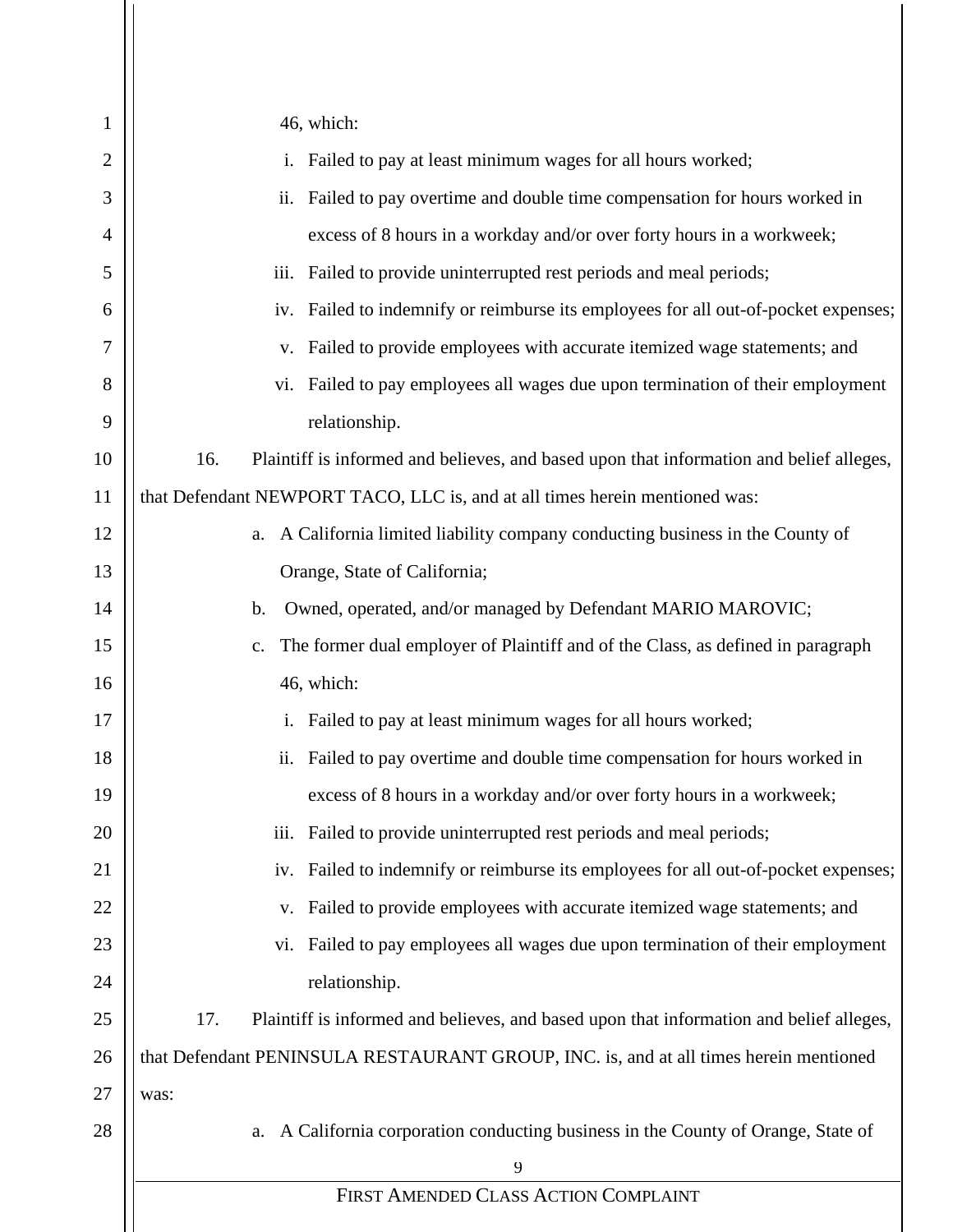| $\mathbf{1}$   | California;                                                                                       |
|----------------|---------------------------------------------------------------------------------------------------|
| $\overline{2}$ | Owned, operated, and/or managed by Defendant MARIO MAROVIC;<br>b.                                 |
| 3              | The former dual employer of Plaintiff and of the Class, as defined in paragraph<br>c.             |
| 4              | 46, which:                                                                                        |
| 5              | Failed to pay at least minimum wages for all hours worked;                                        |
| 6              | ii. Failed to pay overtime and double time compensation for hours worked in                       |
| 7              | excess of 8 hours in a workday and/or over forty hours in a workweek;                             |
| 8              | iii. Failed to provide uninterrupted rest periods and meal periods;                               |
| 9              | iv. Failed to indemnify or reimburse its employees for all out-of-pocket expenses;                |
| 10             | v. Failed to provide employees with accurate itemized wage statements; and                        |
| 11             | vi. Failed to pay employees all wages due upon termination of their employment                    |
| 12             | relationship.                                                                                     |
| 13             | 18.<br>Plaintiff is informed and believes, and based upon that information and belief alleges,    |
| 14             | that Defendant NEWPORT OCEANFRONT, LLC is, and at all times herein mentioned was:                 |
| 15             | a. A California limited liability company conducting business in the County of                    |
| 16             | Orange, State of California;                                                                      |
| 17             | Owned, operated, and/or managed by Defendant MARIO MAROVIC;<br>b.                                 |
| 18             | The former dual employer of Plaintiff and of the Class, as defined in paragraph<br>$\mathbf{c}$ . |
| 19             | 46, which:                                                                                        |
| 20             | Failed to pay at least minimum wages for all hours worked;<br>i.                                  |
| 21             | Failed to pay overtime and double time compensation for hours worked in<br>ii.                    |
| 22             | excess of 8 hours in a workday and/or over forty hours in a workweek;                             |
| 23             | Failed to provide uninterrupted rest periods and meal periods;<br>iii.                            |
| 24             | Failed to indemnify or reimburse its employees for all out-of-pocket expenses;<br>iv.             |
| 25             | Failed to provide employees with accurate itemized wage statements; and<br>V.                     |
| 26             | Failed to pay employees all wages due upon termination of their employment<br>vi.                 |
| 27             | relationship.                                                                                     |
| 28             | 19.<br>Plaintiff is informed and believes, and based upon that information and belief alleges,    |
|                | 10                                                                                                |
|                | FIRST AMENDED CLASS ACTION COMPLAINT                                                              |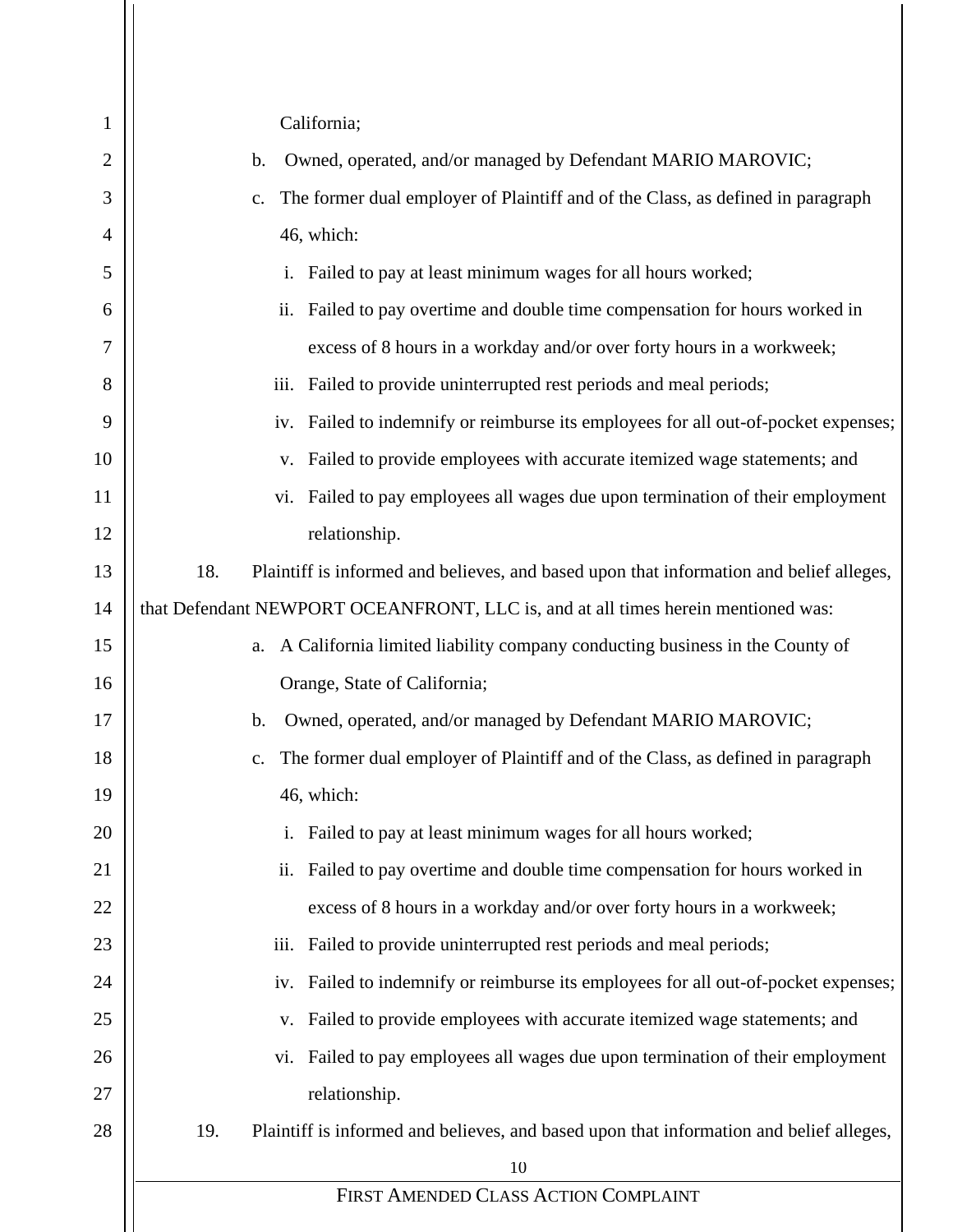| 1  | that Defendant COLD BREW, LLC is, and at all times herein mentioned was:                       |
|----|------------------------------------------------------------------------------------------------|
| 2  | A California limited liability company conducting business in the County of<br>a.              |
| 3  | Orange, State of California;                                                                   |
| 4  | Owned, operated, and/or managed by Defendant MARIO MAROVIC;<br>$\mathbf b$ .                   |
| 5  | The former dual employer of Plaintiff and of the Class, as defined in paragraph<br>c.          |
| 6  | 46, which:                                                                                     |
| 7  | Failed to pay at least minimum wages for all hours worked;<br>$\mathbf{i}$ .                   |
| 8  | Failed to pay overtime and double time compensation for hours worked in<br>ii.                 |
| 9  | excess of 8 hours in a workday and/or over forty hours in a workweek;                          |
| 10 | iii. Failed to provide uninterrupted rest periods and meal periods;                            |
| 11 | Failed to indemnify or reimburse its employees for all out-of-pocket expenses;<br>iv.          |
| 12 | Failed to provide employees with accurate itemized wage statements; and<br>V.                  |
| 13 | Failed to pay employees all wages due upon termination of their employment<br>V1.              |
| 14 | relationship.                                                                                  |
| 15 | 20.<br>Plaintiff is informed and believes, and based upon that information and belief alleges, |
| 16 | that Defendant MARINER'S RESTAURANT, LLC is, and at all times herein mentioned was:            |
| 17 | A California limited liability company conducting business in the County of<br>a.              |
| 18 | Orange, State of California;                                                                   |
| 19 | Owned, operated, and/or managed by Defendant MARIO MAROVIC;<br>b.                              |
| 20 | The former dual employer of Plaintiff and of the Class, as defined in paragraph<br>c.          |
| 21 | 46, which:                                                                                     |
| 22 | Failed to pay at least minimum wages for all hours worked;<br>i.                               |
| 23 | Failed to pay overtime and double time compensation for hours worked in<br>ii.                 |
| 24 | excess of 8 hours in a workday and/or over forty hours in a workweek;                          |
| 25 | Failed to provide uninterrupted rest periods and meal periods;<br>iii.                         |
| 26 | Failed to indemnify or reimburse its employees for all out-of-pocket expenses;<br>iv.          |
| 27 | Failed to provide employees with accurate itemized wage statements; and<br>V.                  |
| 28 | vi. Failed to pay employees all wages due upon termination of their employment                 |
|    | 11                                                                                             |
|    | FIRST AMENDED CLASS ACTION COMPLAINT                                                           |

 $\mathbf{I}$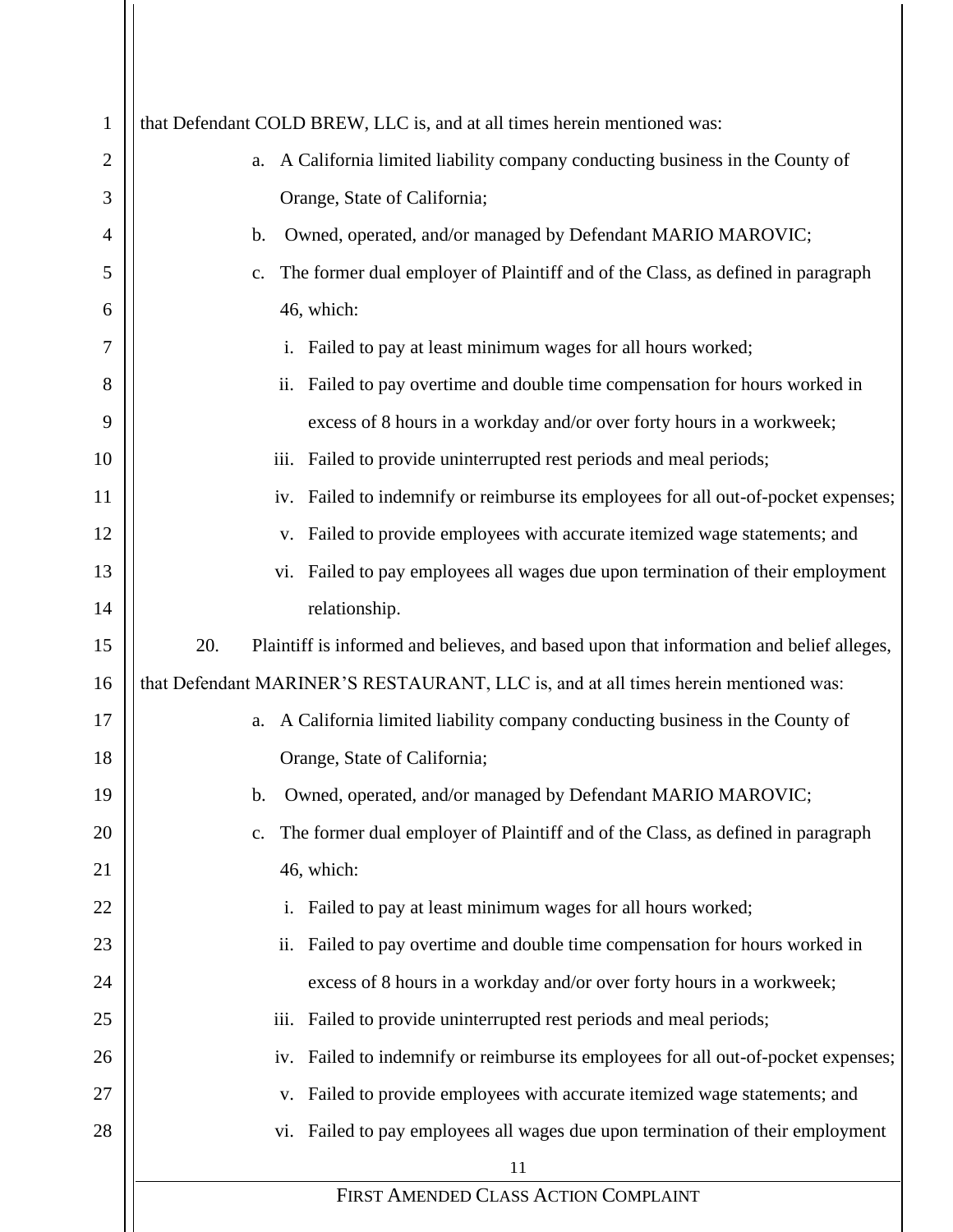| $\mathbf{1}$   | relationship.                                                                                    |
|----------------|--------------------------------------------------------------------------------------------------|
| $\mathbf{2}$   | 21.<br>Plaintiff is informed and believes, and based upon that information and belief alleges,   |
| 3              | that Defendant 100 NORTH, LLC is, and at all times herein mentioned was:                         |
| $\overline{4}$ | a. A California limited liability company conducting business in the County of                   |
| 5              | Orange, State of California;                                                                     |
| 6              | Owned, operated, and/or managed by Defendant MARIO MAROVIC;<br>$\mathbf b$ .                     |
| 7              | The former dual employer of Plaintiff and of the Class, as defined in paragraph<br>$C_{\bullet}$ |
| 8              | 46, which:                                                                                       |
| 9              | Failed to pay at least minimum wages for all hours worked;<br>$\mathbf{i}$ .                     |
| 10             | Failed to pay overtime and double time compensation for hours worked in<br>ii.                   |
| 11             | excess of 8 hours in a workday and/or over forty hours in a workweek;                            |
| 12             | Failed to provide uninterrupted rest periods and meal periods;<br>iii.                           |
| 13             | iv. Failed to indemnify or reimburse its employees for all out-of-pocket expenses;               |
| 14             | Failed to provide employees with accurate itemized wage statements; and<br>V.                    |
| 15             | vi. Failed to pay employees all wages due upon termination of their employment                   |
| 16             | relationship.                                                                                    |
| 17             | 22.<br>Plaintiff is informed and believes, and based upon that information and belief alleges,   |
| 18             | that Defendant FULLERTON LOUNGE, INC. is, and at all times herein mentioned was:                 |
| 19             | A California corporation conducting business in the County of Orange, State of<br>a.             |
| 20             | California;                                                                                      |
| 21             | Owned, operated, and/or managed by Defendant MARIO MAROVIC;<br>b.                                |
| 22             | The former dual employer of Plaintiff and of the Class, as defined in paragraph<br>c.            |
| 23             | 46, which:                                                                                       |
| 24             | Failed to pay at least minimum wages for all hours worked;                                       |
| 25             | Failed to pay overtime and double time compensation for hours worked in<br>ii.                   |
| 26             | excess of 8 hours in a workday and/or over forty hours in a workweek;                            |
| 27             | Failed to provide uninterrupted rest periods and meal periods;<br>iii.                           |
| 28             | iv. Failed to indemnify or reimburse its employees for all out-of-pocket expenses;               |
|                | 12                                                                                               |
|                | FIRST AMENDED CLASS ACTION COMPLAINT                                                             |

 $\mathsf{I}$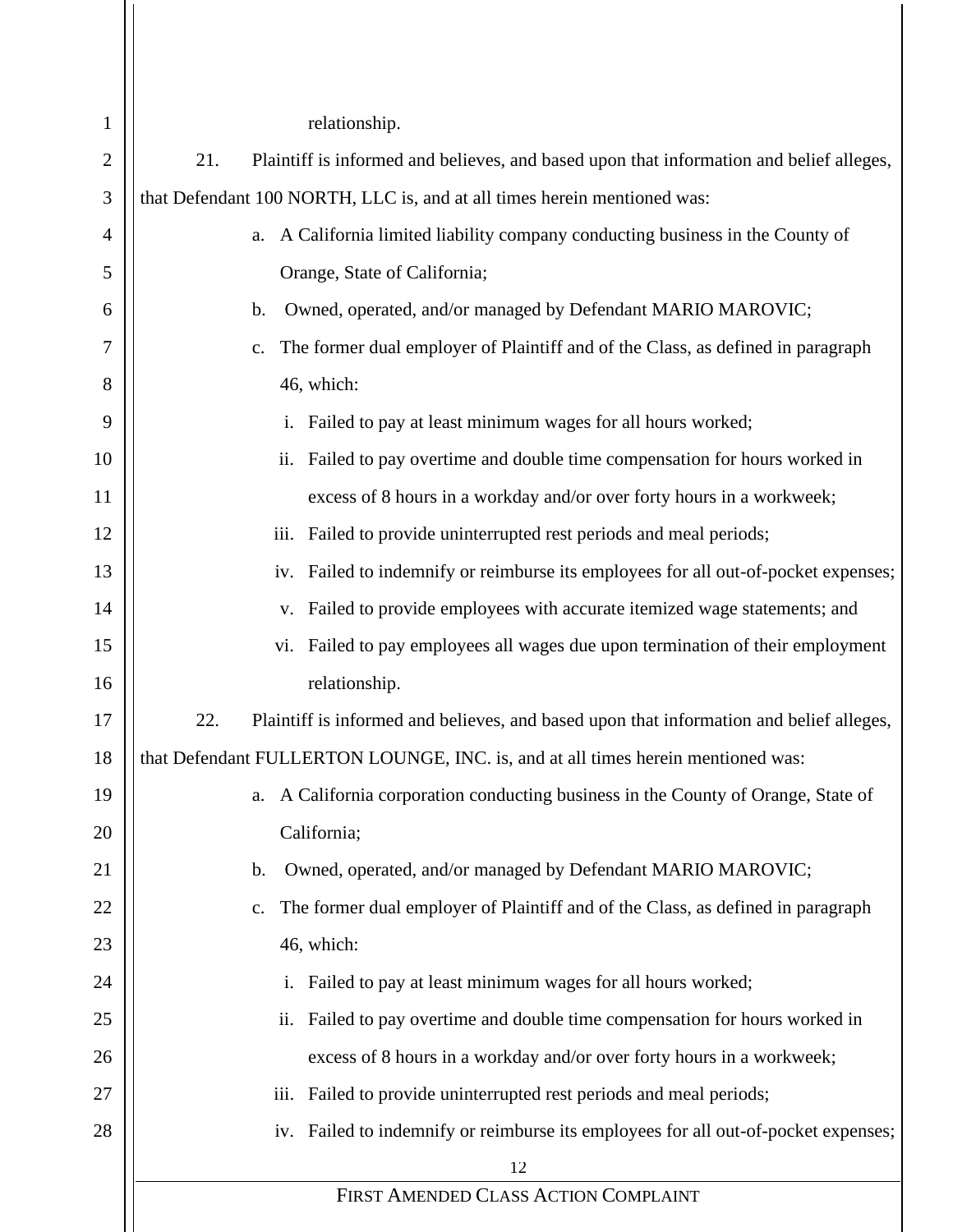| 1              | v. Failed to provide employees with accurate itemized wage statements; and                       |
|----------------|--------------------------------------------------------------------------------------------------|
| $\overline{2}$ | vi. Failed to pay employees all wages due upon termination of their employment                   |
| 3              | relationship.                                                                                    |
| 4              | 23.<br>Plaintiff is informed and believes, and based upon that information and belief alleges,   |
| 5              | that Defendant HELMSMAN ALE HOUSE is, and at all times herein mentioned was:                     |
| 6              | a. A business entity, form unknown, conducting business in the County of Orange,                 |
| 7              | State of California;                                                                             |
| 8              | Owned, operated, and/or managed by Defendant MARIO MAROVIC;<br>$\mathbf b$ .                     |
| 9              | The former dual employer of Plaintiff and of the Class, as defined in paragraph<br>$C_{\bullet}$ |
| 10             | 46, which:                                                                                       |
| 11             | i. Failed to pay at least minimum wages for all hours worked;                                    |
| 12             | ii. Failed to pay overtime and double time compensation for hours worked in                      |
| 13             | excess of 8 hours in a workday and/or over forty hours in a workweek;                            |
| 14             | Failed to provide uninterrupted rest periods and meal periods;<br>iii.                           |
| 15             | iv. Failed to indemnify or reimburse its employees for all out-of-pocket expenses;               |
| 16             | Failed to provide employees with accurate itemized wage statements; and<br>V.                    |
| 17             | vi. Failed to pay employees all wages due upon termination of their employment                   |
| 18             | relationship.                                                                                    |
| 19             | Plaintiff is informed and believes, and based upon that information and belief alleges,<br>24.   |
| 20             | that Defendant MALARKY'S IRISH PUB is, and at all times herein mentioned was:                    |
| 21             | a. A business entity, form unknown, conducting business in the County of Orange,                 |
| 22             | State of California;                                                                             |
| 23             | Owned, operated, and/or managed by Defendant MARIO MAROVIC;<br>$\mathbf b$ .                     |
| 24             | The former dual employer of Plaintiff and of the Class, as defined in paragraph<br>$C_{\bullet}$ |
| 25             | 46, which:                                                                                       |
| 26             | i. Failed to pay at least minimum wages for all hours worked;                                    |
| 27             | Failed to pay overtime and double time compensation for hours worked in<br>ii.                   |
| 28             | excess of 8 hours in a workday and/or over forty hours in a workweek;                            |
|                | 13                                                                                               |
|                | FIRST AMENDED CLASS ACTION COMPLAINT                                                             |
|                |                                                                                                  |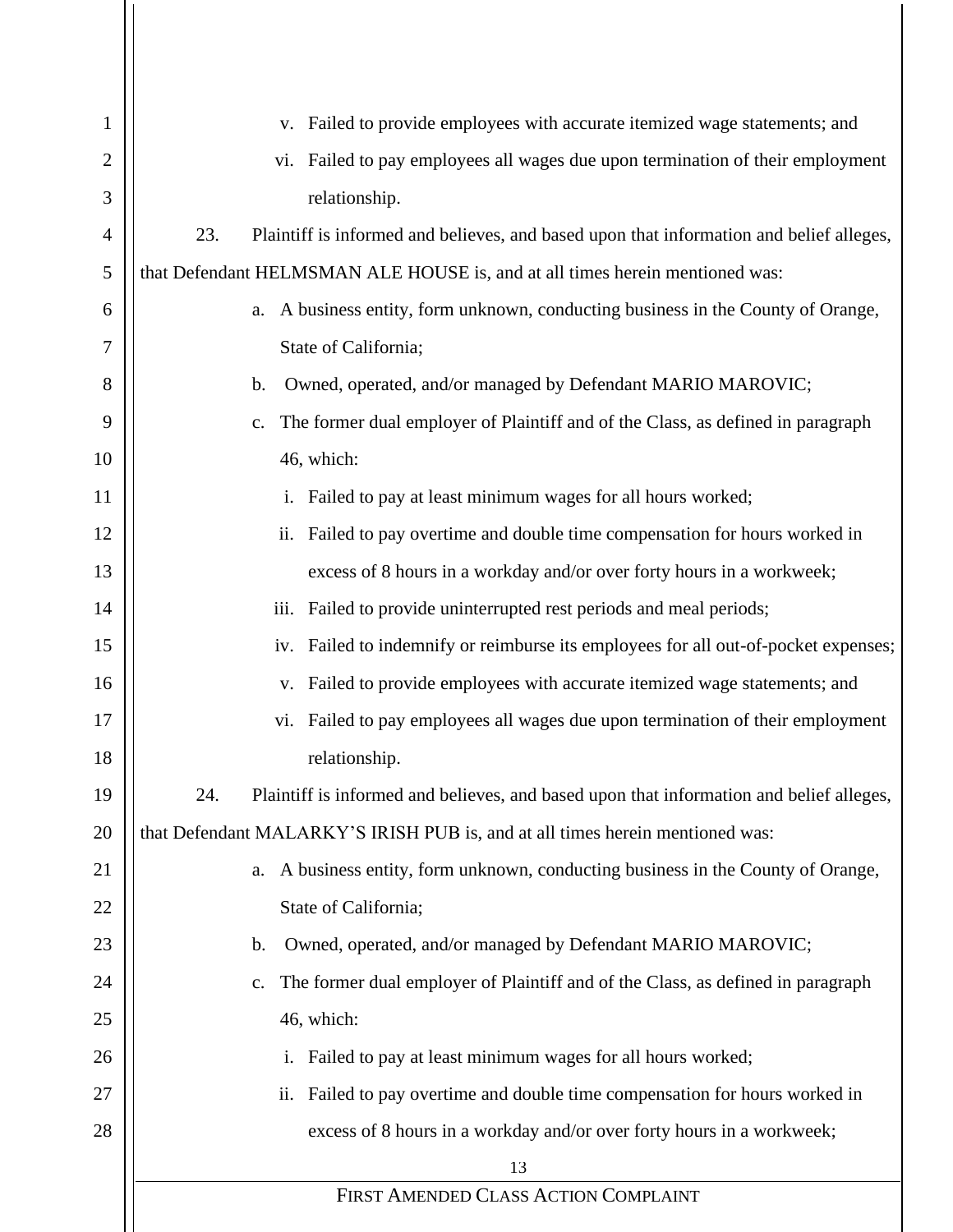| 1              | iii. Failed to provide uninterrupted rest periods and meal periods;                               |
|----------------|---------------------------------------------------------------------------------------------------|
| $\overline{2}$ | iv. Failed to indemnify or reimburse its employees for all out-of-pocket expenses;                |
| 3              | Failed to provide employees with accurate itemized wage statements; and<br>V.                     |
| $\overline{4}$ | Failed to pay employees all wages due upon termination of their employment<br>vi.                 |
| 5              | relationship.                                                                                     |
| 6              | Plaintiff is informed and believes, and based upon that information and belief alleges,<br>25.    |
| $\tau$         | that Defendant STAG BAR is, and at all times herein mentioned was:                                |
| 8              | a. A business entity, form unknown, conducting business in the County of Orange,                  |
| 9              | State of California;                                                                              |
| 10             | Owned, operated, and/or managed by Defendant MARIO MAROVIC;<br>$\mathbf b$ .                      |
| 11             | The former dual employer of Plaintiff and of the Class, as defined in paragraph<br>$C_{\bullet}$  |
| 12             | 46, which:                                                                                        |
| 13             | Failed to pay at least minimum wages for all hours worked;<br>i.                                  |
| 14             | Failed to pay overtime and double time compensation for hours worked in<br>ii.                    |
| 15             | excess of 8 hours in a workday and/or over forty hours in a workweek;                             |
| 16             | iii.<br>Failed to provide uninterrupted rest periods and meal periods;                            |
| 17             | Failed to indemnify or reimburse its employees for all out-of-pocket expenses;<br>iv.             |
| 18             | Failed to provide employees with accurate itemized wage statements; and<br>V.                     |
| 19             | Failed to pay employees all wages due upon termination of their employment<br>vi.                 |
| 20             | relationship.                                                                                     |
| 21             | 26.<br>Plaintiff is informed and believes, and based upon that information and belief alleges,    |
| 22             | that Defendant DORY DELI is, and at all times herein mentioned was:                               |
| 23             | A business entity, form unknown, conducting business in the County of Orange,<br>a.               |
| 24             | State of California;                                                                              |
| 25             | Owned, operated, and/or managed by Defendant MARIO MAROVIC;<br>b.                                 |
| 26             | The former dual employer of Plaintiff and of the Class, as defined in paragraph<br>$\mathbf{c}$ . |
| 27             | 46, which:                                                                                        |
| 28             | i. Failed to pay at least minimum wages for all hours worked;                                     |
|                | 14                                                                                                |
|                | FIRST AMENDED CLASS ACTION COMPLAINT                                                              |
|                |                                                                                                   |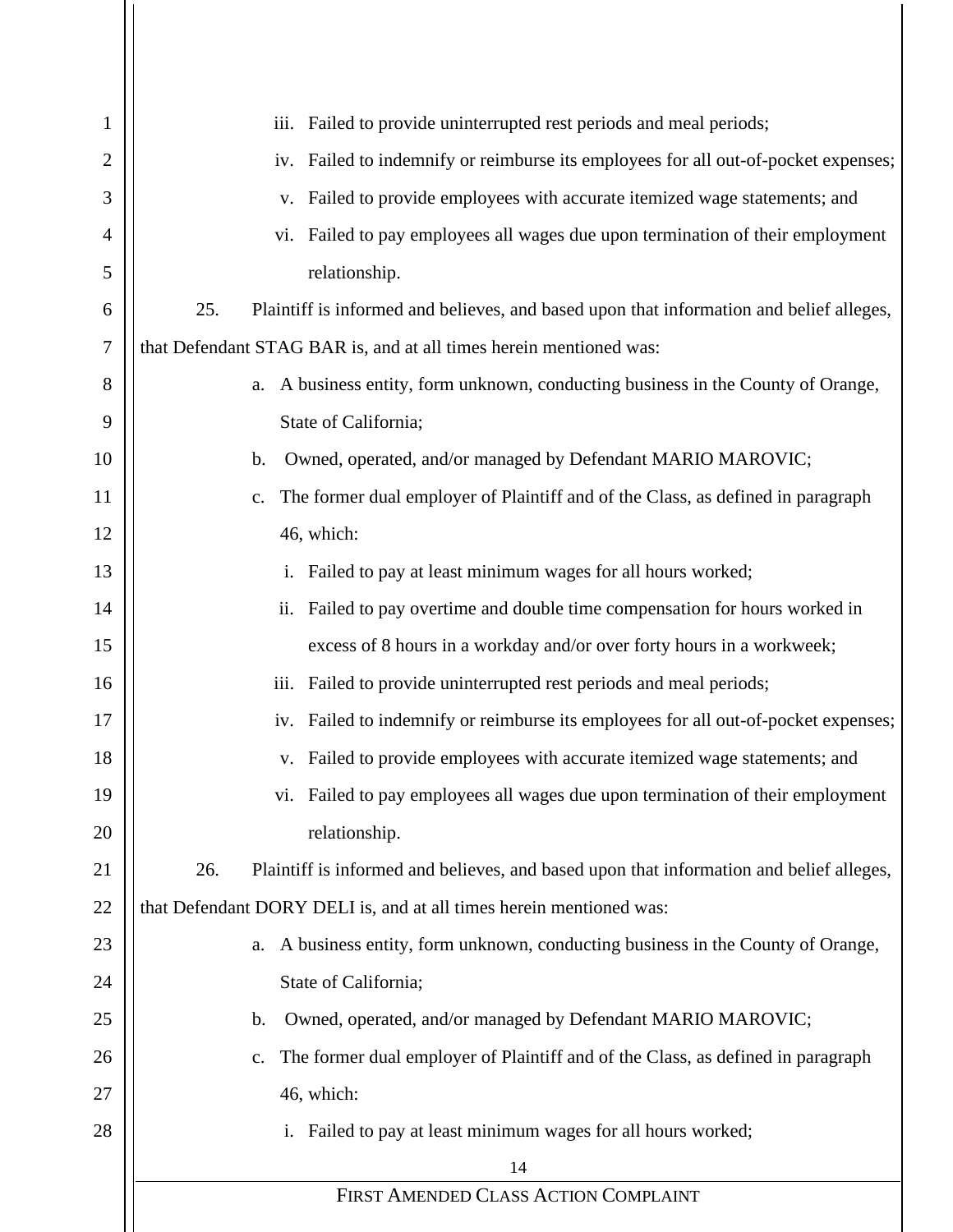| $\mathbf{1}$   | Failed to pay overtime and double time compensation for hours worked in<br>ii.                    |
|----------------|---------------------------------------------------------------------------------------------------|
| $\overline{2}$ | excess of 8 hours in a workday and/or over forty hours in a workweek;                             |
| 3              | Failed to provide uninterrupted rest periods and meal periods;<br>iii.                            |
| $\overline{4}$ | Failed to indemnify or reimburse its employees for all out-of-pocket expenses;<br>iv.             |
| 5              | Failed to provide employees with accurate itemized wage statements; and<br>V.                     |
| 6              | Failed to pay employees all wages due upon termination of their employment<br>vi.                 |
| 7              | relationship.                                                                                     |
| 8              | 27.<br>Plaintiff is informed and believes, and based upon that information and belief alleges,    |
| 9              | that Defendant MULDOON'S IRISH PUB is, and at all times herein mentioned was:                     |
| 10             | A business entity, form unknown, conducting business in the County of Orange,<br>a.               |
| 11             | State of California;                                                                              |
| 12             | Owned, operated, and/or managed by Defendant MARIO MAROVIC;<br>$\mathbf b$ .                      |
| 13             | The former dual employer of Plaintiff and of the Class, as defined in paragraph<br>c.             |
| 14             | 46, which:                                                                                        |
| 15             | Failed to pay at least minimum wages for all hours worked;<br>i.                                  |
| 16             | Failed to pay overtime and double time compensation for hours worked in<br>ii.                    |
| 17             | excess of 8 hours in a workday and/or over forty hours in a workweek;                             |
| 18             | Failed to provide uninterrupted rest periods and meal periods;<br>iii.                            |
| 19             | Failed to indemnify or reimburse its employees for all out-of-pocket expenses;<br>iv.             |
| 20             | Failed to provide employees with accurate itemized wage statements; and<br>v.                     |
| 21             | Failed to pay employees all wages due upon termination of their employment<br>VI.                 |
| 22             | relationship.                                                                                     |
| 23             | 28.<br>Plaintiff is informed and believes, and based upon that information and belief alleges,    |
| 24             | that Defendant WILD GOOSE TAVERN is, and at all times herein mentioned was:                       |
| 25             | A business entity, form unknown, conducting business in the County of Orange,<br>a.               |
| 26             | State of California;                                                                              |
| 27             | Owned, operated, and/or managed by Defendant MARIO MAROVIC;<br>$\mathbf{b}$ .                     |
| 28             | The former dual employer of Plaintiff and of the Class, as defined in paragraph<br>$\mathbf{c}$ . |
|                | 15                                                                                                |
|                | FIRST AMENDED CLASS ACTION COMPLAINT                                                              |
|                |                                                                                                   |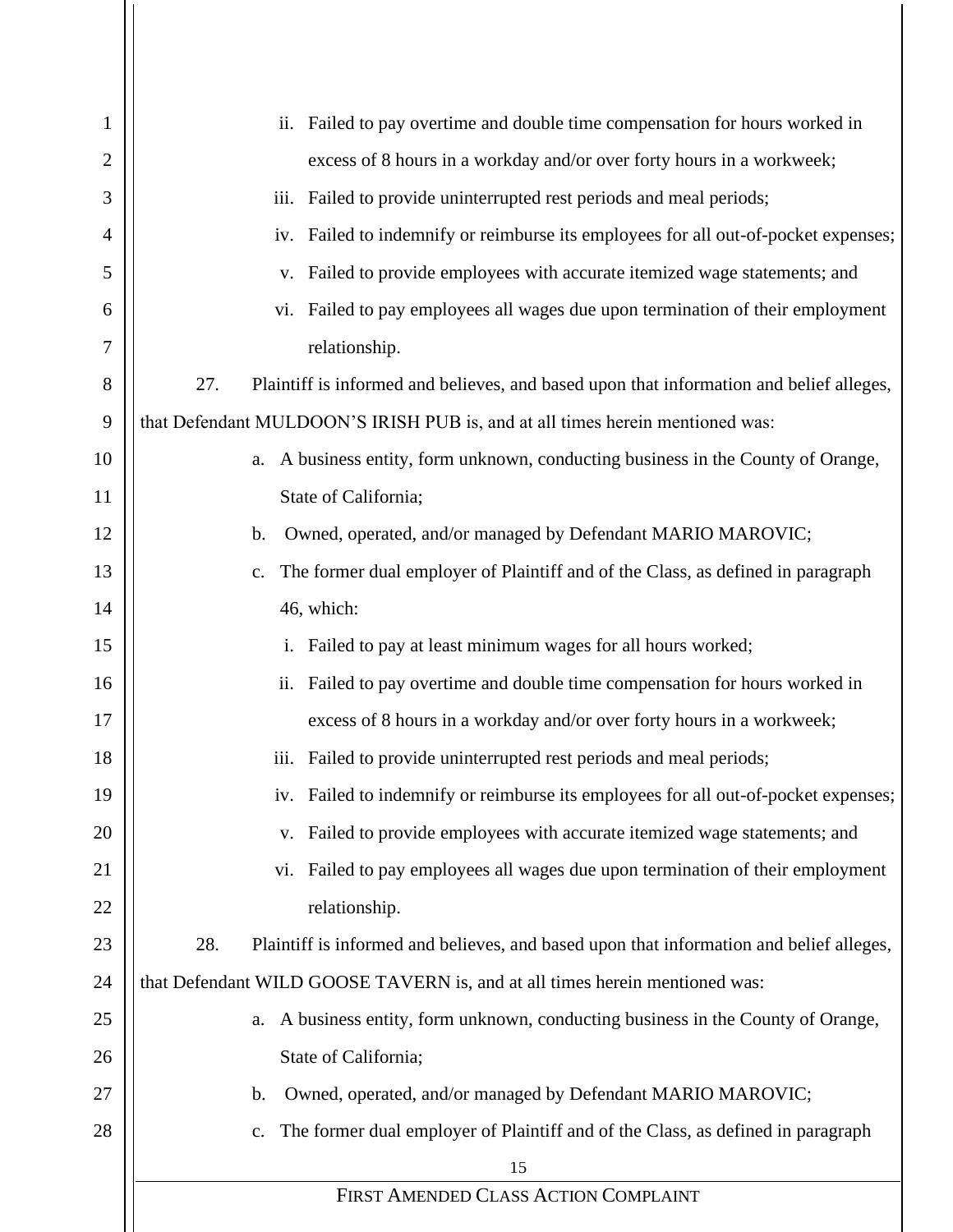| 1  | 46, which:                                                                                        |
|----|---------------------------------------------------------------------------------------------------|
| 2  | Failed to pay at least minimum wages for all hours worked;<br>i.                                  |
| 3  | Failed to pay overtime and double time compensation for hours worked in<br>ii.                    |
| 4  | excess of 8 hours in a workday and/or over forty hours in a workweek;                             |
| 5  | Failed to provide uninterrupted rest periods and meal periods;<br>iii.                            |
| 6  | iv. Failed to indemnify or reimburse its employees for all out-of-pocket expenses;                |
| 7  | Failed to provide employees with accurate itemized wage statements; and<br>V.                     |
| 8  | vi. Failed to pay employees all wages due upon termination of their employment                    |
| 9  | relationship.                                                                                     |
| 10 | 29.<br>Plaintiff is informed and believes, and based upon that information and belief alleges,    |
| 11 | that Defendant PLAYA MESA is, and at all times herein mentioned was:                              |
| 12 | A business entity, form unknown, conducting business in the County of Orange,<br>a.               |
| 13 | State of California;                                                                              |
| 14 | Owned, operated, and/or managed by Defendant MARIO MAROVIC;<br>$\mathbf b$ .                      |
| 15 | The former dual employer of Plaintiff and of the Class, as defined in paragraph<br>$\mathbf{c}$ . |
| 16 | 46, which:                                                                                        |
| 17 | Failed to pay at least minimum wages for all hours worked;<br>$\mathbf{i}$ .                      |
| 18 | Failed to pay overtime and double time compensation for hours worked in<br>ii.                    |
| 19 | excess of 8 hours in a workday and/or over forty hours in a workweek;                             |
| 20 | Failed to provide uninterrupted rest periods and meal periods;<br>iii.                            |
| 21 | Failed to indemnify or reimburse its employees for all out-of-pocket expenses;<br>iv.             |
| 22 | Failed to provide employees with accurate itemized wage statements; and<br>v.                     |
| 23 | Failed to pay employees all wages due upon termination of their employment<br>V1.                 |
| 24 | relationship.                                                                                     |
| 25 | 30.<br>Plaintiff is informed and believes, and based upon that information and belief alleges,    |
| 26 | that Defendant THE COUNTRY CLUB is, and at all times herein mentioned was:                        |
| 27 | A business entity, form unknown, conducting business in the County of Orange,<br>a.               |
| 28 | State of California;                                                                              |
|    | 16                                                                                                |
|    | FIRST AMENDED CLASS ACTION COMPLAINT                                                              |
|    |                                                                                                   |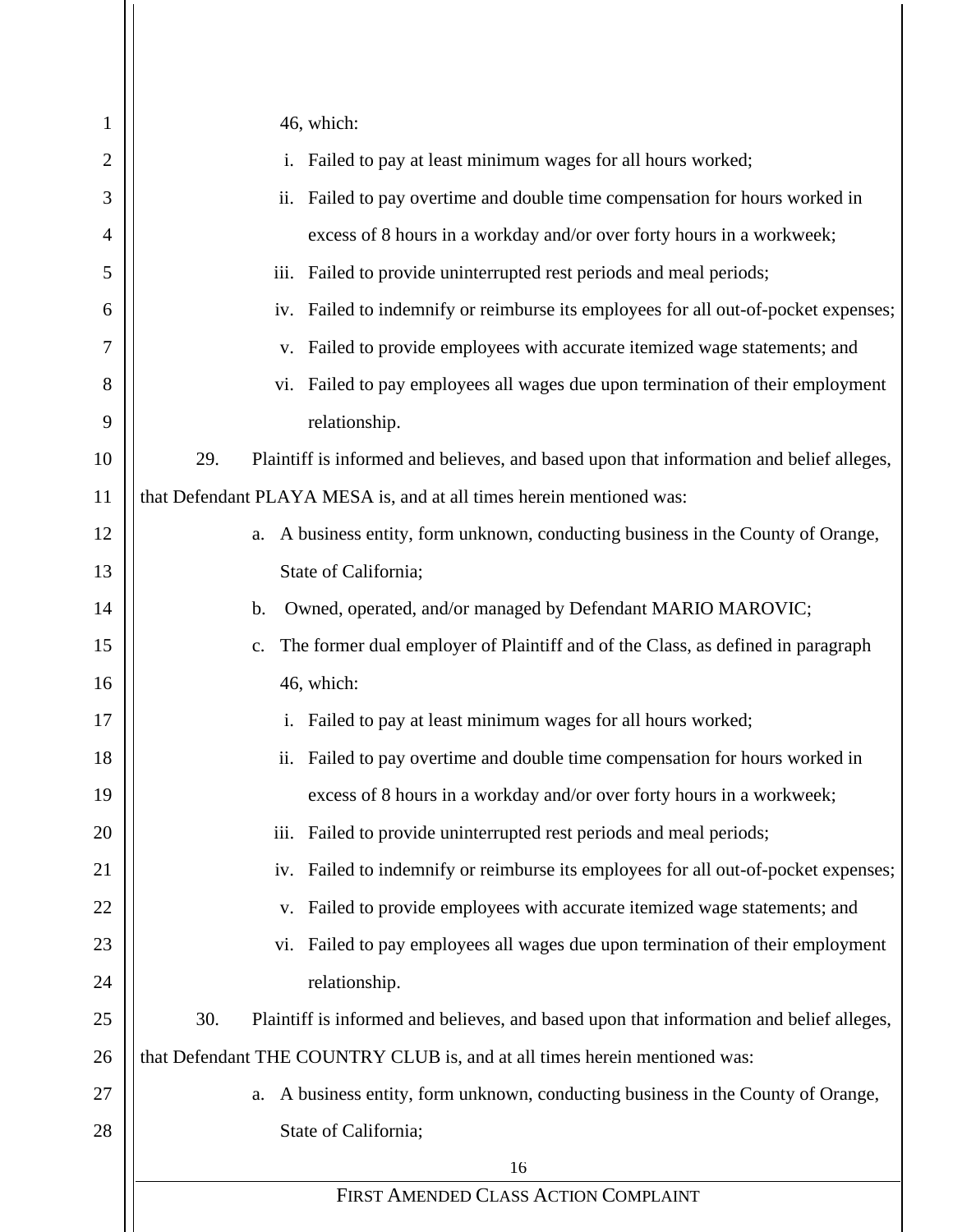| 1  | Owned, operated, and/or managed by Defendant MARIO MAROVIC;<br>$\mathbf b$ .                   |
|----|------------------------------------------------------------------------------------------------|
| 2  | The former dual employer of Plaintiff and of the Class, as defined in paragraph<br>c.          |
| 3  | 46, which:                                                                                     |
| 4  | i. Failed to pay at least minimum wages for all hours worked;                                  |
| 5  | ii. Failed to pay overtime and double time compensation for hours worked in                    |
| 6  | excess of 8 hours in a workday and/or over forty hours in a workweek;                          |
| 7  | iii. Failed to provide uninterrupted rest periods and meal periods;                            |
| 8  | iv. Failed to indemnify or reimburse its employees for all out-of-pocket expenses;             |
| 9  | v. Failed to provide employees with accurate itemized wage statements; and                     |
| 10 | vi. Failed to pay employees all wages due upon termination of their employment                 |
| 11 | relationship.                                                                                  |
| 12 | 31.<br>Plaintiff is informed and believes, and based upon that information and belief alleges, |
| 13 | that Defendant BLACKIE'S BY THE SEA is, and at all times herein mentioned was:                 |
| 14 | a. A business entity, form unknown, conducting business in the County of Orange,               |
| 15 | State of California;                                                                           |
| 16 | Owned, operated, and/or managed by Defendant MARIO MAROVIC;<br>$\mathbf{b}$ .                  |
| 17 | The former dual employer of Plaintiff and of the Class, as defined in paragraph                |
| 18 | 46, which:                                                                                     |
| 19 | Failed to pay at least minimum wages for all hours worked;<br>$\mathbf{i}$ .                   |
| 20 | Failed to pay overtime and double time compensation for hours worked in<br>ii.                 |
| 21 | excess of 8 hours in a workday and/or over forty hours in a workweek;                          |
| 22 | iii. Failed to provide uninterrupted rest periods and meal periods;                            |
| 23 | iv. Failed to indemnify or reimburse its employees for all out-of-pocket expenses;             |
| 24 | Failed to provide employees with accurate itemized wage statements; and<br>V.                  |
| 25 | vi. Failed to pay employees all wages due upon termination of their employment                 |
| 26 | relationship.                                                                                  |
| 27 | 32.<br>Plaintiff is informed and believes, and based upon that information and belief alleges, |
| 28 | that Defendant BLACKIE'S BY THE SEA is, and at all times herein mentioned was:                 |
|    | 17                                                                                             |
|    | FIRST AMENDED CLASS ACTION COMPLAINT                                                           |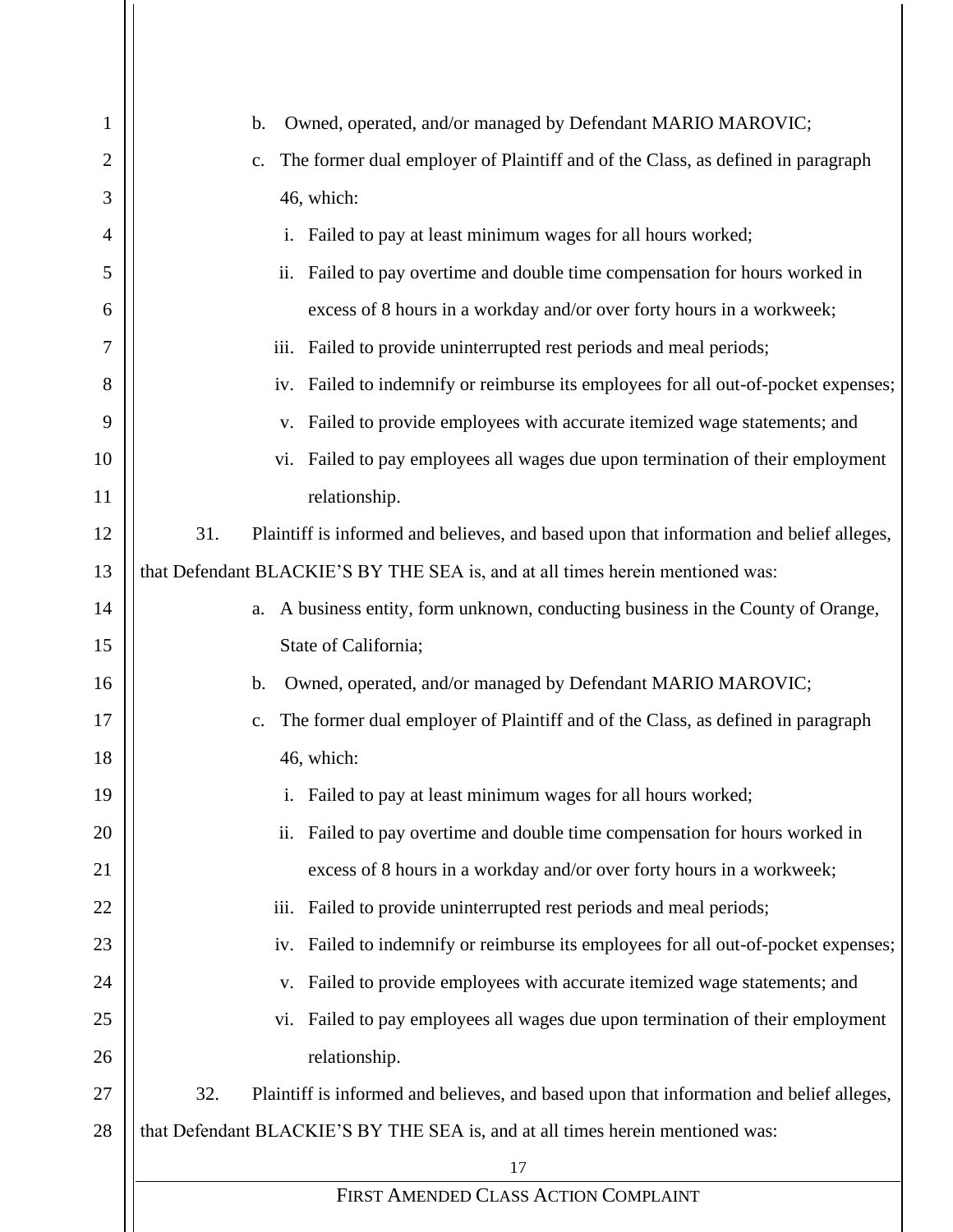| $\mathbf{1}$ | A business entity, form unknown, conducting business in the County of Orange,<br>a.            |
|--------------|------------------------------------------------------------------------------------------------|
| 2            | State of California;                                                                           |
| 3            | Owned, operated, and/or managed by Defendant MARIO MAROVIC;<br>b.                              |
| 4            | The former dual employer of Plaintiff and of the Class, as defined in paragraph<br>c.          |
| 5            | 46, which:                                                                                     |
| 6            | i. Failed to pay at least minimum wages for all hours worked;                                  |
| 7            | Failed to pay overtime and double time compensation for hours worked in<br>ii.                 |
| 8            | excess of 8 hours in a workday and/or over forty hours in a workweek;                          |
| 9            | iii. Failed to provide uninterrupted rest periods and meal periods;                            |
| 10           | iv. Failed to indemnify or reimburse its employees for all out-of-pocket expenses;             |
| 11           | Failed to provide employees with accurate itemized wage statements; and<br>V.                  |
| 12           | Failed to pay employees all wages due upon termination of their employment<br>V1.              |
| 13           | relationship.                                                                                  |
| 14           | 33.<br>Plaintiff is informed and believes, and based upon that information and belief alleges, |
| 15           | that Defendant THE DISTRICT LOUNGE OLD TOWN ORANGE is, and at all times herein                 |
| 16           | mentioned was:                                                                                 |
| 17           | A business entity, form unknown, conducting business in the County of Orange,<br>a.            |
| 18           | State of California;                                                                           |
| 19           | Owned, operated, and/or managed by Defendant MARIO MAROVIC;<br>b.                              |
| 20           | The former dual employer of Plaintiff and of the Class, as defined in paragraph<br>c.          |
| 21           | 46, which:                                                                                     |
| 22           | Failed to pay at least minimum wages for all hours worked;<br>i.                               |
| 23           | Failed to pay overtime and double time compensation for hours worked in<br>ii.                 |
| 24           | excess of 8 hours in a workday and/or over forty hours in a workweek;                          |
| 25           | Failed to provide uninterrupted rest periods and meal periods;<br>iii.                         |
| 26           | Failed to indemnify or reimburse its employees for all out-of-pocket expenses;<br>iv.          |
| 27           | Failed to provide employees with accurate itemized wage statements; and<br>V.                  |
| 28           | vi. Failed to pay employees all wages due upon termination of their employment                 |
|              | 18                                                                                             |
|              | FIRST AMENDED CLASS ACTION COMPLAINT                                                           |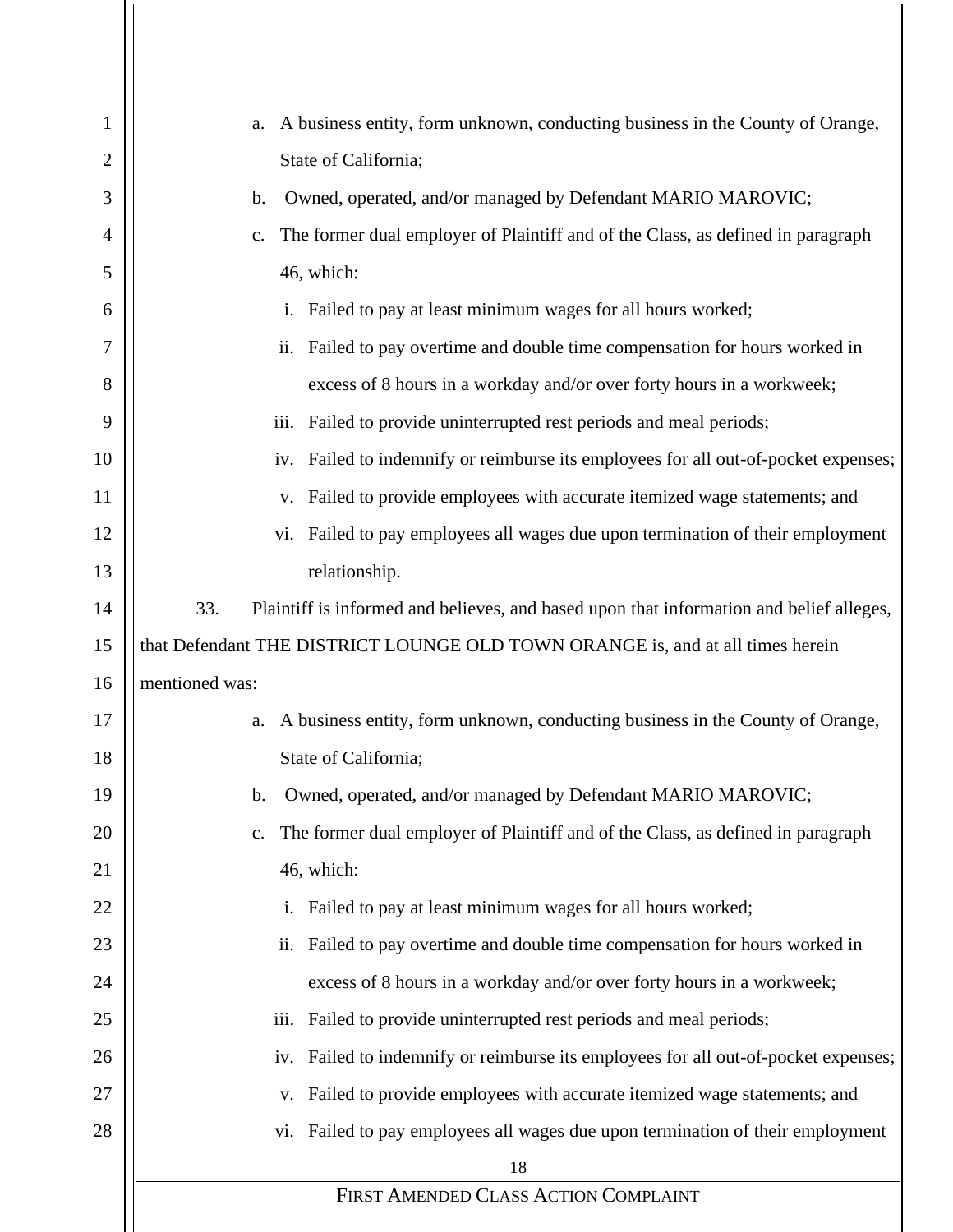| $\mathbf{1}$ | relationship.                                                                                     |
|--------------|---------------------------------------------------------------------------------------------------|
| 2            | 34.<br>Plaintiff is informed and believes, and based upon that information and belief alleges,    |
| 3            | that Defendant MATADOR CANTINA is, and at all times herein mentioned was:                         |
| 4            | A business entity, form unknown, conducting business in the County of Orange,<br>a.               |
| 5            | State of California;                                                                              |
| 6            | Owned, operated, and/or managed by Defendant MARIO MAROVIC;<br>b.                                 |
| 7            | The former employer of Plaintiff and of the Class, as defined in paragraph 46,<br>c.              |
| 8            | which:                                                                                            |
| 9            | Failed to pay at least minimum wages for all hours worked;<br>$\mathbf{1}$ .                      |
| 10           | Failed to pay overtime and double time compensation for hours worked in<br>11.                    |
| 11           | excess of 8 hours in a workday and/or over forty hours in a workweek;                             |
| 12           | iii. Failed to provide uninterrupted rest periods and meal periods;                               |
| 13           | iv. Failed to indemnify or reimburse its employees for all out-of-pocket expenses;                |
| 14           | Failed to provide employees with accurate itemized wage statements; and<br>V.                     |
| 15           | vi. Failed to pay employees all wages due upon termination of their employment                    |
| 16           | relationship.                                                                                     |
| 17           | 35.<br>Plaintiff is informed and believes, and based upon that information and belief alleges,    |
| 18           | that Defendant 2J'S LOUNGE is, and at all times herein mentioned was:                             |
| 19           | a. A business entity, form unknown, conducting business in the County of Orange,                  |
| 20           | State of California;                                                                              |
| 21           | Owned, operated, and/or managed by Defendant MARIO MAROVIC;<br>b.                                 |
| 22           | The former dual employer of Plaintiff and of the Class, as defined in paragraph<br>$\mathbf{c}$ . |
| 23           | 46, which:                                                                                        |
| 24           | i. Failed to pay at least minimum wages for all hours worked;                                     |
| 25           | ii. Failed to pay overtime and double time compensation for hours worked in                       |
| 26           | excess of 8 hours in a workday and/or over forty hours in a workweek;                             |
| 27           | iii. Failed to provide uninterrupted rest periods and meal periods;                               |
| 28           | iv. Failed to indemnify or reimburse its employees for all out-of-pocket expenses;                |
|              | 19                                                                                                |
|              | FIRST AMENDED CLASS ACTION COMPLAINT                                                              |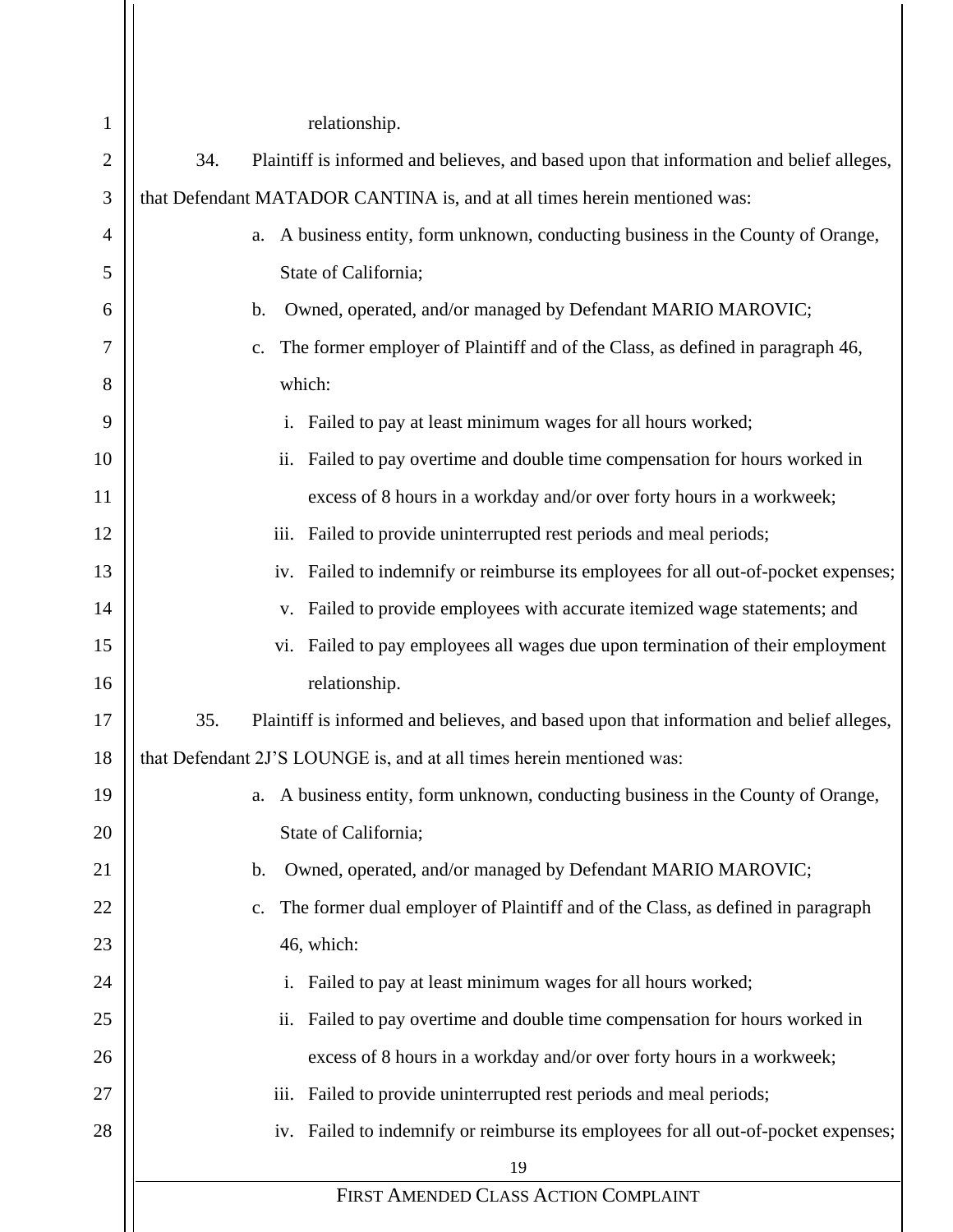| 1  | Failed to provide employees with accurate itemized wage statements; and<br>V.                        |
|----|------------------------------------------------------------------------------------------------------|
| 2  | Failed to pay employees all wages due upon termination of their employment<br>vi.                    |
| 3  | relationship.                                                                                        |
| 4  | 36.<br>Plaintiff is informed and believes, and based upon that information and belief alleges,       |
| 5  | that Defendant SUPER PANGA TAQUERIA is, and at all times herein mentioned was:                       |
| 6  | A business entity, form unknown, conducting business in the County of Orange,<br>a.                  |
| 7  | State of California;                                                                                 |
| 8  | Owned, operated, and/or managed by Defendant MARIO MAROVIC;<br>$\mathbf b$ .                         |
| 9  | The former dual employer of Plaintiff and of the Class, as defined in paragraph<br>c.                |
| 10 | 46, which:                                                                                           |
| 11 | Failed to pay at least minimum wages for all hours worked;<br>i.                                     |
| 12 | Failed to pay overtime and double time compensation for hours worked in<br>ii.                       |
| 13 | excess of 8 hours in a workday and/or over forty hours in a workweek;                                |
| 14 | iii.<br>Failed to provide uninterrupted rest periods and meal periods;                               |
| 15 | Failed to indemnify or reimburse its employees for all out-of-pocket expenses;<br>iv.                |
| 16 | Failed to provide employees with accurate itemized wage statements; and<br>V.                        |
| 17 | Failed to pay employees all wages due upon termination of their employment<br>vi.                    |
| 18 | relationship.                                                                                        |
| 19 | The true names and capacities, whether individual, corporate, partnership, associate,<br>37.         |
| 20 | or otherwise of defendants DOES 1 through 50, inclusive, are unknown to the Plaintiff who            |
| 21 | therefore sues these defendants by such fictitious names pursuant to section 474 of the California   |
| 22 | Code of Civil Procedure. Plaintiff will seek leave to amend this FAC to allege that the defendants   |
| 23 | named herein, including DOES 1 through 50, inclusive, are responsible in some manner for one or      |
| 24 | more of the events and happenings that proximately caused the injuries and damages hereinafter       |
| 25 | alleged.                                                                                             |
| 26 | 38.<br>Plaintiff is informed and believes, and based upon that information and belief alleges,       |
| 27 | that the defendants named in this FAC, including DOES 1 through 50, inclusive, are, and at all times |
| 28 | mentioned herein were, the agents, servants, and/or employees of each of the other defendants and    |
|    | 20                                                                                                   |
|    | FIRST AMENDED CLASS ACTION COMPLAINT                                                                 |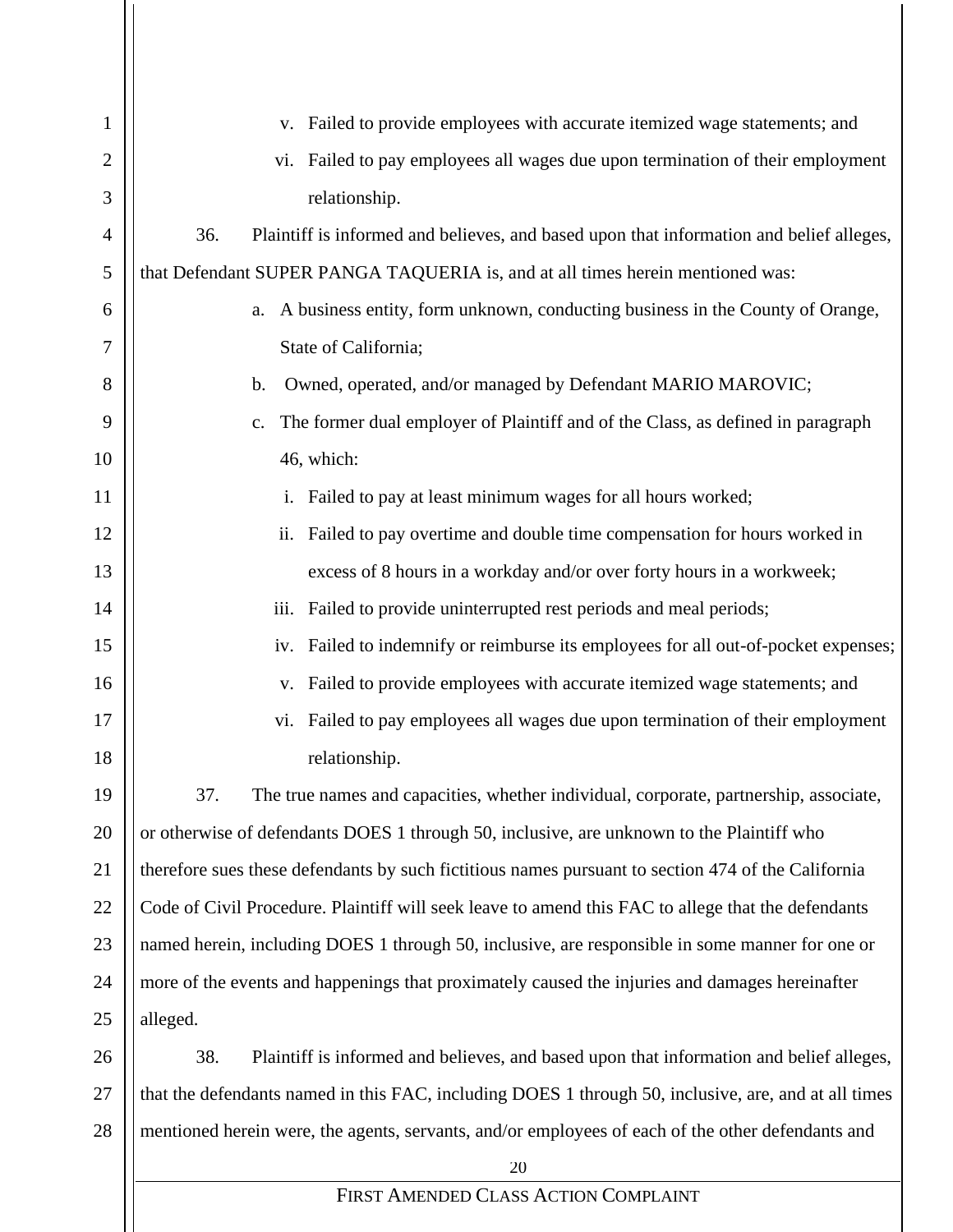that each defendant was acting within the course of scope of his, her, or its authority as the agent, servant and/or employee of each of the other defendants. Consequently, all of the defendants are jointly and severally liable to the Plaintiff and the putative Class for the damages sustained as a proximate result of their conduct.

39. Plaintiff is ignorant of the business entity structures as to Defendants HELMSMAN ALE HOUSE, MALARKY'S IRISH PUB, STAG BAR, DORY DELI, MULDOON'S IRISH PUB, WILD GOOSE TAVERN, PLAYA MESA, THE COUNTRY CLUB, BLACKIE'S BY THE SEA, THE DISTRICT LOUNGE OLD TOWN ORANGE, MATADOR CANTINA, 2J'S LOUNGE, and SUPER PANGA TAQUERIA, but on information and belief alleges that Defendants LOUNGE GROUP, INC., THE BALBOA, LLC, MALARKEY'S IRISH PUB, INC., ORANGE PLAZA SQUARE, LLC, THE STAG BAR, INC., MULDOON'S PUB, LLC, OCEANFRONT DELI, INC., BLACKIE'S BY THE SEA, LLC, ORANGE CIRCLE LOUNGE, INC., NEWPORT TACO, LLC, PENINSULA RESTAURANT GROUP, INC., NEWPORT OCEANFRONT, LLC, COLD BREW, LLC, MARINER'S RESTAURANT, LLC, 100 NORTH, LLC, and FULLERTON LOUNGE, INC., either individual or collectively, are DBAs of Defendants HELMSMAN ALE HOUSE, MALARKY'S IRISH PUB, STAG BAR, DORY DELI, MULDOON'S IRISH PUB, WILD GOOSE TAVERN, PLAYA MESA, THE COUNTRY CLUB, BLACKIE'S BY THE SEA, THE DISTRICT LOUNGE OLD TOWN ORANGE, MATADOR CANTINA, 2J'S LOUNGE, and SUPER PANGA TAQUERIA.

20 22 23 24 40. All Defendants, including DOES 1 through 50, are "employers" as defined by the Industrial Welfare Commission because they satisfy one or more of the following three disjunctive elements: "(a) to exercise control over the wages, hours or working conditions, or (b) to suffer or permit to work, or (c) to engage, thereby creating a common law employment relationship." (*See Martinez v. Combs* (2010) 49 Cal.4th 35, 64; *see also*, INDUSTRIAL WAGE ORDER No. 5-2001, paragraph (2) (codified under 8 CAL. CODE REGS. § 11050(2).)

26  $1/1$ 

25

1

2

3

4

5

6

7

8

9

10

11

12

13

14

15

16

17

18

19

21

- 27 / / /
- 28 / / /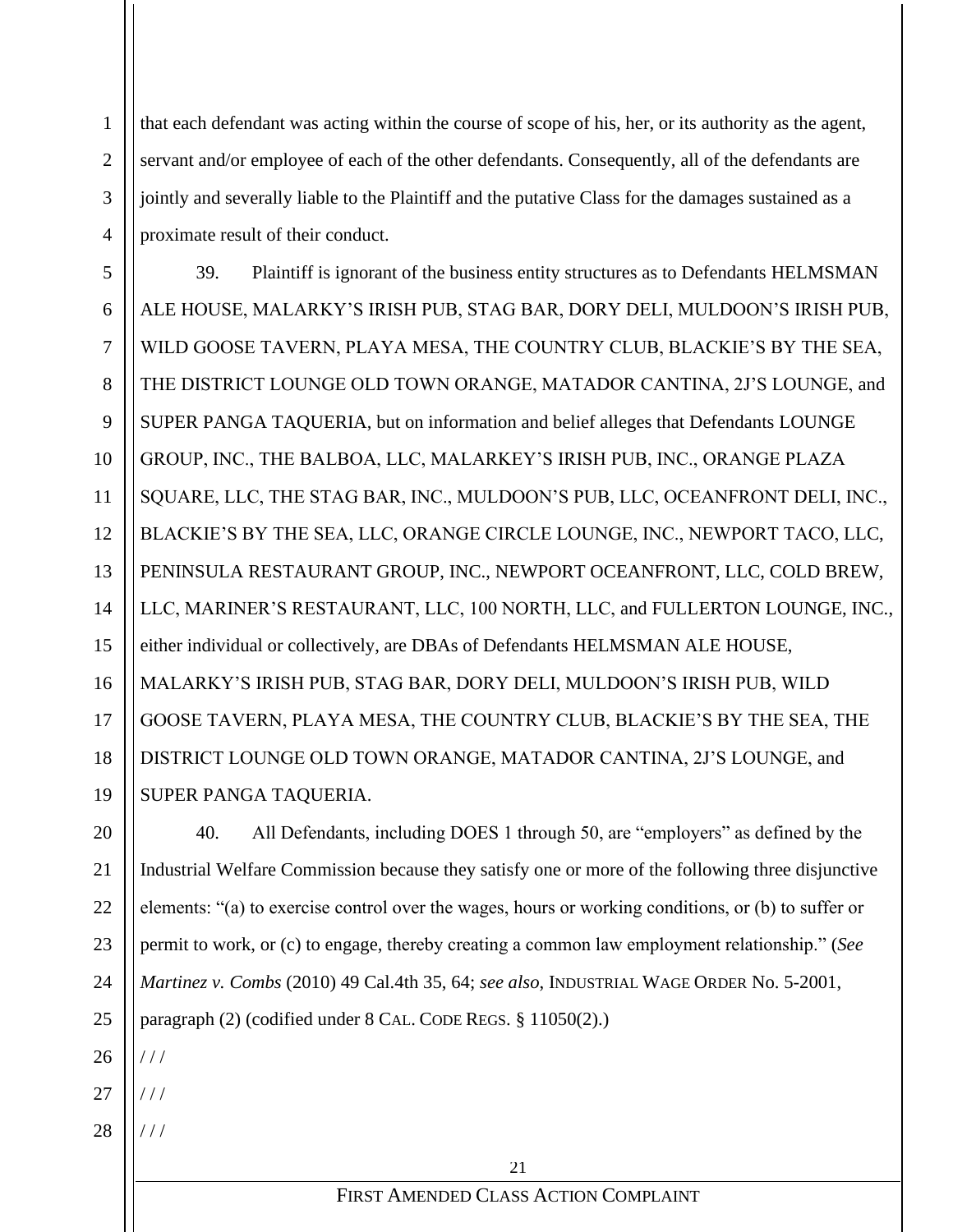| $\mathbf{1}$   |                                                                                                                                                                           | 41.                                                                                                        | To the extent that any of the Defendants, including DOES 1 through 50, are natural |  |
|----------------|---------------------------------------------------------------------------------------------------------------------------------------------------------------------------|------------------------------------------------------------------------------------------------------------|------------------------------------------------------------------------------------|--|
| $\overline{2}$ | persons who are an owner, director, officer, or managing agent of any of the corporate or limited                                                                         |                                                                                                            |                                                                                    |  |
| 3              | liability company defendants named herein, section 558.1(a) of the California Labor Code provides                                                                         |                                                                                                            |                                                                                    |  |
| $\overline{4}$ | that:                                                                                                                                                                     |                                                                                                            |                                                                                    |  |
| 5              | Any employer or other person acting on behalf of an employer, who violates or                                                                                             |                                                                                                            |                                                                                    |  |
| 6              | causes to be violated, any provision regulating minimum wage or hours and days in<br>any order of the Industrial Welfare Commission, or violates or causes to be violated |                                                                                                            |                                                                                    |  |
| 7              |                                                                                                                                                                           | Sections 203, 226, 226.7, 1193.6, 1194, or 2902, may be held liable as the employer<br>for such violation. |                                                                                    |  |
| 8              |                                                                                                                                                                           | 42.                                                                                                        | All named Defendants, including DOES 1 through 50, are collectively                |  |
| 9              |                                                                                                                                                                           |                                                                                                            | referred to herein as the "Defendants."                                            |  |
| 10             | C.                                                                                                                                                                        |                                                                                                            | <b>Alter Ego Allegations.</b>                                                      |  |
| 11             |                                                                                                                                                                           | 43.                                                                                                        | Plaintiff is informed and believes, and based upon that information and belief     |  |
| 12             |                                                                                                                                                                           | alleges, that:                                                                                             |                                                                                    |  |
| 13             |                                                                                                                                                                           |                                                                                                            | Defendants LOUNGE GROUP, INC., THE BALBOA, LLC, MALARKEY'S<br>a.                   |  |
| 14             |                                                                                                                                                                           |                                                                                                            | IRISH PUB, INC., ORANGE PLAZA SQUARE, LLC, THE STAG BAR,                           |  |
| 15             |                                                                                                                                                                           |                                                                                                            | INC., MULDOON'S PUB, LLC, OCEANFRONT DELI, INC., BLACKIE'S                         |  |
| 16             |                                                                                                                                                                           |                                                                                                            | BY THE SEA, LLC, ORANGE CIRCLE LOUNGE, INC., NEWPORT                               |  |
| 17             |                                                                                                                                                                           |                                                                                                            | TACO, LLC, PENINSULA RESTAURANT GROUP, INC., NEWPORT                               |  |
| 18             | OCEANFRONT, LLC, COLD BREW, LLC, MARINER'S RESTAURANT,                                                                                                                    |                                                                                                            |                                                                                    |  |
| 19             |                                                                                                                                                                           |                                                                                                            | LLC, 100 NORTH, LLC, FULLERTON LOUNGE, INC., HELMSMAN                              |  |
| 20             |                                                                                                                                                                           |                                                                                                            | ALE HOUSE, MALARKY'S IRISH PUB, STAG BAR, DORY DELI,                               |  |
| 21             |                                                                                                                                                                           |                                                                                                            | MULDOON'S IRISH PUB, WILD GOOSE TAVERN, PLAYA MESA, THE                            |  |
| 22             |                                                                                                                                                                           |                                                                                                            | COUNTRY CLUB, BLACKIE'S BY THE SEA, THE DISTRICT LOUNGE                            |  |
| 23             |                                                                                                                                                                           |                                                                                                            | OLD TOWN ORANGE, MATADOR CANTINA, 2J'S LOUNGE, SUPER                               |  |
| 24             |                                                                                                                                                                           |                                                                                                            | PANGA TAQUERIA, are, and all relevant times were, mere shells without              |  |
| 25             |                                                                                                                                                                           |                                                                                                            | capital, assets, stock, shareholders, or members and who were alter egos of        |  |
| 26             |                                                                                                                                                                           |                                                                                                            | Defendant MARIO MAROVIC, of one another including DOES 1                           |  |
| 27             |                                                                                                                                                                           |                                                                                                            | through $50$ ;                                                                     |  |
| 28             |                                                                                                                                                                           |                                                                                                            |                                                                                    |  |
|                |                                                                                                                                                                           |                                                                                                            | 22                                                                                 |  |
|                |                                                                                                                                                                           |                                                                                                            | FIRST AMENDED CLASS ACTION COMPLAINT                                               |  |
|                |                                                                                                                                                                           |                                                                                                            |                                                                                    |  |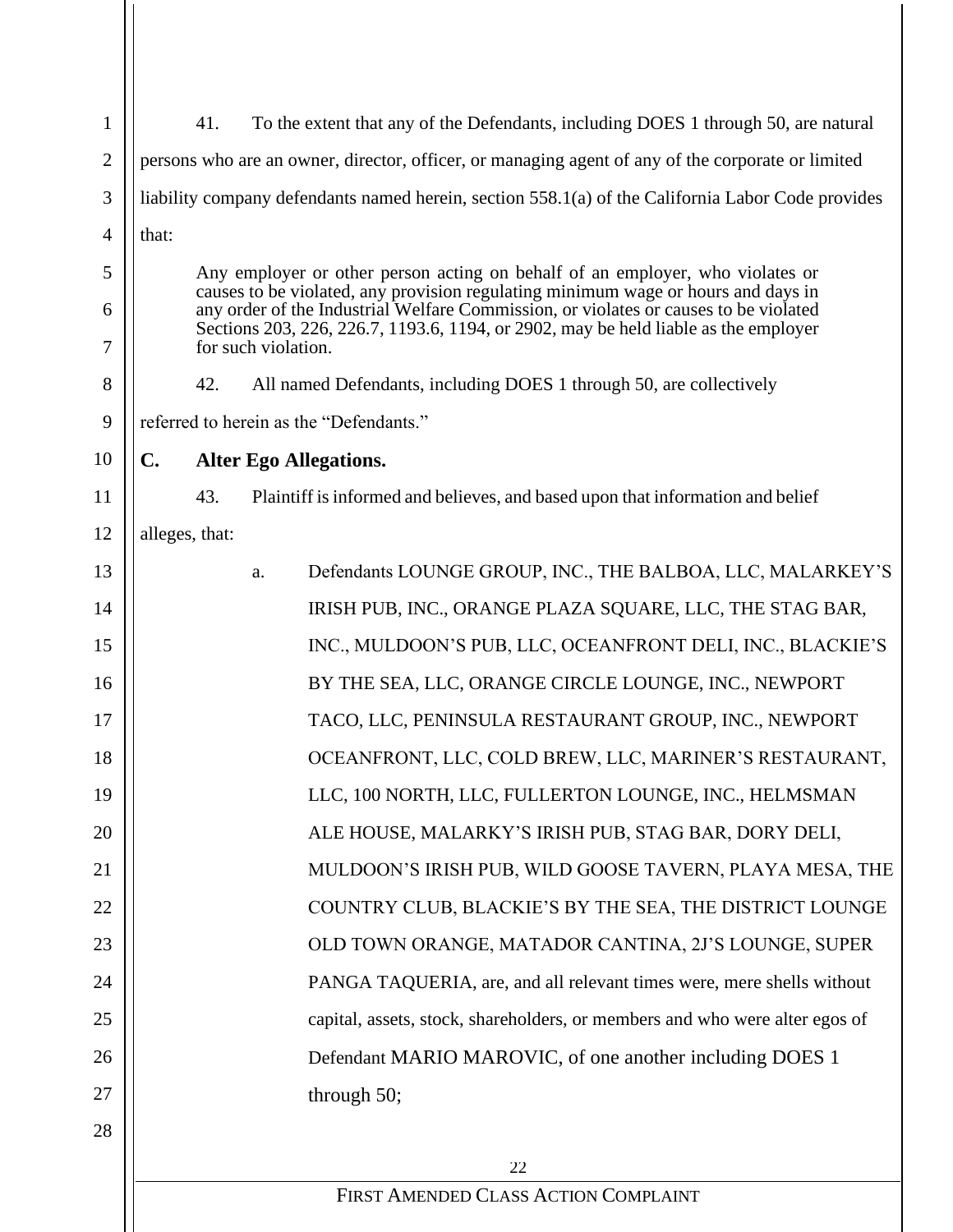| 1              | $\mathbf b$ . | There is, and at all relevant times was, a unity of interest and/or ownership |
|----------------|---------------|-------------------------------------------------------------------------------|
| $\overline{2}$ |               | between all of these Defendants so that any individuality or separateness     |
| 3              |               | between them has ceased to exist;                                             |
| 4              | $C_{\bullet}$ | These Defendants are nominally structured for the sole purpose of avoiding    |
| 5              |               | responsibility from satisfying any debts or other obligations by Defendant    |
| 6              |               | MARIO MAROVIC, including a monetary judgment that may be rendered in          |
| 7              |               | this action; and                                                              |
| 8              | d.            | Defendants LOUNGE GROUP, INC., THE BALBOA, LLC, MALARKEY'S                    |
| 9              |               | IRISH PUB, INC., ORANGE PLAZA SQUARE, LLC, THE STAG BAR,                      |
| 10             |               | INC., MULDOON'S PUB, LLC, OCEANFRONT DELI, INC., BLACKIE'S                    |
| 11             |               | BY THE SEA, LLC, ORANGE CIRCLE LOUNGE, INC., NEWPORT                          |
| 12             |               | TACO, LLC, PENINSULA RESTAURANT GROUP, INC., NEWPORT                          |
| 13             |               | OCEANFRONT, LLC, COLD BREW, LLC, MARINER'S RESTAURANT,                        |
| 14             |               | LLC, 100 NORTH, LLC, FULLERTON LOUNGE, INC., HELMSMAN                         |
| 15             |               | ALE HOUSE, MALARKY'S IRISH PUB, STAG BAR, DORY DELI,                          |
| 16             |               | MULDOON'S IRISH PUB, WILD GOOSE TAVERN, PLAYA MESA, THE                       |
| 17             |               | COUNTRY CLUB, BLACKIE'S BY THE SEA, THE DISTRICT LOUNGE                       |
| 18             |               | OLD TOWN ORANGE, MATADOR CANTINA, 2J'S LOUNGE, SUPER                          |
| 19             |               | PANGA TAQUERIA are, and at all relevant times were, completely                |
| 20             |               | controlled, dominated, managed, and operated by Defendant MARIO               |
| 21             |               | MAROVIC so that these Defendants was mere shells, instrumentalities,          |
| 22             |               | and/or conduits through which each of these Defendants conducted some or      |
| 23             |               | all of their business.                                                        |
| 24             | 44.           | Plaintiff is informed and believes, thereupon alleges, that Defendants LOUNGE |
| 25             |               | GROUP, INC., THE BALBOA, LLC, MALARKEY'S IRISH PUB, INC., ORANGE PLAZA        |
| 26             |               | SQUARE, LLC, THE STAG BAR, INC., MULDOON'S PUB, LLC, OCEANFRONT DELI, INC.,   |
| 27             |               | BLACKIE'S BY THE SEA, LLC, ORANGE CIRCLE LOUNGE, INC., NEWPORT TACO, LLC,     |
| 28             |               | PENINSULA RESTAURANT GROUP, INC., NEWPORT OCEANFRONT, LLC, COLD BREW,         |
|                |               | 23                                                                            |
|                |               | FIRST AMENDED CLASS ACTION COMPLAINT                                          |
|                |               |                                                                               |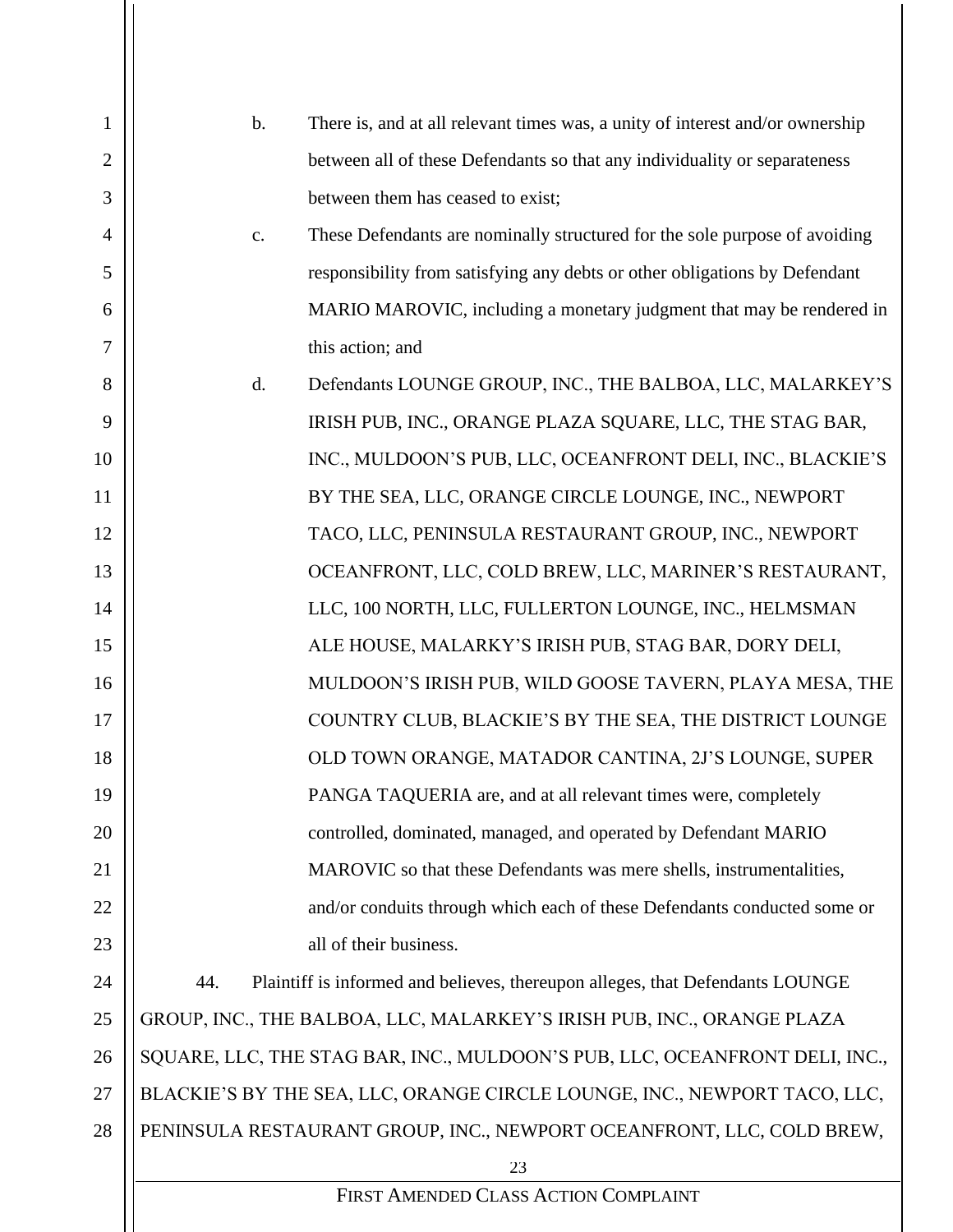1 2 3 4 5 6 7 LLC, MARINER'S RESTAURANT, LLC, 100 NORTH, LLC, FULLERTON LOUNGE, INC., HELMSMAN ALE HOUSE, MALARKY'S IRISH PUB, STAG BAR, DORY DELI, MULDOON'S IRISH PUB, WILD GOOSE TAVERN, PLAYA MESA, THE COUNTRY CLUB, BLACKIE'S BY THE SEA, THE DISTRICT LOUNGE OLD TOWN ORANGE, MATADOR CANTINA, 2J'S LOUNGE, SUPER PANGA TAQUERIA are, and at all relevant times were, insolvent and/or otherwise unable to satisfy any debts or liabilities, including a monetary judgment that may be rendered against then in this action.

8 9 10 11 12 13 14 15 45. Adherence to the fiction of the separate existence of Defendants LOUNGE GROUP, INC., THE BALBOA, LLC, MALARKEY'S IRISH PUB, INC., ORANGE PLAZA SQUARE, LLC, THE STAG BAR, INC., MULDOON'S PUB, LLC, OCEANFRONT DELI, INC., BLACKIE'S BY THE SEA, LLC, ORANGE CIRCLE LOUNGE, INC., NEWPORT TACO, LLC, PENINSULA RESTAURANT GROUP, INC., NEWPORT OCEANFRONT, LLC, COLD BREW, LLC, MARINER'S RESTAURANT, LLC, 100 NORTH, LLC, FULLERTON LOUNGE, INC., HELMSMAN ALE HOUSE, MALARKY'S IRISH PUB, STAG BAR, DORY DELI, MULDOON'S IRISH PUB, WILD GOOSE TAVERN, PLAYA MESA, THE COUNTRY CLUB, BLACKIE'S BY THE SEA, THE DISTRICT LOUNGE OLD TOWN ORANGE, MATADOR CANTINA, 2J'S LOUNGE, SUPER PANGA TAQUERIA as entities distinct from Defendant MARIO MAROVIC, would permit an abuse of the corporate privilege and sanction fraud or promote injustice in that, among other things, it would enable each of these Defendants to avoid liability and to defraud his, her, or its creditors, the effect of which would be to render each Defendant financially unable to respond to a monetary judgment awarded against each or any of them in this action.

28 / / / / / /

 $1/1$ 

 $1/1$ 

 $1/1$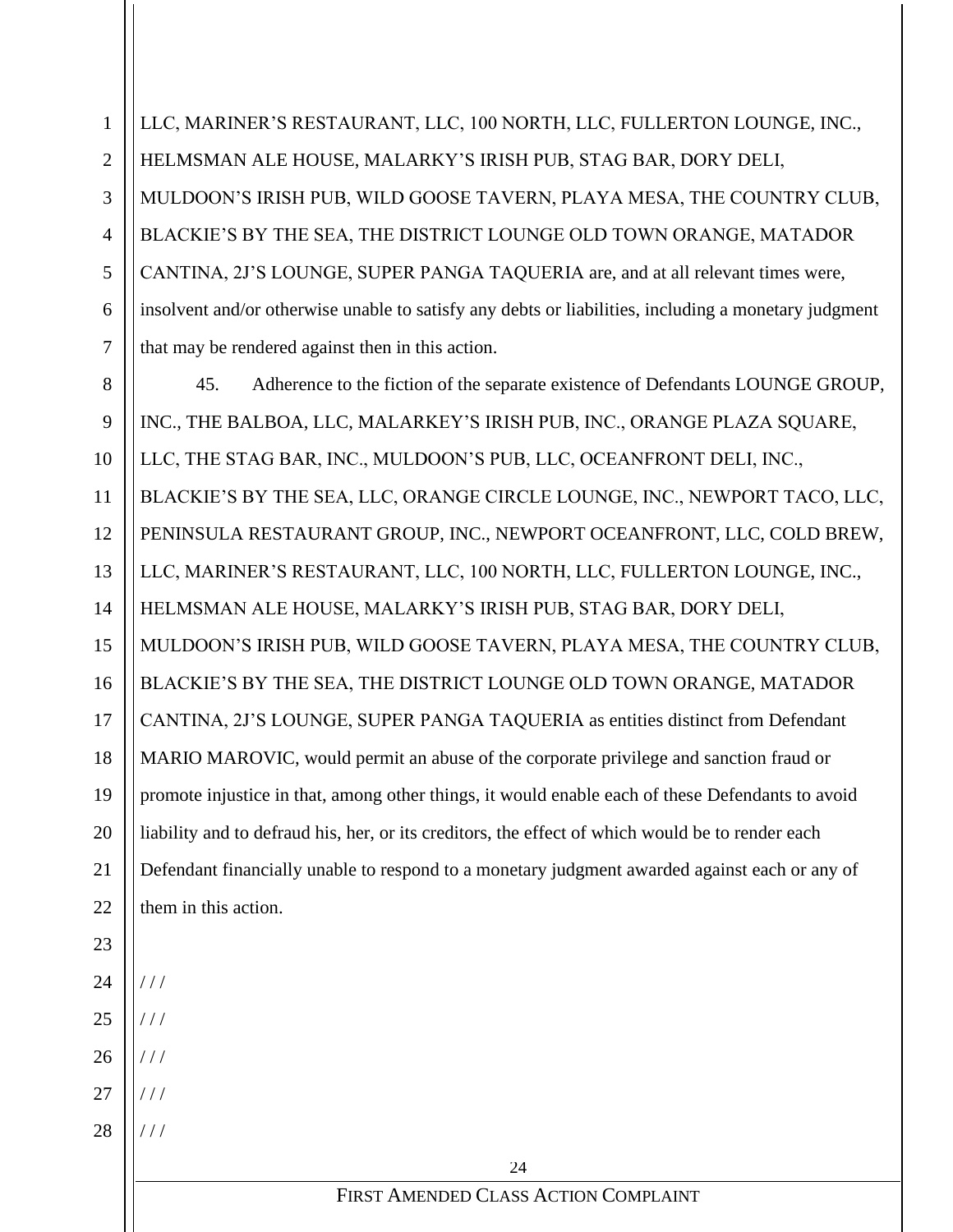**IV. THE CLASS DEFINITION** 46. The members of the class (the "Class") consist of: All current and former non-exempt employees who work or worked for Lounge Group, Inc., The Balboa, LLC, Malarkey's Irish Pub, Inc., Orange Plaza Square, LLC, The Stag Bar, Inc., Muldoon's Pub, LLC, Oceanfront Deli, Inc., Blackie's By The Sea, LLC, Orange Circle Lounge, Inc., Newport Taco, LLC, Peninsula Restaurant Group, Inc., Newport Oceanfront, LLC, Cold Brew, LLC, Mariner's Restaurant, LLC, 100 North, LLC, Fullerton Lounge, Inc., Helmsman Ale House, Malarky's Irish Pub, Stag Bar, Dory Deli, Muldoon's Irish Pub, Wild Goose Tavern, Playa Mesa, The Country Club, Blackie's By The Sea, The District Lounge Old Town Orange, Matador Cantina, 2j's Lounge, Super Panga Taqueria, and/or Mario Marovic during the time-period of July 15, 2017 to the present. **V. THE CLASS ALLEGATIONS**

1

2

3

4

5

6

7

8

9

10

11

13

17

18

19

12 14 15 16 47. The persons who comprise the Class are so numerous that joinder of all such persons is impracticable, and the disposition of their claims will benefit the parties and the Court. Plaintiff's claims are typical of the claims of the Class that Plaintiff seeks to represent. Plaintiff will fairly and adequately protect the interests of the Class that she seeks to represent. Plaintiff does not have any interests that are antagonistic to the Class that she seeks to represent. Counsel for Plaintiff are experienced, qualified, and generally able to conduct complex class action litigation.

48. This Court should permit this action to be maintained as a class action pursuant to section 382 of the California Code of Civil Procedure because:

25 FIRST AMENDED CLASS ACTION COMPLAINT 20 21 22 23 24 25 26 27 28 a. The questions of law and fact common to the Class predominate over any question affecting only individual members; b. A class action is superior to any other available method for the fair and efficient adjudication of the claims of the members of the Class; c. The members of the Class are so numerous that it is impractical to bring all members of the Class before the Court; d. Plaintiff and the other Class members will not be able to obtain effective and economic legal redress unless this action is maintained as a class action; e. There is a community of interest in obtaining appropriate legal and equitable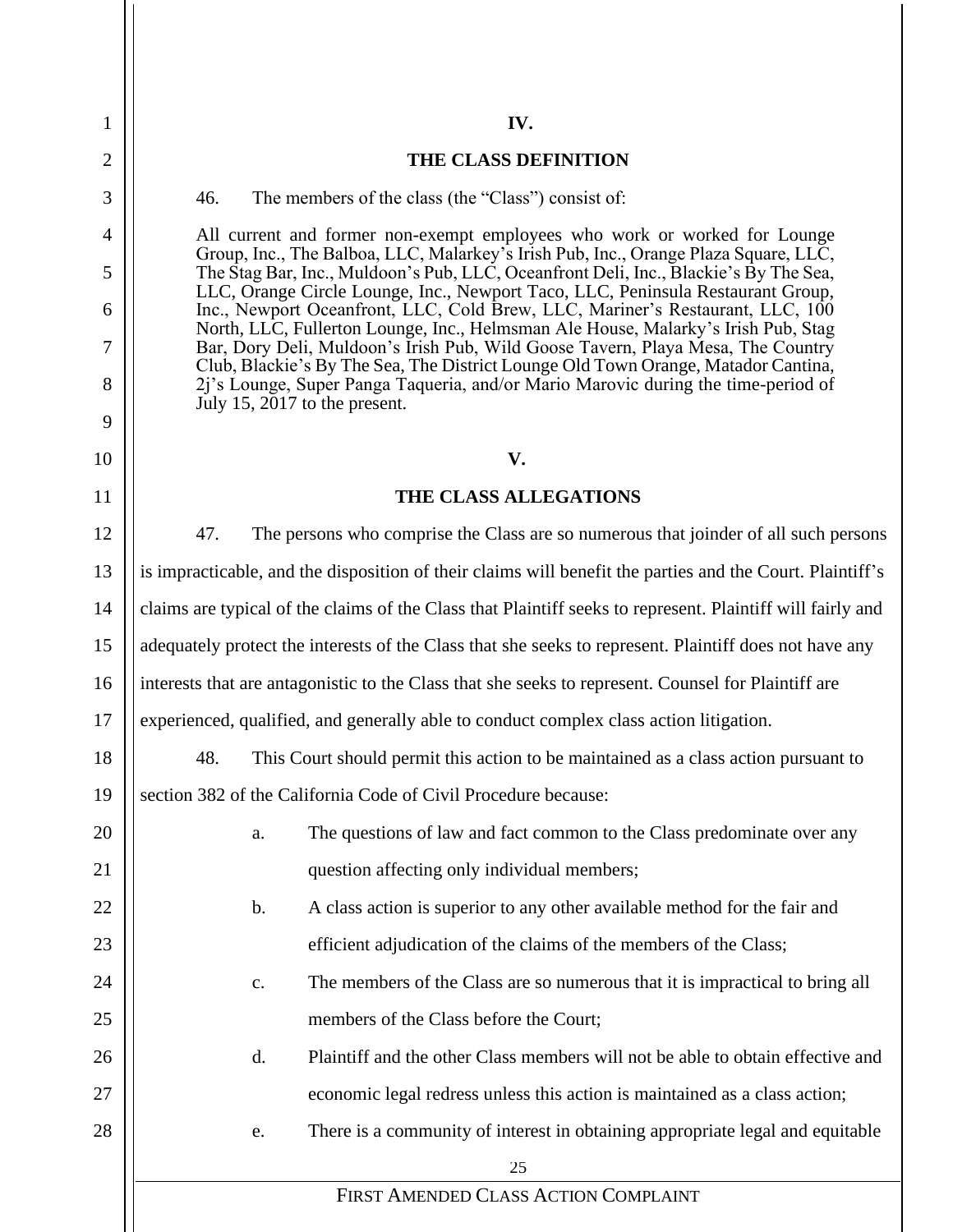| $\mathbf{1}$   | relief for the legal and statutory violations and other improprieties, and in                     |
|----------------|---------------------------------------------------------------------------------------------------|
| $\overline{2}$ | obtaining adequate compensation for the damages and injuries that                                 |
| 3              | Defendants' actions have inflicted upon the Class;                                                |
| 4              | f.<br>There is a community of interest in ensuring that the combined assets and                   |
| 5              | available insurance of Defendants is sufficient to adequately compensate the                      |
| 6              | members of the Class for the injuries sustained;                                                  |
| 7              | Without class certification, the prosecution of separate actions by individual<br>g.              |
| 8              | members of the Class would create a risk of:                                                      |
| 9              | i.<br>Inconsistent or varying adjudications with respect to individual                            |
| 10             | members of the Class which would establish incompatible standards of                              |
| 11             | conduct for Defendants, and/or                                                                    |
| 12             | ii.<br>Adjudications with respect to the individual members which would, as                       |
| 13             | a practical matter, be dispositive of the interests of other members not                          |
| 14             | parties to the adjudications or would substantially impair or impede                              |
| 15             | their ability to protect their interests, including but not limited to the                        |
| 16             | potential for exhausting the funds available from those parties who are,                          |
| 17             | or may be, responsible defendants.                                                                |
| 18             | Defendants have acted or refused to act on grounds generally applicable to the<br>h.              |
| 19             | Class, thereby making final injunctive relief appropriate with respect to the                     |
| 20             | Class as a whole.                                                                                 |
| 21             | VI.                                                                                               |
| 22             | <b>FACTUAL ALLEGATIONS</b>                                                                        |
| 23             | 49.<br>Plaintiff is informed and believes, and thereupon alleges, that within the four years      |
| 24             | preceding the initiation of this action, Defendant MARIO MAROVIC has concocted and executed       |
| 25             | an elaborate scheme in an effort to circumvent the protections afforded under both the California |
| 26             | Labor Code and applicable Industrial Wage Orders.                                                 |
| 27             |                                                                                                   |
| 28             | $\frac{1}{2}$                                                                                     |
|                | 26                                                                                                |
|                | FIRST AMENDED CLASS ACTION COMPLAINT                                                              |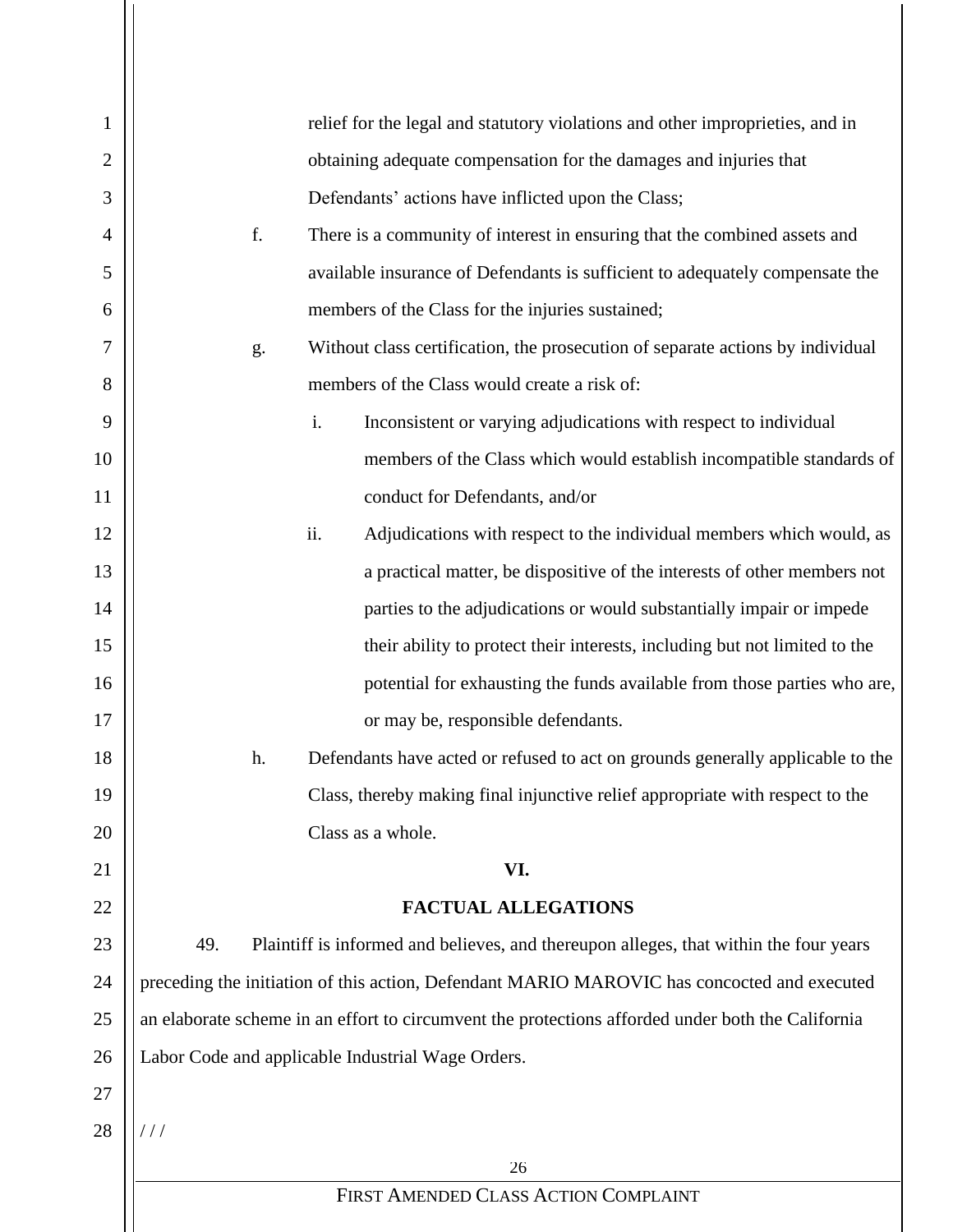| $\mathbf{1}$   | 50.     | The following unfair, unlawful, and fraudulent business practices instigate the matter  |
|----------------|---------|-----------------------------------------------------------------------------------------|
| $\overline{2}$ | at bar: |                                                                                         |
| 3              |         | Plaintiff is informed and believes, and thereupon alleges, that Defendant MARIO<br>a.   |
| $\overline{4}$ |         | MAROVIC owns and/or operates various restaurant/bar establishments through              |
| 5              |         |                                                                                         |
|                |         | the County of Orange including, without limitation, LOUNGE GROUP, INC.,                 |
| 6              |         | THE BALBOA, LLC, MALARKEY'S IRISH PUB, INC., ORANGE PLAZA                               |
| 7              |         | SQUARE, LLC, THE STAG BAR, INC., MULDOON'S PUB, LLC,                                    |
| 8              |         | OCEANFRONT DELI, INC., BLACKIE'S BY THE SEA, LLC, ORANGE                                |
| 9              |         | CIRCLE LOUNGE, INC., NEWPORT TACO, LLC, PENINSULA                                       |
| 10             |         | RESTAURANT GROUP, INC., NEWPORT OCEANFRONT, LLC, COLD                                   |
| 11             |         | BREW, LLC, MARINER'S RESTAURANT, LLC, 100 NORTH, LLC,                                   |
| 12             |         | HELMSMAN ALE HOUSE, MALARKY'S IRISH PUB, STAG BAR, DORY                                 |
| 13             |         | DELI, MULDOON'S IRISH PUB, WILD GOOSE TAVERN, PLAYA MESA,                               |
| 14             |         | THE COUNTRY CLUB, BLACKIE'S BY THE SEA, THE DISTRICT                                    |
| 15             |         | LOUNGE OLD TOWN ORANGE, MATADOR CANTINA, 2J'S LOUNGE,                                   |
| 16             |         | SUPER PANGA TAQUERIA.                                                                   |
| 17             |         | b. Based on information and belief, Defendant MARIO MAROVIC created                     |
| 18             |         | numerous business entity structures that employ non-exempt employees to work            |
| 19             |         | at these various restaurant/bar establishments.                                         |
| 20             |         | Plaintiff is informed and believes, and thereupon alleges, that as a condition of<br>c. |
| 21             |         | employment, it was and still is the policy and practice of the Defendants, and all      |
| 22             |         | of them, to require each non-exempt employee to sign a meal break waiver for            |
| 23             |         | each entity and to require them to work no more than five (5) hours a day per           |
| 24             |         | entity. Plaintiff is further informed and believes, and thereupon further alleges,      |
| 25             |         | that at the conclusion of a 5-hour shift, each non-employee is then required to         |
| 26             |         | travel to another restaurant/bar establishment that is operated under the name of a     |
| 27             |         | separate business entity to work an additional five (5) hours. Thus, members of         |
| 28             |         | the Class, including Plaintiff, work shifts exceeding eight (8) hours a day and/or      |
|                |         | 27                                                                                      |
|                |         | FIRST AMENDED CLASS ACTION COMPLAINT                                                    |
|                |         |                                                                                         |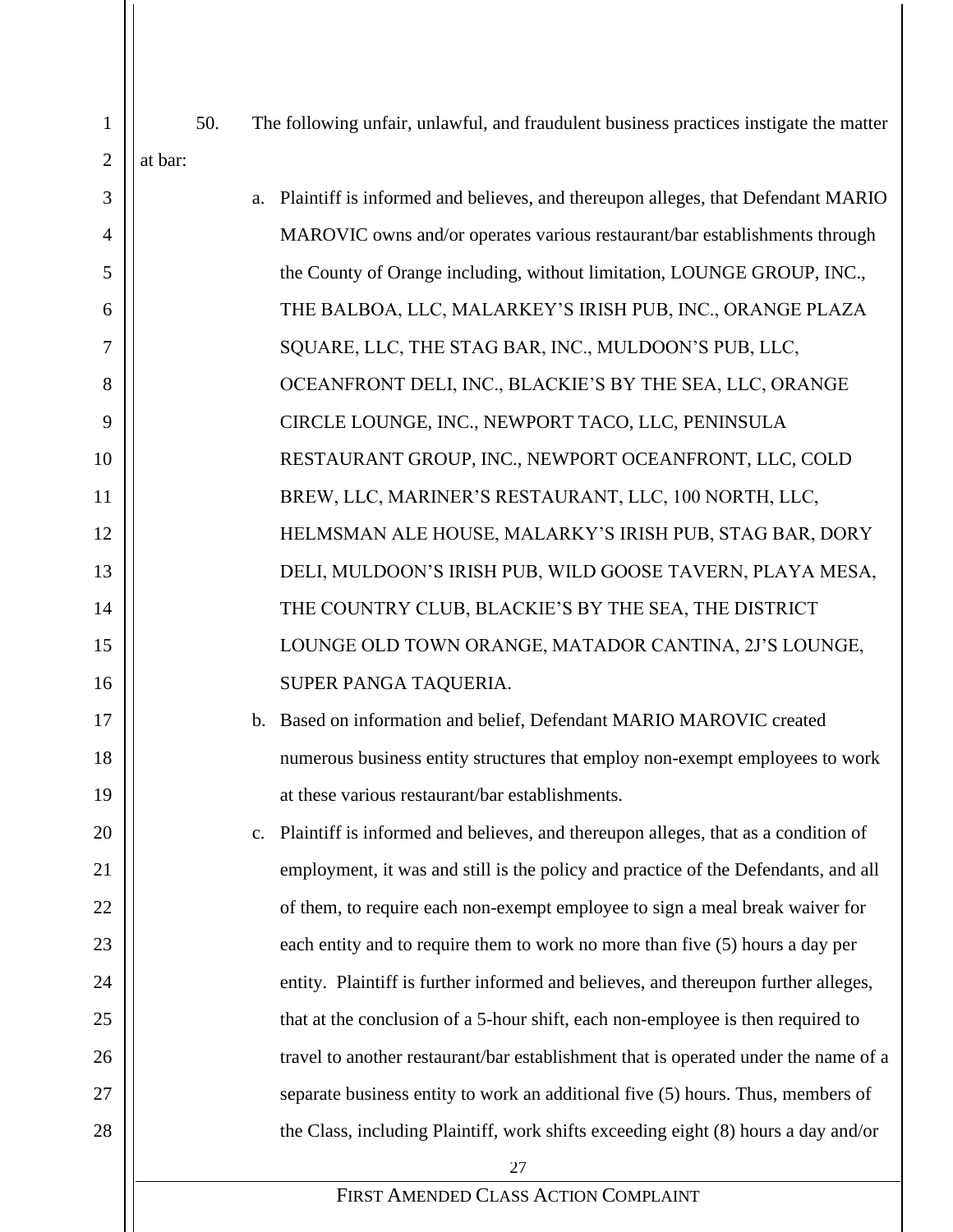| 1              | forty (40) hours a week without overtime or double time compensation, and                         |
|----------------|---------------------------------------------------------------------------------------------------|
| $\overline{c}$ | without being provided with statutorily required meal or rest breaks.                             |
| 3              | d. Since each non-exempt employee receives their payroll checks under the name of                 |
| $\overline{4}$ | each separate entity, Defendant MARIO MAROVIC makes it appear that each                           |
| 5              | non-exempt employee has worked no more than five (5) hours per day despite                        |
| 6              | these employees having in fact worked more than eight (8) hours per day.                          |
| 7              | Defendants also required Plaintiff and members of the Class to download a<br>e.                   |
| 8              | mobile app onto their personal cellular phones called "Resturant365," which                       |
| 9              | allows Defendants to communicate work schedules with their employees, and it                      |
| 10             | also allows management and employees to communicate with and among one                            |
| 11             | another, among other features. Plaintiff is informed and believes that the                        |
| 12             | Defendants never indemnified or reimbursed the Plaintiff or members of the Class                  |
| 13             | for the personal cellular data they used when utilizing the Resturant 365 app for                 |
| 14             | the benefit of the Defendants.                                                                    |
| 15             | f.<br>Finally, Plaintiff is informed and believes, and thereupon alleges, that Defendants         |
| 16             | have engaged and continue to engage in the practice of understaffing each                         |
| 17             | restaurant/bar establishment thereby artificially creating a work environment to be               |
| 18             | such that non-exempt employees, including Plaintiff and members of the Class,                     |
| 19             | could never take an uninterrupted meal or rest period. Under the guise of an                      |
| 20             | illegal and invalid meal break waiver, non-exempt employees, including Plaintiff                  |
| 21             | and members of the Class, were and are denied their right to meal periods as                      |
| 22             | mandated under the California Labor Code and applicable Wage Orders.                              |
| 23             | 51.<br>Based on the foregoing, Defendants, including DOES 1 through 50, required Plaintiff        |
| 24             | and members of the Class to work shifts exceeding eight (8) hours a day and/or forty (40) hours a |
| 25             | week without proper minimum wage, overtime, and/or double compensation.                           |
| 26             | 52.<br>In addition, for every occurrence of rest and meal period violations, Defendants,          |
| 27             | including DOES 1 through 50, failed to pay an hour premium payment to Plaintiff or members of the |
| 28             | Class.                                                                                            |
|                | 28                                                                                                |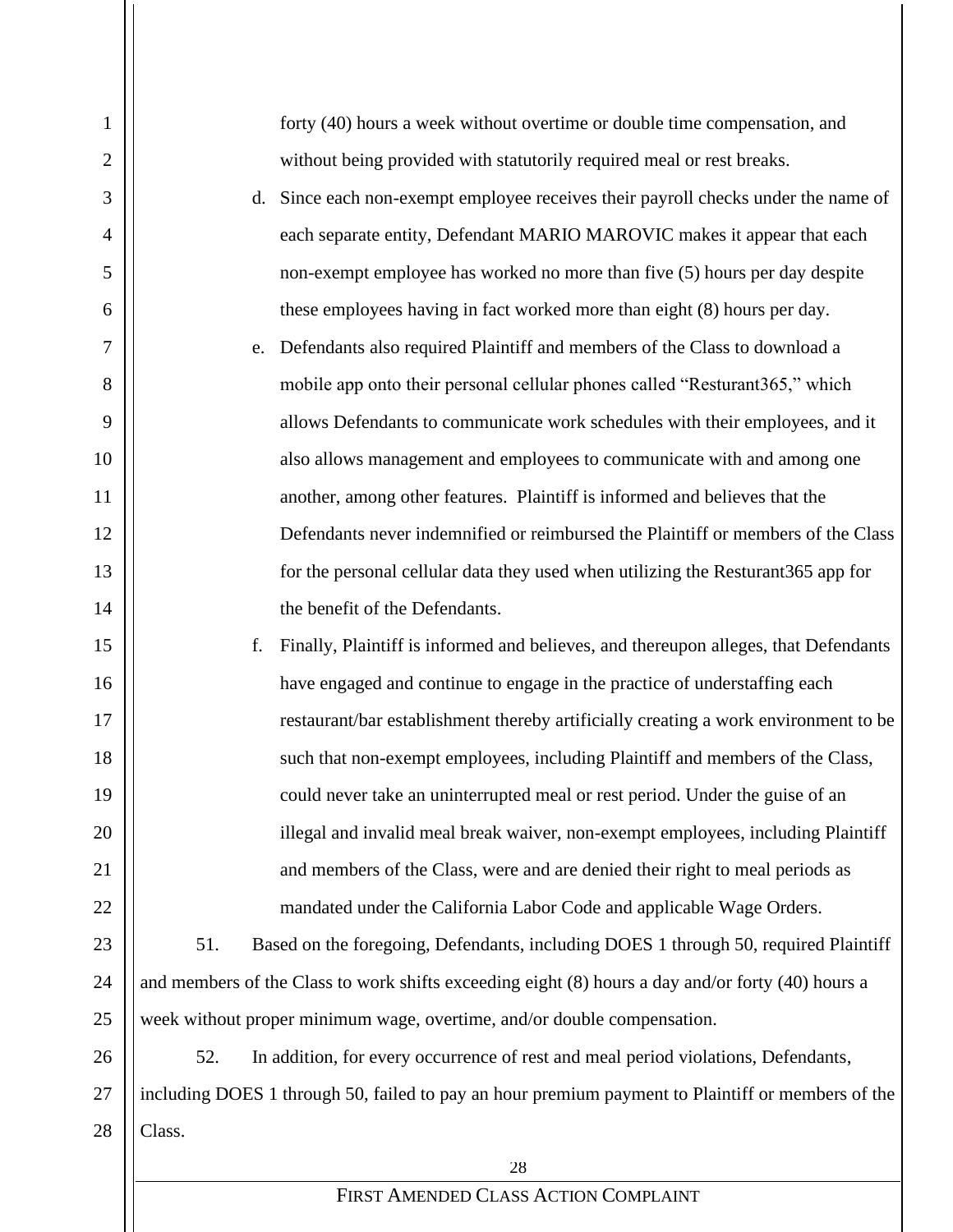53. Moreover, Plaintiff is informed and believes, and thereupon alleges, that Defendants failed to reimburse or indemnity Plaintiff or members of the Class for all out-of-pocket expenses, including the use of their personal vehicles to travel between restaurant/bar establishments, as well as use of personal cellular data, which were incurred solely for the benefit of the Defendants.

54. As a derivative result, Plaintiff and members of the Class were not provided with accurate itemized wage statements reflecting the name of their true employers, all hours worked, or the corresponding rates of pay, nor were they paid all wages due upon termination.

55. On April 20, 2021, Plaintiff sent a letter to Defendants at 3011 Newport Blvd., Newport Beach, CA 92662, 121 McFadden St., Newport Beach, CA 92663, and 2920 Newport Blvd., Newport Beach, CA 92663, which, based on information and belief, are addresses commonly shared among the Defendants, formally requesting her entire employee file, including payroll records. As of the filing of this action, Defendants have ignored Plaintiff's request altogether.

#### **VII.**

#### **EXHAUSTION OF ADMINISTRATIVE REMEDIES**

56. On July 15, 2021, Plaintiff electronically submitted written notice to the California Labor and Workforce Development Agency (the "LWDA" or "Agency"), pursuant to the California Private Attorney General Act of 2004 ("PAGA"), setting forth her contentions and claims on behalf of herself and on behalf of all those similarly situated. Copies of this letter was also mailed to Defendants named herein on July 15, 2021, via certified mail.

57. The Agency has failed to respond within 65 days, thereby exhausting Plaintiff's administrative remedies.

#### **VIII.**

### **EXISTENCE OF AN ACTUAL CONTROVERSY**

58. On September 23, 2021, Defendant THE STAG BAR, INC. tendered a demand for arbitration of this entire Action pursuant to an arbitration agreement containing a class action waiver purportedly executed by Plaintiff on September 26, 2019 (the "Arbitration Agreement").

59. On October 4, 2021, Plaintiff rejected Defendant THE STAG BAR, INC.' arbitration demand on the basis that the purported Arbitration Agreement is void and unenforceable because it

29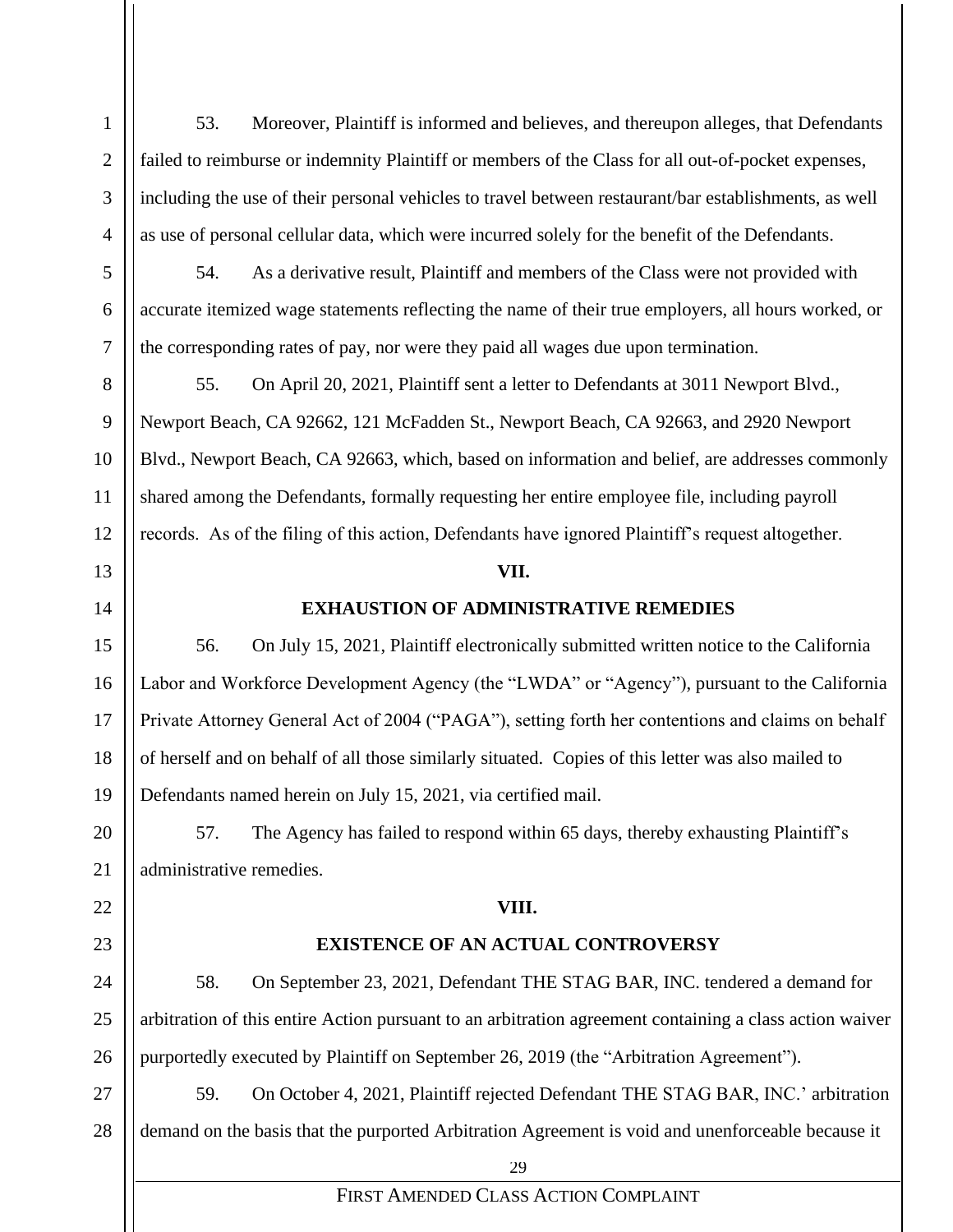30 FIRST AMENDED CLASS ACTION COMPLAINT 1 2 3 4 5 6 7 8 9 10 11 12 13 14 15 16 17 18 19 20 21 22 23 24 25 26 27 28 was entered into for an unlawful object. Specifically, Plaintiff is informed and believes, and thereupon alleges, that Defendants are aware that their business practices articulated in paragraphs 50(a) through 50(f) are unfair, unlawful, and fraudulent, and therefore Defendants require their employees, including Plaintiff herein, to sign arbitration agreements with the intent to violate the Labor Code and applicable Wage Orders to insulate themselves from liability for their wage violations. 60. For the foregoing reasons, an actual controversy has arisen and now exists between Plaintiff and Defendant THE STAG BAR, INC. concerning their respective rights and duties under the purported Arbitration Agreement. **IX. FIRST CAUSE OF ACTION Failure to Pay Minimum Wages [CAL. LAB. CODE §§ 1182, 1182.12, 1194, 1194.2, and 1197] (By Plaintiff and the Putative Class as Against All Defendants, Including DOES 1 through 50.)** 61. Plaintiff re-alleges and incorporates each and every allegation contained in each of the preceding paragraphs in this FAC and which are fully set forth herein by reference. 62. California law requires the state minimum wage to be at least equal to the federal minimum wage. CAL. LAB. CODE § 1182(b). 63. Notwithstanding section 1182(b) of the California Labor Code, the minimum wage may be fixed by applicable state or local law, and the payment of a lower wage than the minimum so fixed is unlawful. CAL. LAB. CODE § 1197. 64. On April 4, 2016, Govern Jerry Brown signed legislation adopting a six-step increase to the state minimum wage: For any employer who employees 26 or more employees, and minimum wage shall be as follows: [¶] (A) From January 1, 2017, to December 31, 2017, inclusive,-ten dollars and fifty cents (\$10.50) per hour. [¶] (B) From January 1, 2018, to December 31, 2018, inclusive,-eleven dollars (\$11) per hour. [¶]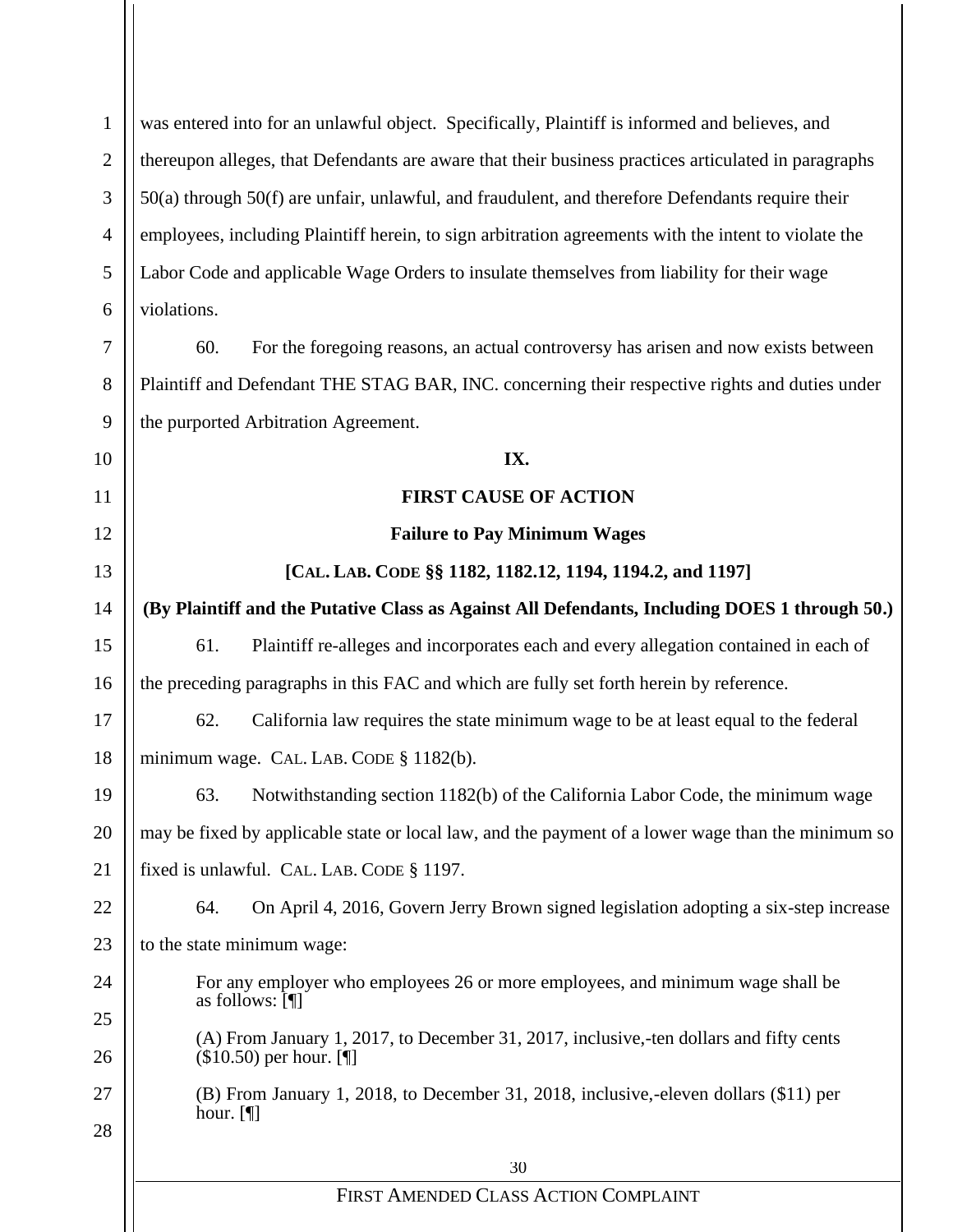31 FIRST AMENDED CLASS ACTION COMPLAINT 1 2 3 4 5 6 7 8 9 10 11 12 13 14 15 16 17 18 19 20 21 22 23 24 25 26 27 28 (C) From January 1, 2019, to December 31, 2019, inclusive,-twelve dollars (\$12) per hour. [¶] (D) From January 1, 2020, to December 31, 2020, inclusive,-thirteen dollars (\$13) per hour. [¶] (E) From January 1, 2021, to December 31, 2021, inclusive,-fourteen dollars (\$14) per hour. [¶] (F) From January 1, 2022, and until adjusted by subdivision (c)-fifteen dollars (\$15) per hour. CAL. LAB. CODE § 1182.12(1)(b), *et. seq*. 65. Plaintiff is informed and believes, and thereupon alleges, that within the four years preceding the initiation of this action, Defendants, including DOES 1 through 50, both individually and in the aggregate, employed 26 or more employees, including Plaintiff and members of the Class. 66. Plaintiffs and members of the Class were not compensated for all hours worked, including the time spent traveling between restaurant/bar establishments, as alleged herein. 67. By virtue of Defendants' unlawful failure to pay Plaintiff and members of the Class their respective and applicable minimum wages, as alleged herein, Plaintiff and the Class have suffered, and will continue to suffer, damages in amounts which are presently unknown, but which exceed the jurisdictional limits of this Court, and which will be ascertained according to proof at trial. 68. By virtue of Defendants' unlawful failure to pay Plaintiff and members of the Class their respective and applicable minimum wages, as alleged herein, Plaintiff and members of the Class are entitled to recover the unpaid balance of the full amounts of minimum wages as applicable, including interest thereon, reasonable attorneys' fees, and costs of suit. CAL. LAB. CODE § 1194. 69. In addition, Plaintiff and the Class are "entitled to recover liquidated damages in an amount equal to the wages unlawfully unpaid and interest thereon." CAL. LAB. CODE § 1194.2. 70. Plaintiff and the Class are also entitled to seek and recover interest, penalties, and reasonable attorneys' fees and costs pursuant to CAL. LAB. CODE §§ 218.5 and 1194.  $1/1$ / / / / / /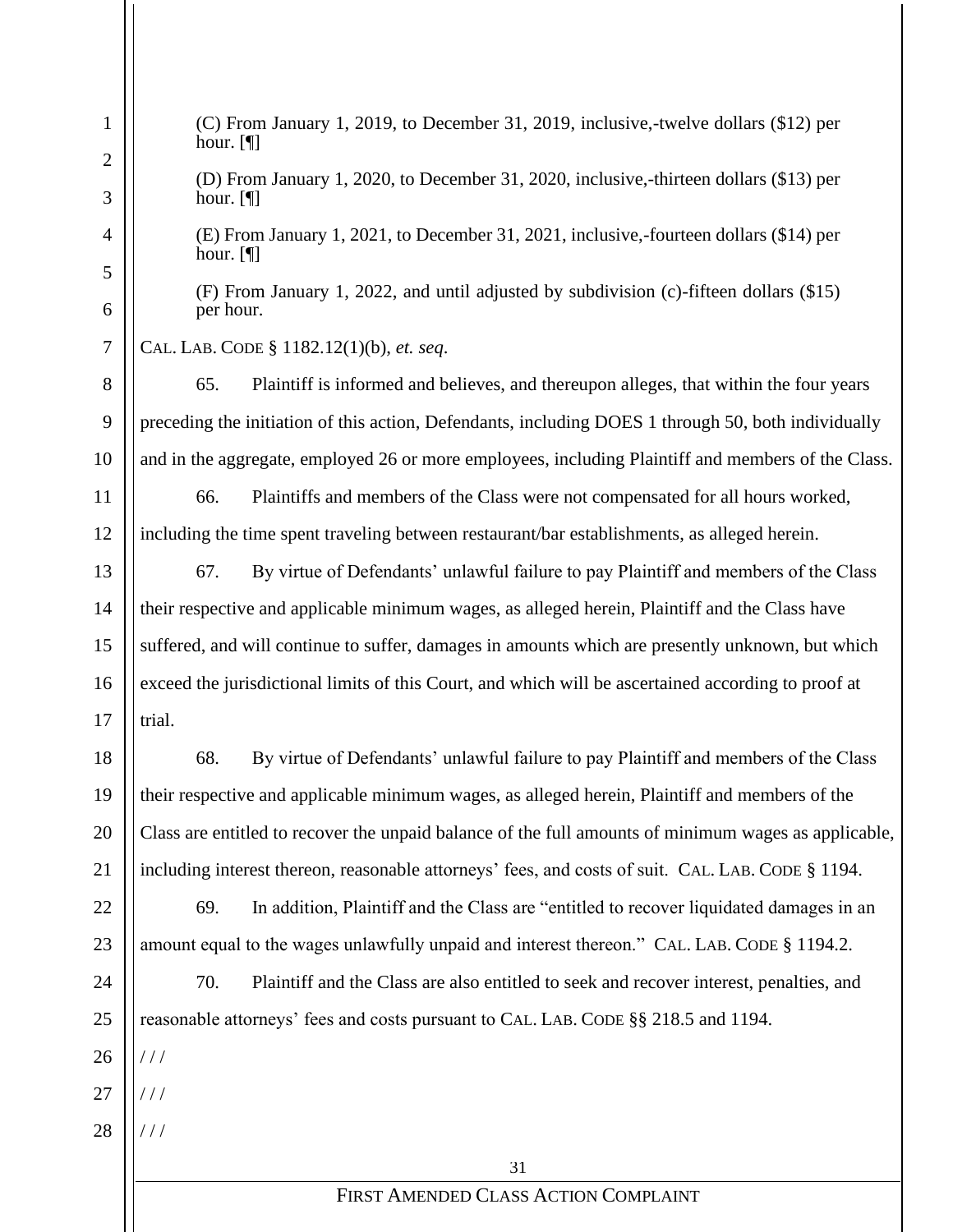#### **SECOND CAUSE OF ACTION**

**X.**

**Failure To Pay Overtime and Double Time Compensation**

**[CAL. LAB. CODE §§ 510, 1194, 1198 and 8 CAL. CODE REGS. § 11050]**

**(By Plaintiff and the Putative Class as Against All Defendants, Including DOES 1 through 50.)**

71. Plaintiff re-alleges and incorporates herein each and every allegation contained in each of the preceding paragraphs in this FAC as fully set forth herein by reference.

72. CAL. LAB. CODE §§ 510, 1194 and 1198, and INDUSTRIAL WAGE ORDER No. 5-2001  $(3)(A)(1)(a)$ , which is codified under 8 CAL. CODE REGS. § 11050 $(3)(A)(1)(a)$ , as amended, provide that employees in California shall not be employed more than eight (8) hours in any workday or more than forty (40) hours in any workweek, unless they receive additional compensation beyond their regular wages in amounts specified by law. In addition, an employer must pay double the employee's regular rate of pay for all hours worked in excess of twelfth (12) hours in any workday, and for all hours worked in excess of eight (8) hours on the seventh ( $7<sup>th</sup>$ ) consecutive day of work in a workweek. 8 CAL. CODE REGS. § 11050(3)(A)(1)(b).

73. CAL. LAB. CODE §1194 provides that an employee who has not been paid overtime compensation as required by section 1198 may recover the unpaid balance of the full amount of such overtime compensation, together with costs of suit, penalties, interest thereon, and attorneys' fees in a civil action.

74. Plaintiffs and members of the Class were not compensated for all hours worked, including the time spent traveling between restaurant/bar establishments, as alleged herein. As a result, Plaintiff and members of the Class worked more than eight (8) hours in a workday, and/or more than forty (40) hours in a workweek as non-exempt employee of Defendants, including DOES 1 through 50, without receiving overtime or double time compensation.

75. At all times relevant hereto, Defendants, including DOES 1 through 50, failed to pay Plaintiff or members of the Class overtime and double time compensation for the hours he worked in excess of the maximum hours permissible by law as required by 8 CAL. CODE REGS. §11050 and CAL. LAB. CODE §§510, 1194, and 1198.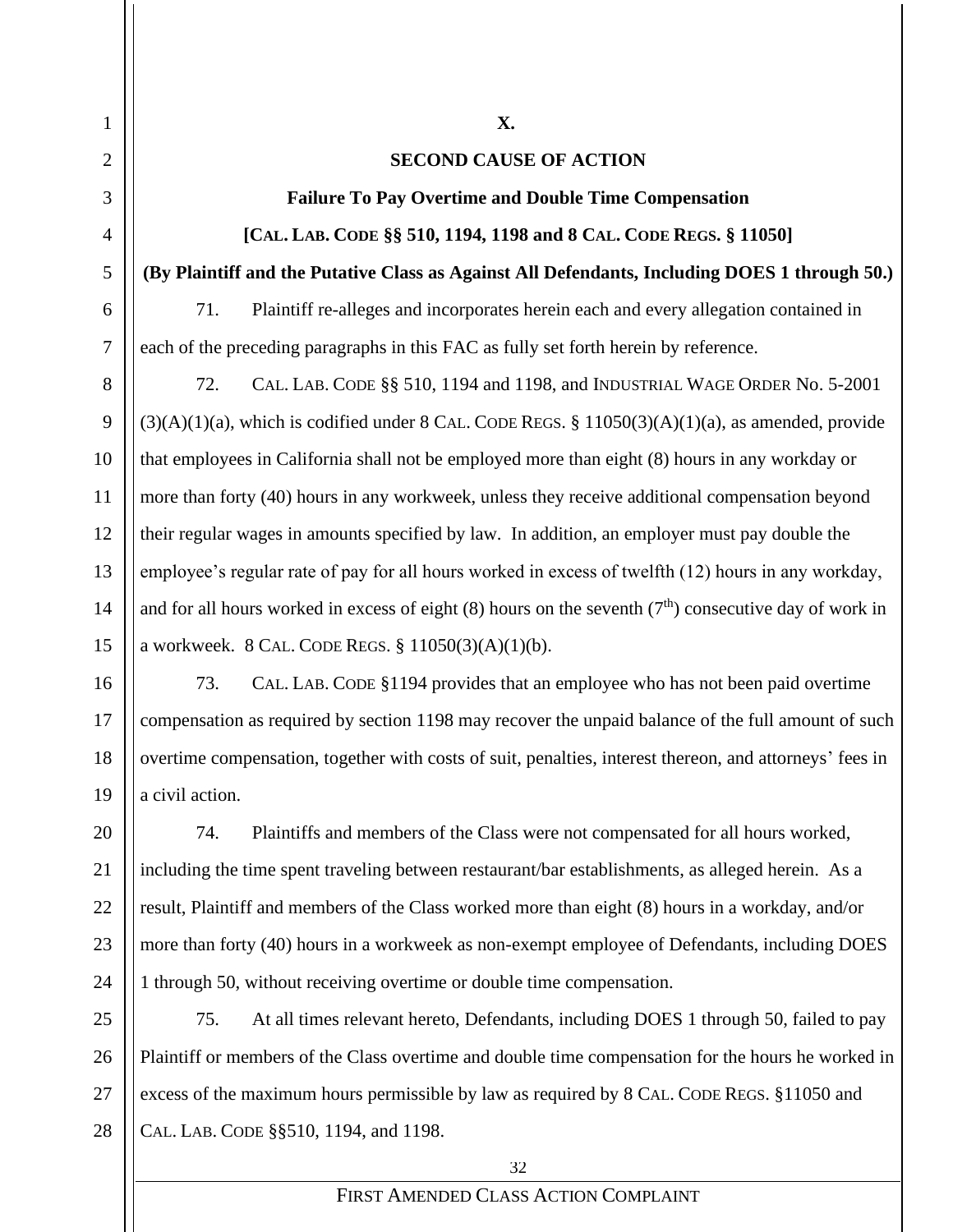| $\mathbf{1}$     | At no time relevant hereto were Plaintiff or members of the Class exempt from any<br>76.                                                                                                                                                                                   |  |  |
|------------------|----------------------------------------------------------------------------------------------------------------------------------------------------------------------------------------------------------------------------------------------------------------------------|--|--|
| $\mathbf{2}$     | wage and hour provision under California law, including without limitation, any statute, rule, or                                                                                                                                                                          |  |  |
| 3                | regulation governing the payment of overtime compensation.                                                                                                                                                                                                                 |  |  |
| $\overline{4}$   | By virtue of Defendants' unlawful failure to pay additional compensation to the<br>77.                                                                                                                                                                                     |  |  |
| 5                | Plaintiff and the Class for their overtime hours, they have suffered, and will continue to suffer,                                                                                                                                                                         |  |  |
| 6                | damages in the form of unpaid overtime and double time compensation subject to proof.                                                                                                                                                                                      |  |  |
| $\boldsymbol{7}$ | 78.<br>Plaintiff and the Class are also entitled to seek and recover interest, penalties, and                                                                                                                                                                              |  |  |
| 8                | reasonable attorneys' fees and costs pursuant to CAL. LAB. CODE §§ 218.5, 218.6, 1194, and CAL.                                                                                                                                                                            |  |  |
| 9                | CIV. CODE § 3289, et. seq.                                                                                                                                                                                                                                                 |  |  |
| 10               | XI.                                                                                                                                                                                                                                                                        |  |  |
| 11               | <b>THIRD CAUSE OF ACTION</b>                                                                                                                                                                                                                                               |  |  |
| 12               | <b>Failure To Provide Meal Periods</b>                                                                                                                                                                                                                                     |  |  |
| 13               | [CAL. LAB. CODE §§ 226.7, 512 and 8 CAL. CODE REGS. § 11050(11)]                                                                                                                                                                                                           |  |  |
| 14               | (By Plaintiff and the Putative Class as Against All Defendants, Including DOES 1 through 50.)                                                                                                                                                                              |  |  |
| 15               | 79.<br>Plaintiff re-alleges and incorporates herein each and every allegation contained in                                                                                                                                                                                 |  |  |
| 16               | each of the preceding paragraphs in this FAC as fully set forth herein by reference.                                                                                                                                                                                       |  |  |
| 17               | 80.<br>CAL. LAB. CODE $\S$ 512(a) provides that no employer shall employ any person for a                                                                                                                                                                                  |  |  |
| 18               | work period of more than five (5) hours without a meal period of not less than 30 minutes. An                                                                                                                                                                              |  |  |
| 19               | employee who works no more than six (6) hours may waive the meal period by mutual consent.                                                                                                                                                                                 |  |  |
| 20               | 81.<br>INDUSTRIAL WAGE ORDER No. 5-2001 (11)(A), which is codified under 8 CAL. CODE                                                                                                                                                                                       |  |  |
| 21               | REGS. § 11050(11)(A), states that an employer must relieve the employee of all work-related duties                                                                                                                                                                         |  |  |
| 22               | during meal breaks; otherwise, the employee will be considered to be "on duty," which constitutes                                                                                                                                                                          |  |  |
| 23               | compensable time.                                                                                                                                                                                                                                                          |  |  |
| 24               | 82.<br>In addition, CAL. LAB. CODE § 226.7 provides, in relevant part, as follows:                                                                                                                                                                                         |  |  |
| 25               | (b) An employer shall not require an employee to work during a meal period<br>mandated pursuant to an applicable statute, or applicable regulation, standard, or order                                                                                                     |  |  |
| 26               | of the Industrial Welfare Commission                                                                                                                                                                                                                                       |  |  |
| 27               | ***                                                                                                                                                                                                                                                                        |  |  |
| 28               | (c) If an employer fails to provide an employee a meal period in accordance with a<br>state law, including, but not limited to, an applicable statute or applicable regulation,<br>standard, or order of the Industrial Welfare Commission[], the employer shall pay<br>33 |  |  |
|                  | FIRST AMENDED CLASS ACTION COMPLAINT                                                                                                                                                                                                                                       |  |  |
|                  |                                                                                                                                                                                                                                                                            |  |  |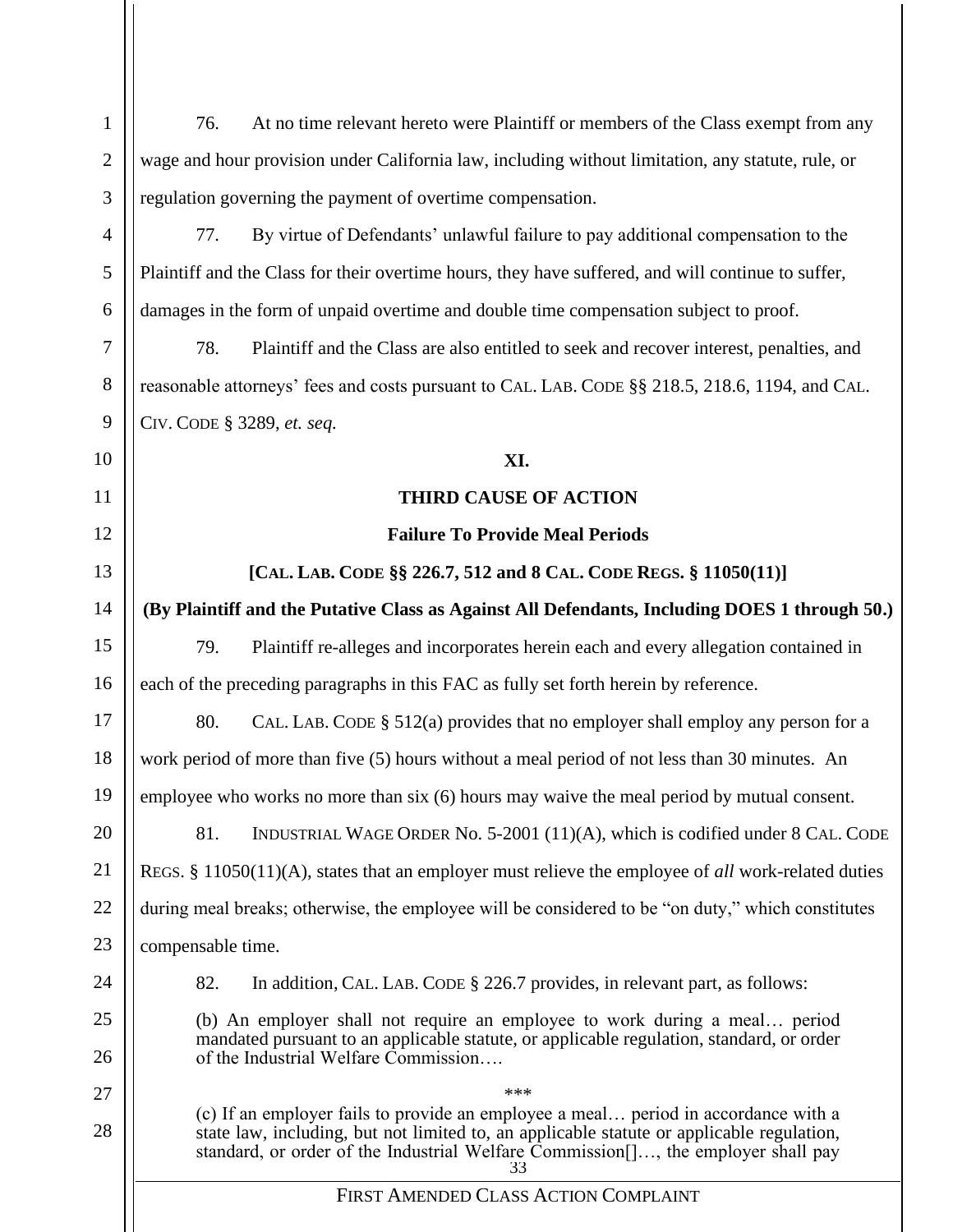the employee one additional hour of pay at the employee's regular rate of compensation for each workday that the meal… period is not provided.

83. For every instance where in employer fails to provide an employee with an uninterrupted meal period in accordance to Wage Order No. 5(11), the employer shall pay the employee one hour of pay at the employee's regular rate of compensation for each workday that the meal period is not provided. 8 CAL. CODE REGS. § 11050(11)(B); *see also* CAL. LAB. CODE §  $226.7(c)$ .

84. At all times relevant hereto, Plaintiff and members of the Class regularly worked more than five-hour increments; however, at all times relevant hereto, Defendants, including DOES 1 through 50, failed to provide uninterrupted meal periods to Plaintiffs and members of the Class as required by CAL. LAB. CODE §§ 226.7*,* 512 and 8 CAL. CODE REGS. § 11050(11), as further alleged herein.

85. By virtue of requiring Plaintiff and the Class to work through meal periods free from work duties, Defendants have intentionally and improperly denied statutorily mandated meal periods in violation of CAL. LAB. CODE §§ 226.7, 512, and 8 CAL. CODE REGS. § 11050(11). Plaintiff and the Class have suffered, and will continue to suffer, damages in the form of meal break premium payments in an amount according to proof, along with interest pursuant to section 3287 of the California Civil Code.

86. Plaintiff and the Class are also entitled to seek and recover costs pursuant to CAL. CIV. CODE § 1032, *et. seq.*

## **XII.**

## **FOURTH CAUSE OF ACTION**

## **Failure To Provide Rest Periods**

# **[CAL. LAB. CODE § 226.7; 8 CAL. CODE REGS. § 11050(12)]**

**(By Plaintiff and the Putative Class as Against All Defendants, Including DOES 1 through 50.)**

87. Plaintiff re-alleges and incorporates herein each and every allegation contained in each of the preceding paragraphs in this FAC as fully set forth herein by reference.

88. CAL. LAB. CODE § 226.7 provides, in relevant part, as follows:

34 (b) An employer shall not require an employee to work during a… rest… period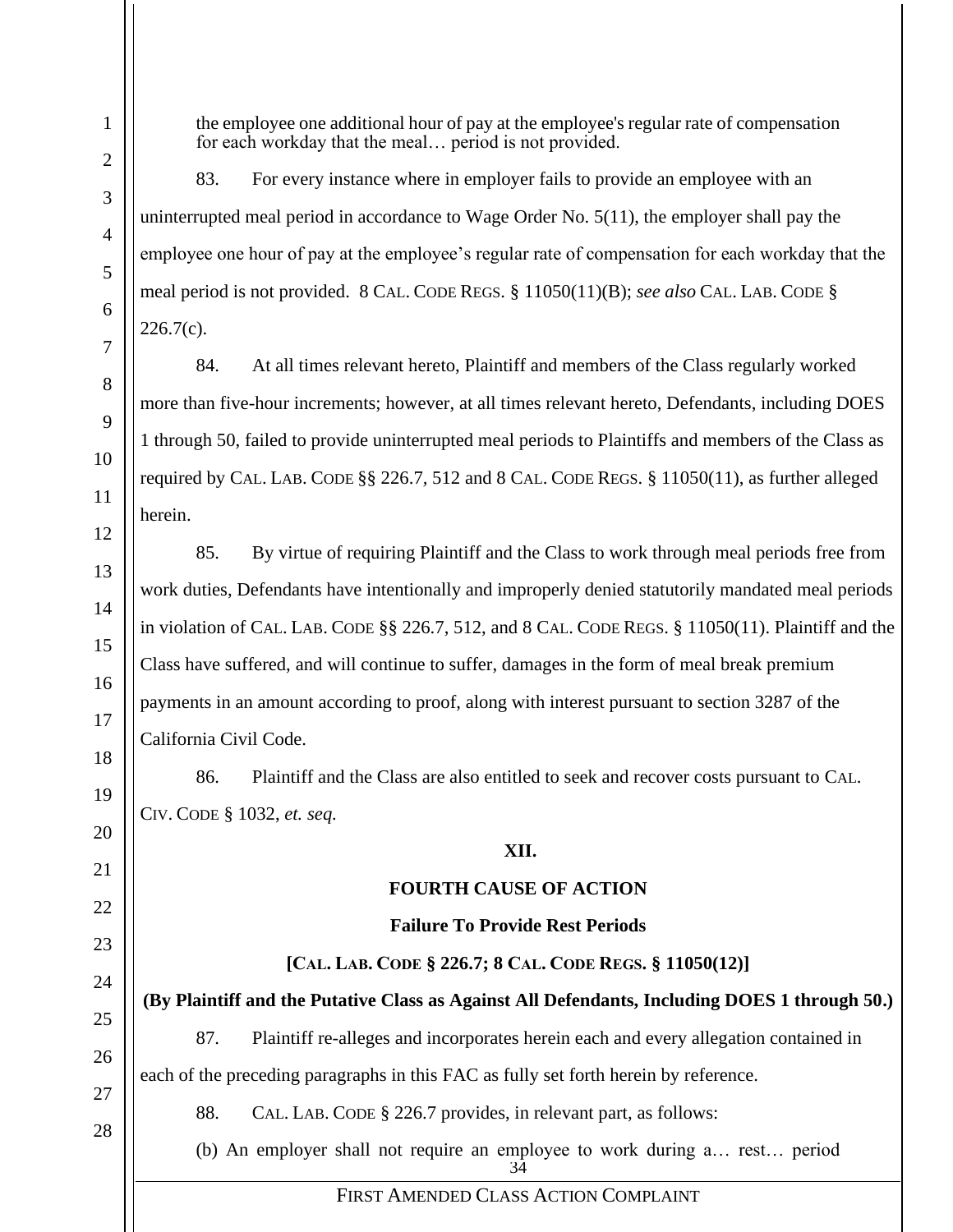| $\mathbf{1}$   | mandated pursuant to an applicable statute, or applicable regulation, standard, or order<br>of the Industrial Welfare Commission                                                                                                                                                    |  |  |  |  |
|----------------|-------------------------------------------------------------------------------------------------------------------------------------------------------------------------------------------------------------------------------------------------------------------------------------|--|--|--|--|
| $\overline{2}$ | ***                                                                                                                                                                                                                                                                                 |  |  |  |  |
| 3<br>4         | (d) A rest period mandated pursuant to a state law, including, but not limited to, an<br>applicable statute, or applicable regulation, standard, or order of the Industrial Welfare<br>Commission <sup>[1,11</sup> ], shall be counted as hours worked, for which there shall be no |  |  |  |  |
| 5              | deduction from wages.                                                                                                                                                                                                                                                               |  |  |  |  |
| 6              | 89.<br>The California Labor Code also states, in relevant part:                                                                                                                                                                                                                     |  |  |  |  |
| 7              | If an employer fails to provide an employee a rest period in accordance with a<br>state law, including, but not limited to, an applicable statute or applicable regulation,                                                                                                         |  |  |  |  |
| 8<br>9         | standard, or order of the Industrial Welfare Commission[], the employer shall pay<br>the employee one additional hour of pay at the employee's regular rate of compensation<br>for each workday that the rest period is not provided.                                               |  |  |  |  |
| 10             | CAL. LAB. CODE § 227.7(c).                                                                                                                                                                                                                                                          |  |  |  |  |
| 11             | 90.<br>Industrial Wage Order No. $5(12)(A)$ , which is codified under 8 CAL. CODE REGS. §§                                                                                                                                                                                          |  |  |  |  |
| 12             | $11050(12)(A)$ , requires employers to provide rest breaks that shall be counted as hours worked for                                                                                                                                                                                |  |  |  |  |
| 13             | which there shall be no deduction of wages.                                                                                                                                                                                                                                         |  |  |  |  |
| 14             | Subdivision $(12)(A)$ of 8 CAL. CODE REGS. §11050 also requires that an employer<br>91.                                                                                                                                                                                             |  |  |  |  |
| 15             | provide its employees with a 10-minute rest break for every four-hour increment of time worked, or                                                                                                                                                                                  |  |  |  |  |
| 16             | major fraction thereof. See also, Brinker Restaurant Corp. v. Superior Court (2012) 53 Cal. 4th                                                                                                                                                                                     |  |  |  |  |
| 17             | 1004, 1029 ("[e]mployees are entitled to 10 minute rests for shifts from three and one-half to six                                                                                                                                                                                  |  |  |  |  |
| 18             | hours in length, 20 minutes for shifts of more than six hours up to 10 hours, 30 minutes for shifts of                                                                                                                                                                              |  |  |  |  |
| 19             | more than 10 hours up to 14 hours, and so on[]").                                                                                                                                                                                                                                   |  |  |  |  |
| 20             | 92.<br>CAL. LAB. CODE $\S226.7$ and 8 CAL. CODE REGS. $\S11050(12)(B)$ , further require that                                                                                                                                                                                       |  |  |  |  |
| 21             | for every workday in which it fails to provide a rest period during any four-hour increment, the                                                                                                                                                                                    |  |  |  |  |
| 22             | employer must pay the employee premium at a rate of an hour's pay at the employee's regular rate                                                                                                                                                                                    |  |  |  |  |
| 23             | of pay.                                                                                                                                                                                                                                                                             |  |  |  |  |
| 24             | Plaintiff and members of the Class regularly worked four-hour increments and were<br>93.                                                                                                                                                                                            |  |  |  |  |
| 25             | not provided with statutorily mandated rest breaks during their shifts. Plaintiff and members of the                                                                                                                                                                                |  |  |  |  |
| 26             | Class were unable to avail themselves of such breaks for various reasons, including but not limited                                                                                                                                                                                 |  |  |  |  |
| 27             | to, the pressures from their workloads and from management.                                                                                                                                                                                                                         |  |  |  |  |
| 28             | 94.<br>At all times relevant hereto, Defendants also failed to provide Plaintiff and members                                                                                                                                                                                        |  |  |  |  |
|                | 35                                                                                                                                                                                                                                                                                  |  |  |  |  |
|                | FIRST AMENDED CLASS ACTION COMPLAINT                                                                                                                                                                                                                                                |  |  |  |  |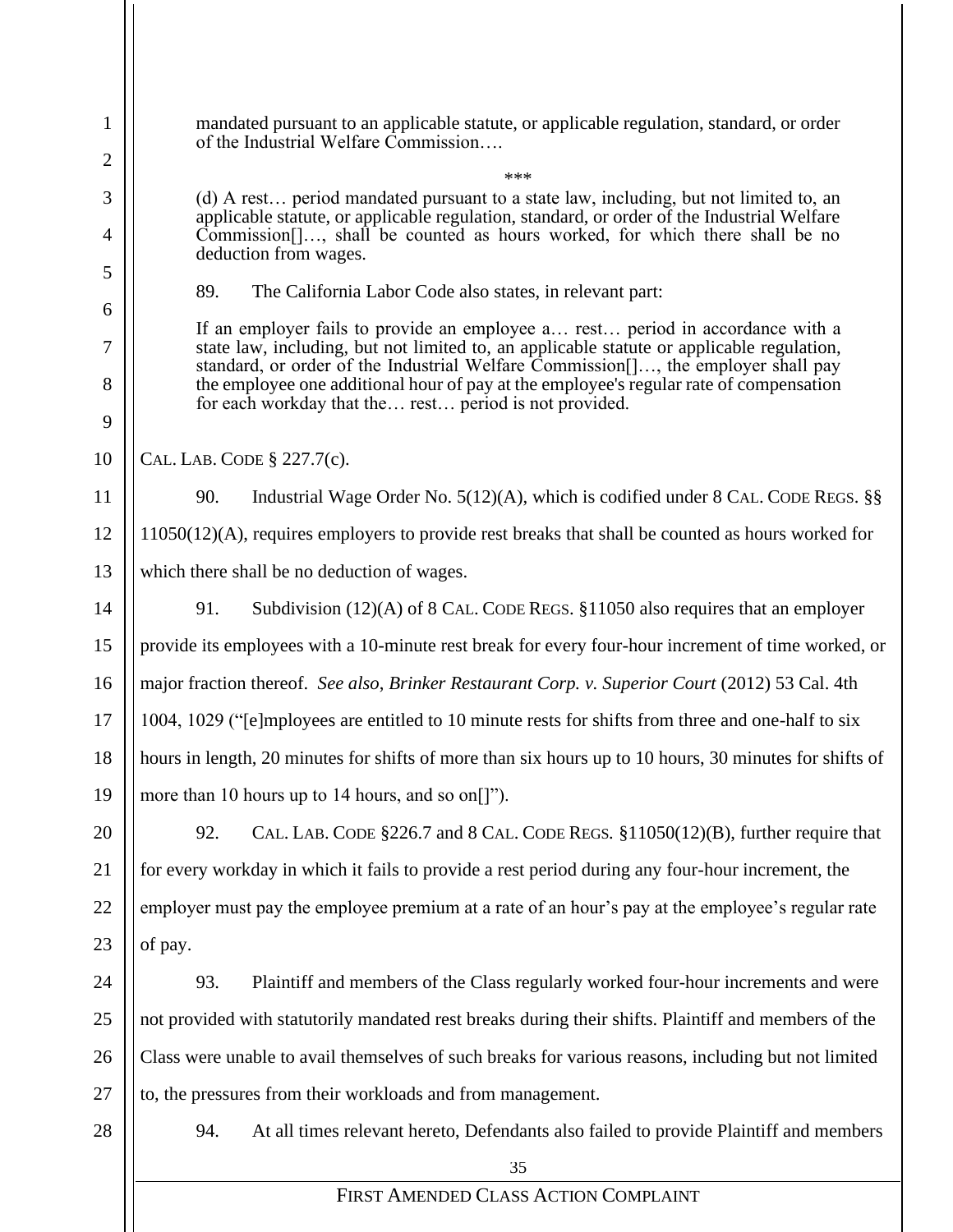| $\mathbf{1}$   | of the Class with change rooms or resting facilities, as mandated by 8 CAL. CODE REGS. §                                                                                   |  |  |
|----------------|----------------------------------------------------------------------------------------------------------------------------------------------------------------------------|--|--|
| $\overline{2}$ | $11050(13)$ .                                                                                                                                                              |  |  |
| 3              | 95.<br>By virtue of Defendants' unlawful failure to authorize, permit, and provide rest                                                                                    |  |  |
| $\overline{4}$ | periods as required by law, Plaintiff and members of the Class have suffered, and will continue to                                                                         |  |  |
| 5              | suffer, damages in the form of rest break premium payments in an amount according to proof, along                                                                          |  |  |
| 6              | with interest pursuant to section 3287 of the California Civil Code.                                                                                                       |  |  |
| 7              | 96.<br>Plaintiff and the Class are also entitled to seek and recover costs pursuant to CAL.                                                                                |  |  |
| 8              | CIV. CODE § 1032, et. seq.                                                                                                                                                 |  |  |
| 9              | XIII.                                                                                                                                                                      |  |  |
| 10             | <b>FIFTH CAUSE OF ACTION</b>                                                                                                                                               |  |  |
| 11             | <b>Failure To Indemnify</b>                                                                                                                                                |  |  |
| 12             | [CAL. LAB. CODE § 2802; 8 CAL. CODE REGS. § 11050((9)(B)]                                                                                                                  |  |  |
| 13             | (By Plaintiffs and the Putative Class as Against All Defendants, Including DOES 1 through 50)                                                                              |  |  |
| 14             | 97.<br>Plaintiff re-alleges and incorporates each and every allegation contained in each of                                                                                |  |  |
| 15             | the preceding paragraphs in this FAC and which are fully set forth herein by reference.                                                                                    |  |  |
| 16             | 98.<br>Section 2802(a) of the California Labor Code provides that "[a]n employer shall                                                                                     |  |  |
| 17             | indemnify his or her employee for all necessary expenditures or losses incurred by the employee in                                                                         |  |  |
| 18             | direct consequence of the discharge of his or her duties, or of his or her obedience to the directions                                                                     |  |  |
| 19             | of the employer"                                                                                                                                                           |  |  |
| 20             | 99.<br>In addition:                                                                                                                                                        |  |  |
| 21             | All awards made by a court or by the Division of Labor Standards Enforcement for<br>reimbursement of necessary expenditures under this section shall carry interest at the |  |  |
| 22             | same rate as judgments in civil actions. Interest shall accrue from the date on which the<br>employee incurred the necessary expenditure or loss.                          |  |  |
| 23             |                                                                                                                                                                            |  |  |
| 24             | <i>Id.</i> § 2802(b). Under this section the term "necessary expenditures or losses" includes attorneys'                                                                   |  |  |
| 25             | fees. <i>Id.</i> $§ 2802(c)$ .                                                                                                                                             |  |  |
| 26             | 100.<br>Moreover, INDUSTRIAL WAGE ORDER No. 5-2001, which is codified under 8 CAL.                                                                                         |  |  |
| 27             | CODE REGS. $\S$ 11050, as amended, states in relevant part: "[w] hen the employer requires the use of                                                                      |  |  |
| 28             | tools or equipment or they are necessary for the performance of a job, such tools and equipment shall                                                                      |  |  |
|                | 36                                                                                                                                                                         |  |  |
|                | FIRST AMENDED CLASS ACTION COMPLAINT                                                                                                                                       |  |  |
|                |                                                                                                                                                                            |  |  |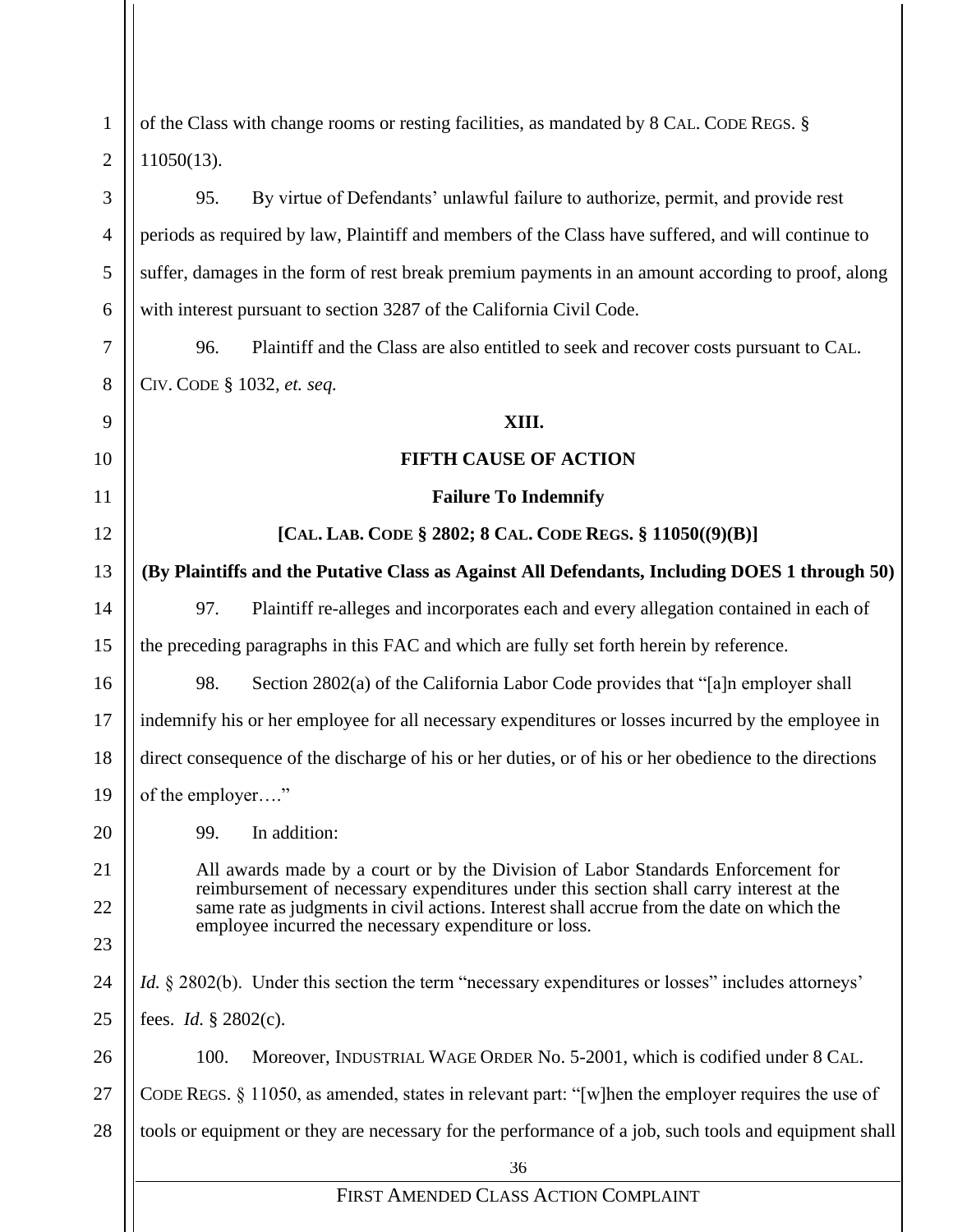1 2

3

4

5

6

7

8

9

11

13

14

15

16

17

18

19

20

21

22

23

24

25

26

27

28

be provided and maintained by the employer…." 8 CAL. CODE REGS. § 11050(9)(B).

101. As alleged herein, Plaintiffs and the Class were required to travel between restaurant/bar establishments. Despite this requirement imposed upon by the Defendants, including DOES 1 through 50, Plaintiff and the members of the Class were not indemnified for using their personal vehicles for the benefit of the Defendants.

102. As also alleged herein, Plaintiff and members of the Class were required to download an app called "Restaurant360" onto their personal cellular phones. Plaintiff and members of the Class, however, were never reimbursed for the personal cellular data they used when utilizing the Restaurant360 app for the benefit of the Defendants herein.

10 12 103. As a proximate result of Defendants' unlawful actions and omissions, Plaintiff and the Class have been damaged in an amount according to proof at trial, and they seek reimbursement of all necessary expenditures, plus interest thereon pursuant to California Labor Code § 2802(b).

104. Additionally, Plaintiffs and the Class are entitled to all available statutory penalties and an award of costs, expenses, and reasonable attorneys' fees, including those provided in CAL. LAB. CODE § 2802(c) and CAL. CIV. CODE § 1032, *et. seq.*

## **XIV.**

## **SIXTH CAUSE OF ACTION**

**Failure To Provide Accurate Itemized Wage Statements**

## **[CAL. LAB. CODE § 226]**

**(By Plaintiff and the Putative Class as Against All Defendants, Including DOES 1 through 50.)**

105. Plaintiff re-alleges and incorporates herein each and every allegation contained in

each of the preceding paragraphs in this FAC as fully set forth herein by reference.

106. CAL. LAB. CODE § 226 provides that an employer shall provide its employees with

accurate wage statements as follows:

37 (a) Every employer shall, semimonthly or at the time of each payment of wages, furnish each of his or her employees, either as a detachable part of the check, draft, or voucher paying the employee's wages, or separately when wages are paid by personal check or cash, an accurate itemized statement in writing showing (1) gross wages earned, (2) total hours worked by the employee…[,] (3) the number of piece-rate units earned and any applicable piece rate if the employee is paid on a piece-rate basis, (4) all deductions, provided that all deductions made on written orders of the employee may be aggregated and shown as one item, (5) net wages earned, (6) the inclusive dates of the period for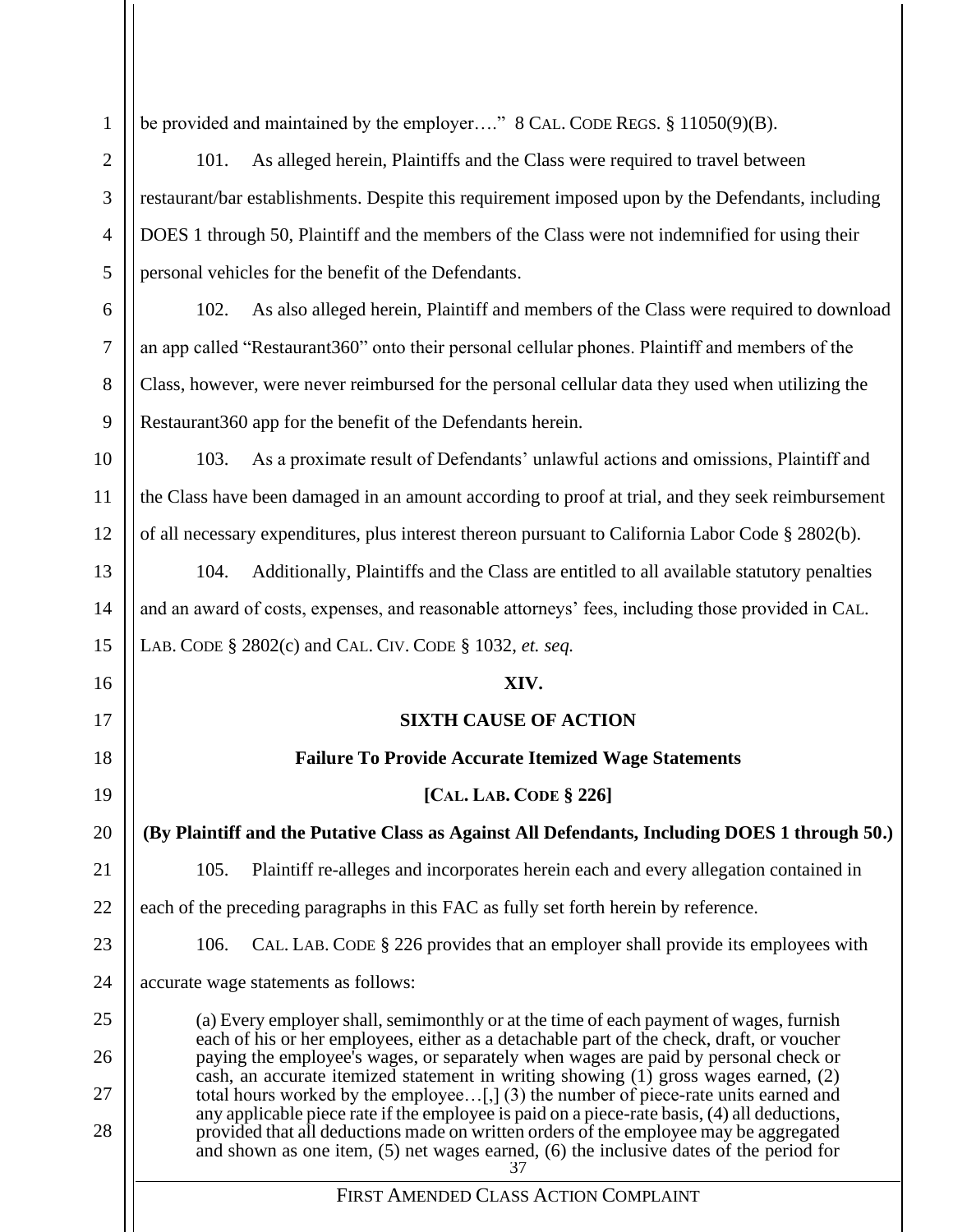which the employee is paid, (7) the name of the employee and only the last four digits of his or her social security number or an employee identification number other than a social security number, (8) the name and address of the legal entity that is the employer…[,] and (9) all applicable hourly rates in effect during the pay period and the corresponding number of hours worked at each hourly rate by the employee and, beginning July 1, 2013, if the employer is a temporary services employer as defined in Section 201.3, the rate of pay and the total hours worked for each temporary services assignment.

107. At all times relevant herein, Defendants, including DOES 1 through 50, violated CAL. LAB. CODE § 226 in that Defendants failed to properly and accurately itemize the number of hours worked by Plaintiff and the Class at their effective regular rates of pay, including the effective overtime rates of pay.

108. By failing to pay Plaintiffs and members of the Class wages for all hours worked, including overtime compensation, Defendants have violated the requirement that the total hours worked, and all wages earned be included in the wage statements that must be provided to the Plaintiff and the Class.

109. Defendants also failed to identify the true names of the employers on the wage statements issued to Plaintiff and the Class by requiring them to work no more than five (5) hours per day per restaurant/bar establishment, but then requiring them to travel to another restaurant/bar establishment to work an additional five (5) hours, thus making it appear that each Class member worked no-more than five hours per day despite having in fact worked more than (8) eight hours per day.

110. Defendants willfully, knowingly, and intentionally failed to comply with CAL. LAB. CODE § 226 by failing to pay minimum wages, overtime compensation for hours worked in excess of forty, and by failing to provide meal breaks or paying the appropriate premium wages for missed meal breaks, as required by law, thereby causing damages to Plaintiff and the Class by failing to include all hours worked and wages earned in their wage statements. These damages, including but not limited to costs expended calculating the true hours worked and the amount of employment taxes that were not properly paid to state and federal tax authorities, are difficult to estimate. Therefore, Plaintiff elects to recover penalties on behalf of themselves and on behalf of the Class pursuant to CAL. LAB. CODE § 226 in an amount \$4,000 each, and reasonable attorney's fees and costs pursuant

38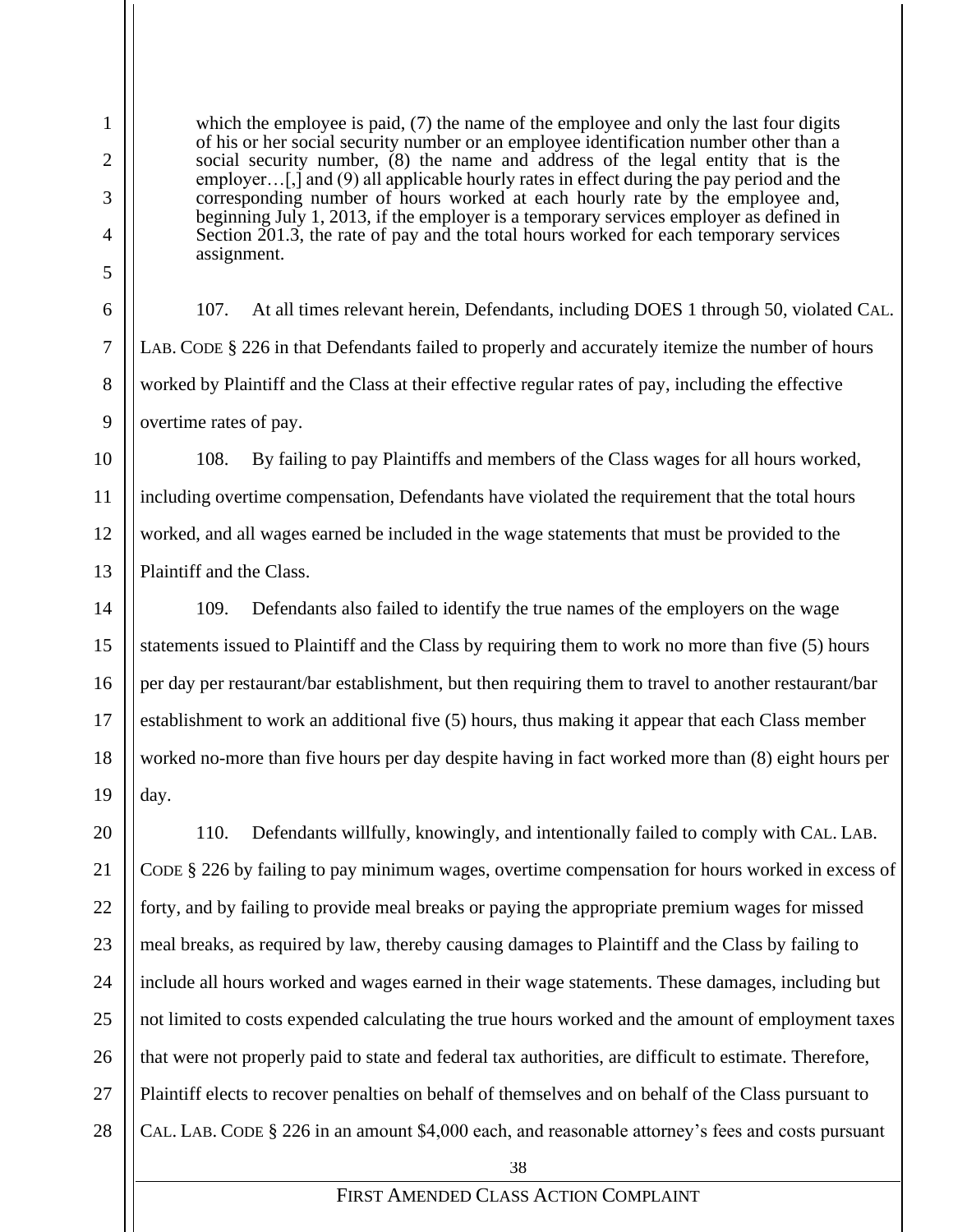| 1              | to CAL. LAB. CODE § 226(g) and CAL. CODE CIV. PROC. § 1032, et. seq.                                     |
|----------------|----------------------------------------------------------------------------------------------------------|
| $\overline{2}$ | XV.                                                                                                      |
| 3              | <b>SEVENTH CAUSE OF ACTION</b>                                                                           |
| 4              | <b>Waiting Time Penalties</b>                                                                            |
| 5              | [CAL. LAB. CODE §§ 201, 202, and 203]                                                                    |
| 6              | (By Plaintiff and the Putative Class as Against All Defendants, Including DOES 1 through 50.)            |
| 7              | 111.<br>Plaintiff re-alleges and incorporates herein each and every allegation contained in              |
| 8              | each of the preceding paragraphs in this FAC as fully set forth herein by reference.                     |
| 9              | 112.<br>Sections 201 and 202 of the California Labor Code require employers to pay their                 |
| 10             | employees all wages due immediately upon discharge, or within seventy-two hours of resigning             |
| 11             | without notice.                                                                                          |
| 12             | Section 203 of the California Labor Code provides that when an employer willfully<br>113.                |
| 13             | fails to make a timely payment of final wages pursuant to sections 201 and 202 of the California         |
| 14             | Labor Code, the employer must, as a penalty, continue to pay the employee's wages at an                  |
| 15             | employee's daily rate, up to thirty days.                                                                |
| 16             | Defendants, including DOES 1 through 50, willfully, knowingly, and intentionally<br>114.                 |
| 17             | failed to fully compensate all wages due to Plaintiff and the Class, including minimum wages,            |
| 18             | overtime, double time, and meal and rest break premiums, as further alleged herein.                      |
| 19             | Since Plaintiff and the members of the Class have yet to be fully compensated for all<br>115.            |
| 20             | hours worked, they are entitled to waiting time penalties in the amount of their daily rate of pay up to |
| 21             | thirty days pursuant to section 203 of the California Labor Code, in an amount according to proof,       |
| 22             | and costs pursuant to CAL. CODE CIV. PROC. § 1032, et. seq.                                              |
| 23             | XVI.                                                                                                     |
| 24             | <b>EIGHTH CAUSE OF ACTION</b>                                                                            |
| 25             | <b>For Unlawful Business Practices</b>                                                                   |
| 26             | [CAL. BUS. & PROF. CODE § 17200 et. seq.]                                                                |
| 27             | (By Plaintiff and the Putative Class as Against All Defendants, Including DOES 1 through 50.)            |
| 28             | Plaintiff re-alleges and incorporates herein each and every allegation contained in<br>116.              |
|                | 39                                                                                                       |
|                | FIRST AMENDED CLASS ACTION COMPLAINT                                                                     |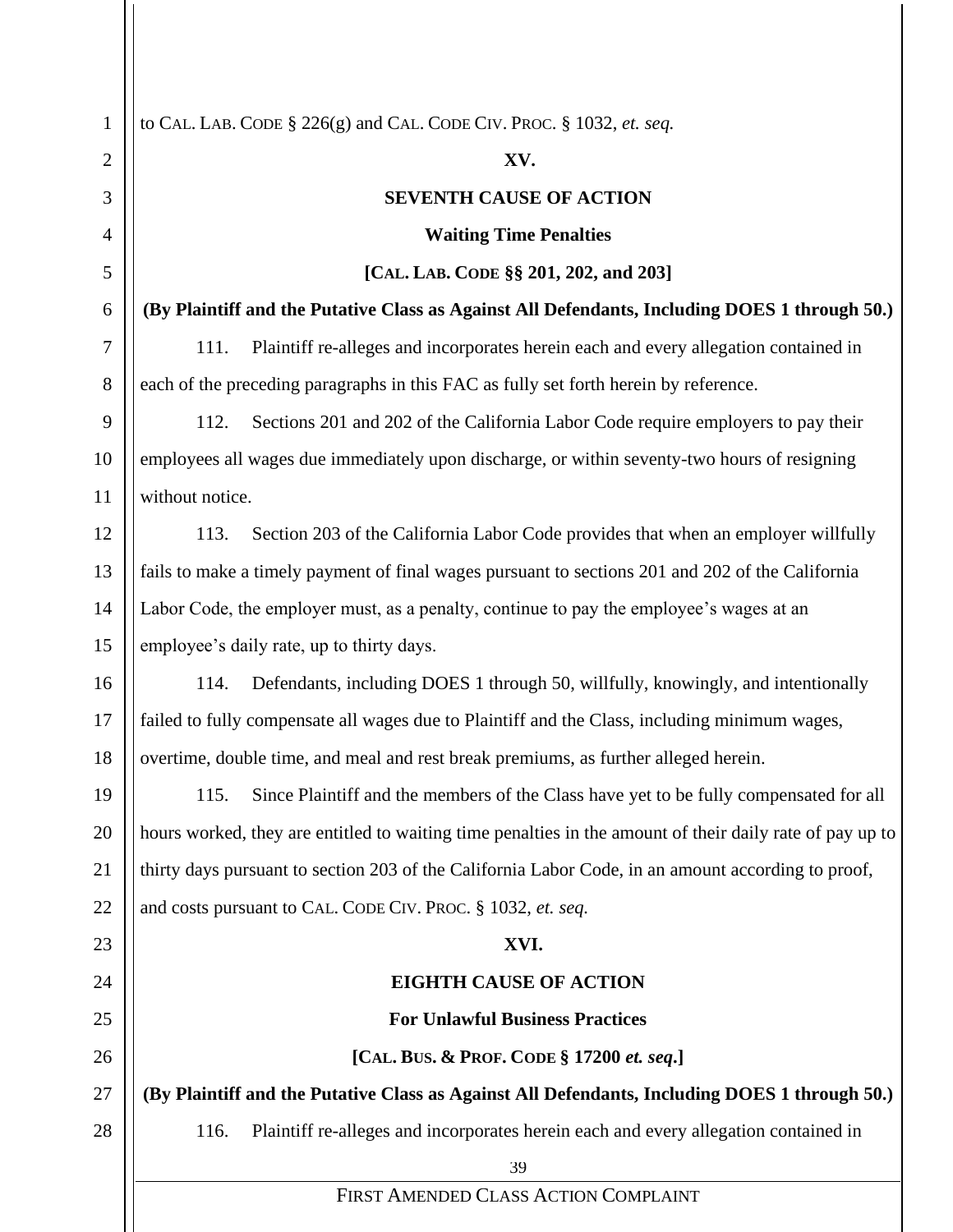each of the preceding paragraphs in this FAC as fully set forth herein by reference.

1

2

3

4

5

6

7

8

9

10

11

12

13

14

15

16

17

18

19

20

21

22

23

24

25

26

27

28

117. Each Defendant named herein is considered a "person," as that term is defined under CAL. BUS. & PROF. CODE § 17021.

118. CAL. BUS. & PROF. CODE § 17200 defines unfair competition as any unlawful, unfair, or fraudulent business act or practice.

119. Plaintiff and the members of the Class have suffered an injury-in-fact as a result of Defendants' conduct in violation of the Unfair Competition Law (CAL. BUS. & PROF. CODE § 17200 *et. seq.).* Specifically, Plaintiff and the Class have lost money and/or property as a result of Defendants' wrongful conduct. The injuries suffered by Plaintiff and the Class were directly related to Defendants' wrongful conduct.

120. At all times relevant hereto, by and through the conduct described herein, Defendants, including DOES 1 through 50, have engaged in unfair, fraudulent and unlawful practices, in violation of CAL. BUS. & PROF. CODE §§ 17200 *et. seq.*, and have thereby deprived Plaintiff and members of the Class of fundamental rights and privileges guaranteed to all employees under the California Labor Code.

121. All of the acts described herein as violations of, among other things, the California Labor Code and applicable IWC Wage Orders, are unlawful and in violation of public policy, and are immoral, unethical, oppressive, and unscrupulous, and thereby constitute unfair, unlawful, and/or fraudulent business practices in violation of CAL. BUS. & PROF. CODE §§ 17200 *et. seq.* Specifically, Defendants' unfair, unlawful, and/or fraudulent business practices include the following violations:

- a. Failure to timely pay wages at the appropriate rate of pay in violation of CAL. LAB. CODE §§ 204, 510, 511, 558, 1182, 1182.12, 1194,, 1194.2, 1198, and 8 CAL. CODE REGS. § 11050(3), *et. seq.*;
- b. Failure to provide meal periods as mandated by CAL. LAB. CODE §§ 226.7 and 512, and 8 CAL. CODE REGS. § 11050(11), *et. seq.*;
- c. Failure to provide rest periods as mandated by CAL. LAB. CODE § 226.7, and 8 CAL. CODE REGS. § 11050(11), *et. seq.*;
- d. Failure to indemnify employees pursuant to CAL. LAB. CODE § 2802 and 8 CAL.

40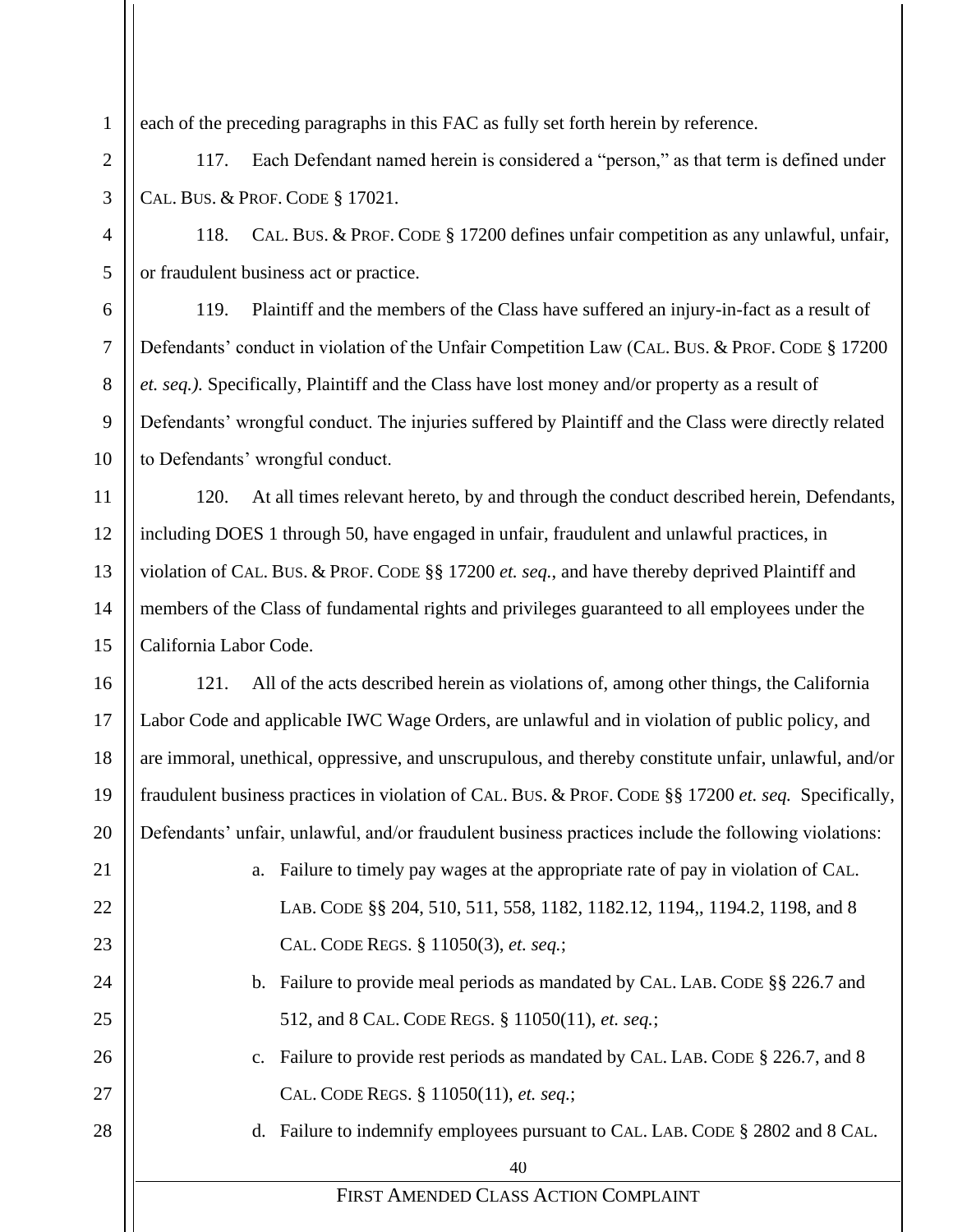CODE REGS. § 11050(9)(B);

- e. Failure to provide prompt payment of wages to employees upon termination and resignation in violation of CAL. LAB. CODE §§ 201, 202, and 203;
- 

1

2

3

4

5

6

7

8

9

10

11

12

13

14

15

16

17

18

19

20

21

22

23

24

25

26

27

f. Failure to provide accurate itemized wage statements to employees in violation of CAL. LAB. CODE §§ 226 and 226.3.

122. In addition, Defendants also failed to identify the true names of the employers on the wage statements issued to Plaintiff and the Class by requiring them to work no more than five (5) hours per day per restaurant/bar establishment, but then requiring them to travel to another restaurant/bar establishment to work an additional five (5) hours, thus making it appear that each Class member worked no-more than five hours per day despite having in fact worked more than (8) eight hours per day.

123. By and through the unfair, fraudulent, and unlawful business practices described herein, Defendants, including DOES 1 through 50, have obtained valuable property, money, and services from Plaintiffs and the Class, and has deprived them of valuable rights and benefits guaranteed by the law, all to their detriment.

124. Furthermore, Plaintiff is informed and believes, and thereupon alleges, that Defendants have underreported to federal and state authorities the wages earned by Plaintiff and the members of the Class, and therefore, have underpaid state and federal taxes, employer matching funds, unemployment premiums, Social Security, Medicare and Workers' Compensation premiums. This conduct is criminal in nature and subjects Defendants to sanctions, fines, and imprisonment, and is actionable under CAL. BUS. & PROF. CODE §§ 1700, *et. seq*. and 17200 *et. seq.*

125. Plaintiff is informed and believes, and based upon that information and belief alleges, that by requiring Plaintiff and the Class to work without minimum wage compensation, or work overtime without receiving overtime compensation, and failing to provide meal and rest periods, Defendants have engaged in business within the state of California to offer its services at a lower price for the purpose of injuring competitors and/or destroying competition in violation of CAL. BUS. & PROF. CODE § 17043.

28

126. Pursuant to CAL. BUS. & PROF. CODE §§ 17071 and 17075, Defendants' failure to pay

41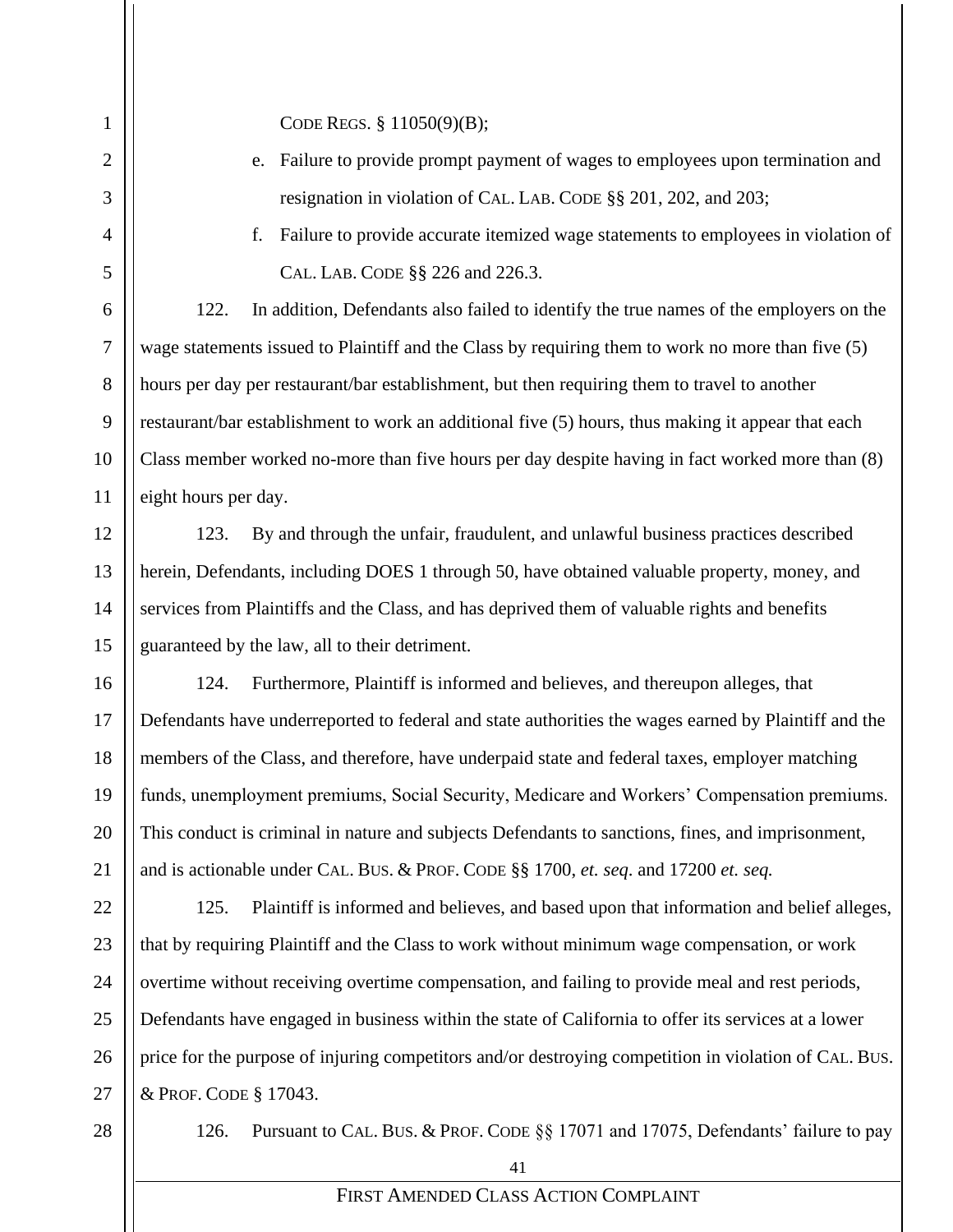wages, overtime compensation, related benefits, and employment taxes, is admissible as evidence of Defendants' intent to violate Chapter 4 of the Unfair Business Trade Act*.*

1

2

3

4

5

6

7

8

9

10

11

12

13

14

15

16

17

18

19

20

21

22

23

127. Defendants' practices are unlawful, unfair, deceptive, untrue, and misleading.

128. Plaintiff is entitled to seek, and does seek, such relief as may be necessary to restore the money and property that Defendants have acquired, or of which Plaintiff and members of the Class have been deprived of, by means of the above-described unfair and unlawful business practices.

129. Plaintiff and the Class have no plain, speedy, and/or adequate remedy at law to redress the injuries that they have suffered as a consequence of Defendants' unfair and unlawful business practices. As such, Defendants should be required to disgorge the unpaid moneys owed to Plaintiff and the Class.

130. Because Plaintiff seeks to enforce an important right affecting the public interest, *to wit*, the lawful payment of wages as required by law, the disgorgement of ill-gotten gains, and the restitution of unlawfully withheld wages, with interest thereon, Plaintiff requests an award of attorneys' fees, pursuant to CAL. CODE CIV. PROC. § 1021.5, and costs pursuant to CAL. CODE CIV. PROC. § 1032.

### **XVII.**

### **NINTH CAUSE OF ACTION**

**Failure to Furnish Employee File and Payroll Records**

**[CAL. LAB. CODE §§ 226(b), 226(c) 226(f) 1198.5, 1198.5(a), 1198.5(b), and 1198.5(k)]**

## **(By Plaintiff as Against All Defendants, Including DOES 1 through 50.)**

131. Plaintiff re re-alleges and incorporates herein each and every allegation contained in each of the preceding paragraphs in this FAC as fully set forth herein by reference.

24 25 26 27 28 132. CAL. LAB. CODE § 226(b) states, in relevant part, that "[a]n employer… shall afford current and former employees the right to inspect or receive a copy of records pertaining to their employment, upon reasonable request to the employer." CAL. LAB. CODE § 1198.5(a) likewise states, in relevant part, that "[e]very current and former employee… has the right to inspect and receive a copy of the personnel records that the employer maintains relating to the employee's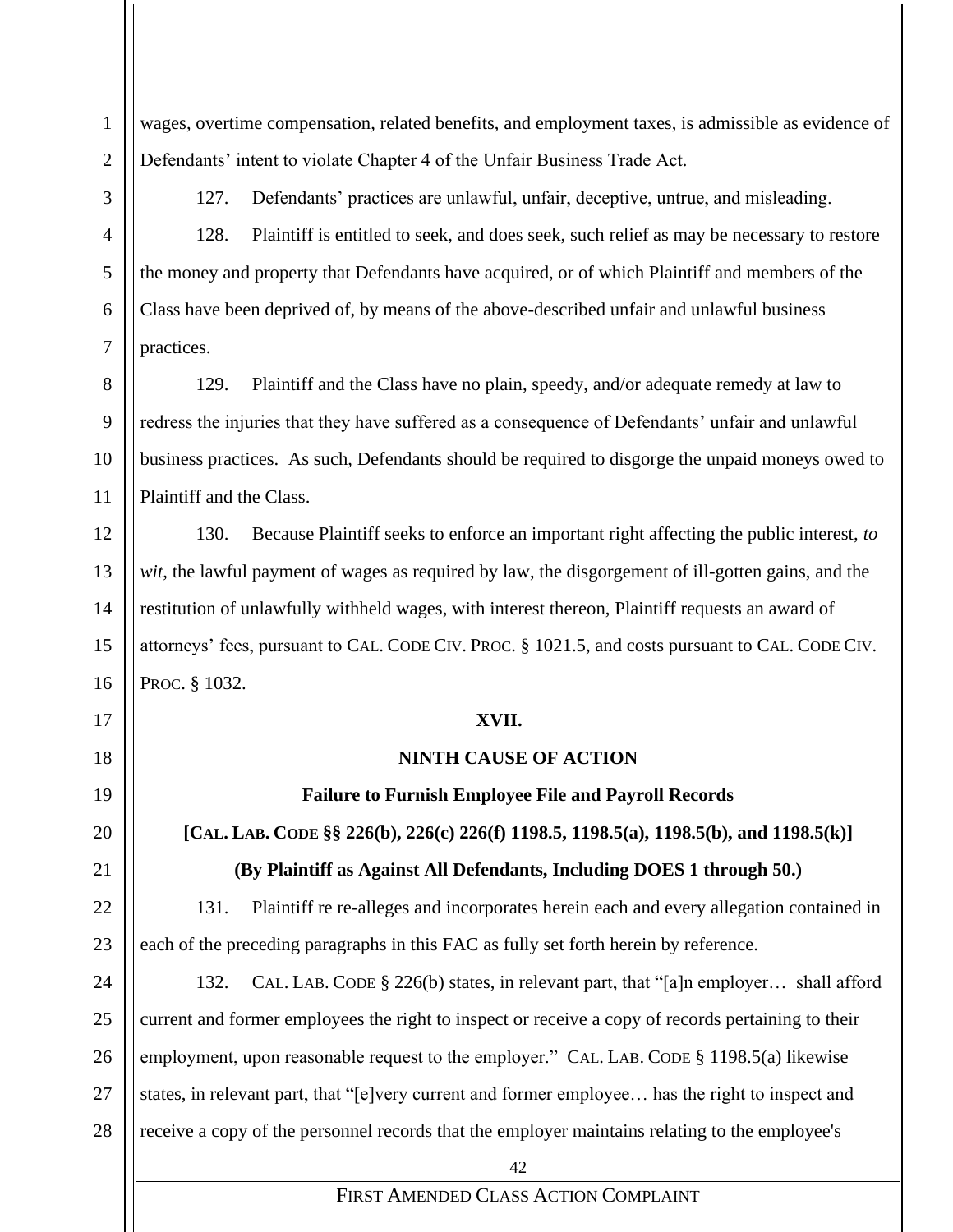1 performance or to any grievance concerning the employee."

133. An employer's failure to comply with an employee's request pursuant to section 226(b) of the California Labor Code within 21 days entitles the employee to of \$750 from the employer. CAL. LAB. CODE §§ 226(c) and (f).

134. An employer's failure to comply with an employee's request pursuant to section 1198.5 of the California Labor Code within 30 days entitles the employee to of \$750 from the employer. CAL. LAB. CODE §§ 1198.5(b) and (k).

135. On April 20, 2021, Plaintiff sent a letter to Defendants at 3011 Newport Blvd., Newport Beach, CA 92662, 121 McFadden St., Newport Beach, CA 92663, and 2920 Newport Blvd., Newport Beach, CA 92663, which, based on information and belief, are addresses commonly shared among the Defendants, formally requesting her entire employee file, including payroll records.

13

2

3

4

5

6

7

8

9

10

11

12

14

15

16

17

18

19

20

21

22

23

24

136. As of the filing of this action, Defendants have ignored Plaintiff's request altogether. 137. By virtue of the foregoing, Plaintiff seeks penalties pursuant to sections 226(f) and 1198.5(b) of the California Labor Code, and injunctive relief to enforce Defendants' compliance along with an award for coasts and reasonable attorneys' fees, pursuant to sections 226(h) and 1198.5(l) of the California Labor Code.

### **XVIII.**

## **TENTH CAUSE OF ACTION**

**For Penalties Pursuant To Private Attorney General Act ("PAGA")**

## **[CAL. LAB. CODE §§ 2699,** *et. seq.***]**

**(By Plaintiff and the Putative Class as Against All Defendants, Including DOES 1 through 50.)**

138. Plaintiff re re-alleges and incorporates herein each and every allegation contained in each of the preceding paragraphs in this FAC as fully set forth herein by reference.

25 26 27 28 139. The California Private Attorney General Act of 2004, codified under sections 2698- 2699 of the California Labor Code, expressly establishes that any provision of the California Labor code that provides for a civil penalty to be assessed and collected by the LWDA, or any of its departments, divisions, commissions, boards agencies or employees for a violation of the California

43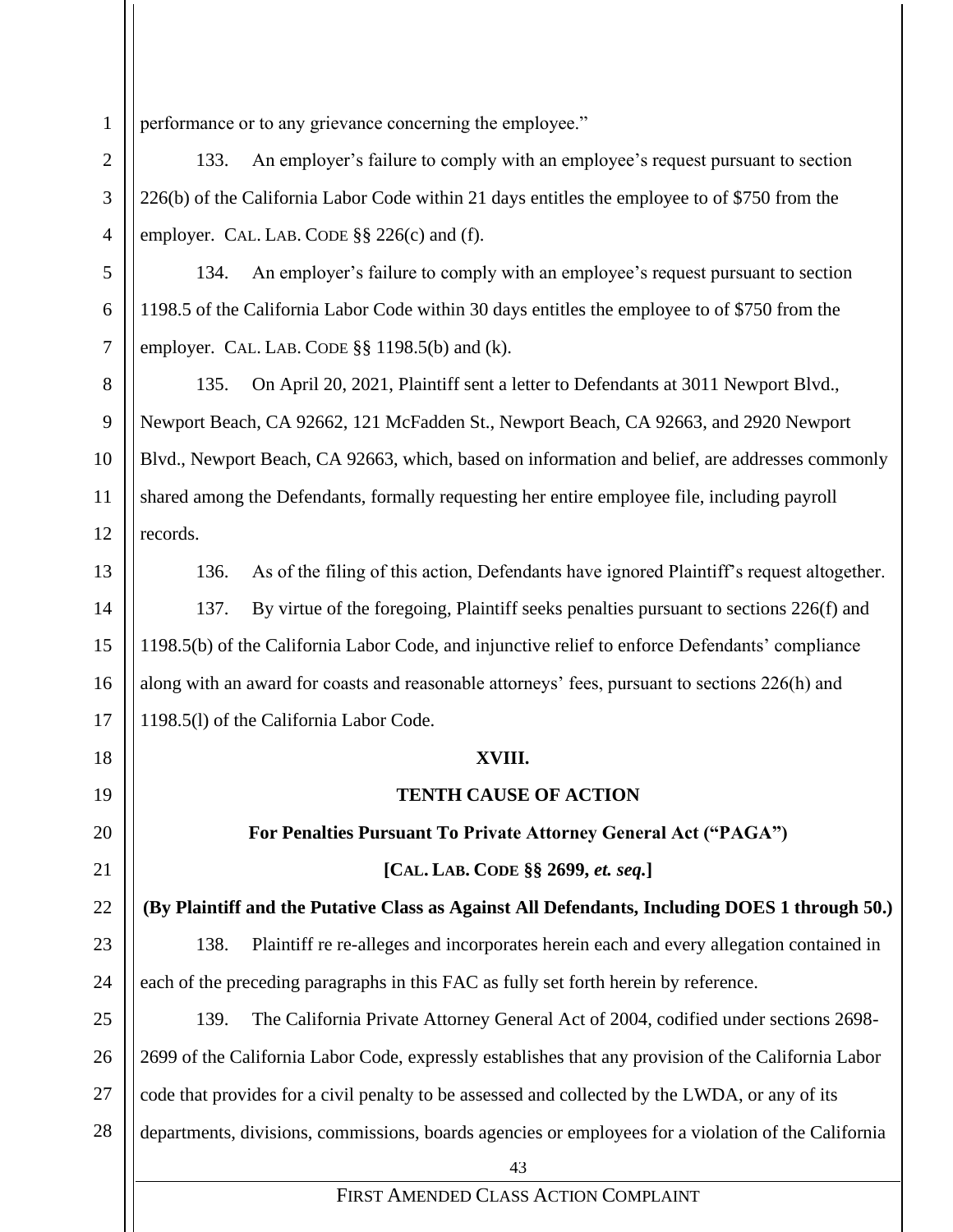44 FIRST AMENDED CLASS ACTION COMPLAINT 1 2 3 4 5 6 7 8 9 10 11 12 13 14 15 16 17 18 19 20 21 22 23 24 25 26 27 28 Labor Code. Alternatively, the civil penalties may be recovered through a civil action brought by an aggrieved employee on behalf of himself or herself, and other current or former employees. 140. Whenever the LWDA, or any of its departments, divisions, commissions, boards, agencies, or employees has discretion to assess a civil penalty, a court in a civil action is authorized to exercise the same discretion, subject to the same limitations and conditions, to assess the civil penalties. 141. Plaintiff and the other members of the Class are "aggrieved employees" as defined by section 2699 of the California Labor Code in that they are all current or former employees of Defendants, and one or more of the alleged violations were committed against them. 142. Plaintiff seeks civil penalties for Defendants' violations of the following Labor Code sections and Industrial Wage Orders: a. Failure to timely pay wages at the appropriate rate of pay in violation of CAL. LAB. CODE §§ 204, 510, 511, 558, 1194, 1198, can 8 CAL. CODE REGS. § 11050(3), *et. seq.*; b. Failure to provide meal periods as mandated by CAL. LAB. CODE §§ 226.7 and 512, and 8 CAL. CODE REGS. § 11050(11), *et. seq.*; c. Failure to provide rest periods as mandated by CAL. LAB. CODE § 226.7, and 8 CAL. CODE REGS. § 11050(11), *et. seq.*; d. Failure to provide prompt payment of wages to employees upon termination and resignation in violation of CAL. LAB. CODE §§ 201, 202, and 203; e. Failure to provide accurate itemized wage statements to employees in violation of CAL. LAB. CODE §§ 226 and 226.3. 143. On July 15, 2021, Plaintiff electronically submitted written notice to the Agency, setting forth her contentions and claims on behalf of herself and on behalf of all those similarly situated. Copies of this letter was also mailed to Defendants named herein on July 15, 2021, via certified mail. 144. The Agency has failed to respond within the time prescribed under section 2699.3, subd. (a) $(2)(A)$ , of the California Labor Code, thereby exhausting Plaintiff's administrative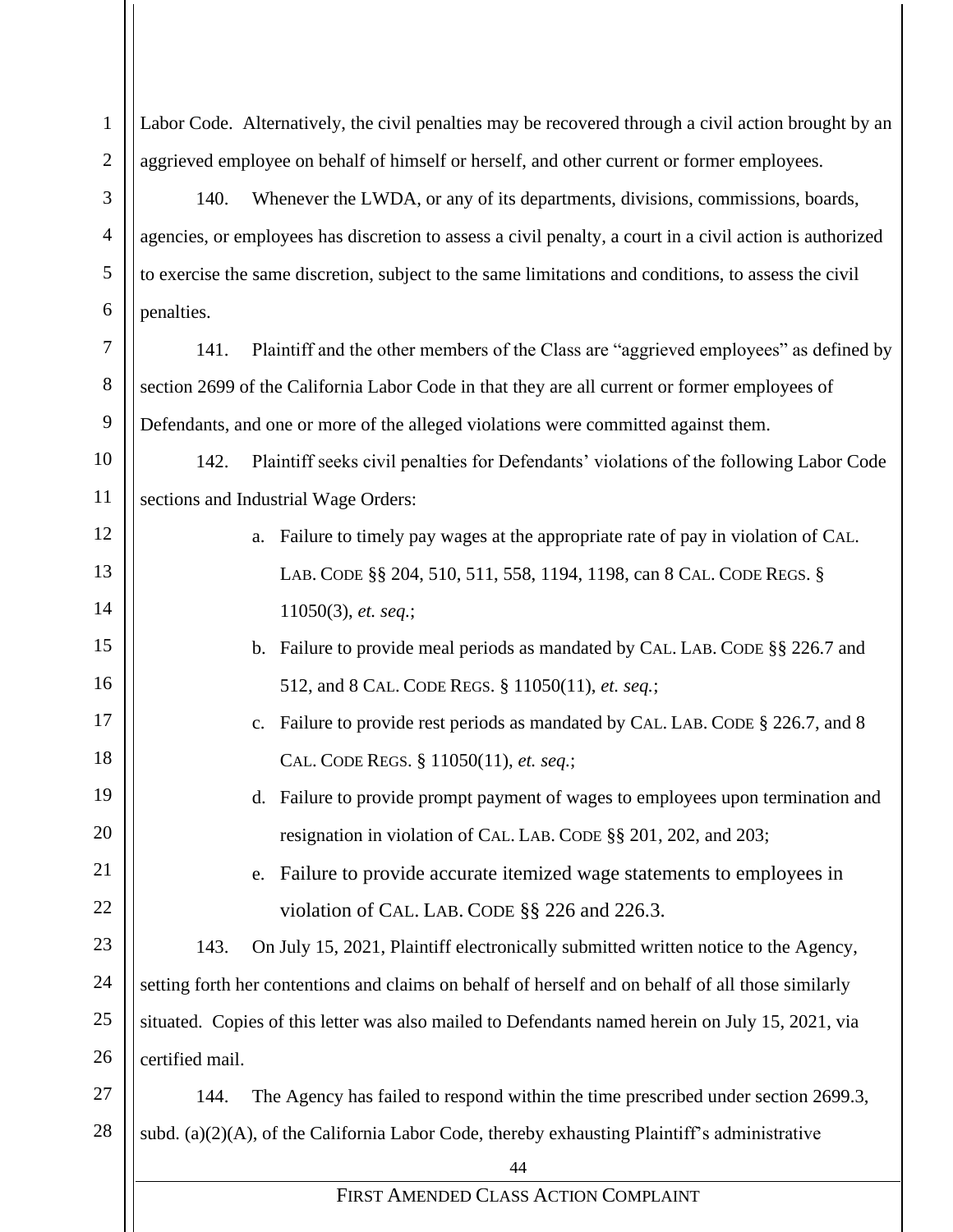1 2 remedies. Plaintiff therefore amends the existing complaint herein, as a matter of right, to add a PAGA cause of action. CAL. LAB. CODE  $\S$  2699.3(a)(2)(C).

3

4

5

6

7

13

14

15

16

17

18

19

20

21

22

23

24

25

26

27

28

145. Pursuant to section 2699 of the California Labor Code, Plaintiff, individually and on behalf of all aggrieved employees, requests and is entitled to recover from the Defendants wage compensation for uncompensated wages according to proof, interest, attorney's fees, and costs pursuant to CAL. LABOR CODE § 218.5, as well as all civil penalties against Defendants, including DOES1 through 50, including but not limited to:

- 8 9 10 11 12 a. Where penalties are not already specified in the applicable provision of the California Labor Code, penalties under CAL. LABOR CODE § 2699 in the amount of \$100 for each aggrieved employee per pay-period for the initial violation, and \$200 for each aggrieved employee per pay period for each subsequent violation (*see* CAL. LAB. CODE § 2699(f)(2));
	- b. Penalties under CAL. LAB. CODE § 226.3 for violations of CAL. LAB. CODE § 226, in addition to any other penalty provided by law, of two hundred fifty dollars (\$250) per aggrieved employee for the first violation, and one thousand dollars (\$1,000) per aggrieved employee for each subsequent violation;
	- c. Penalties under Title 8 of the California Code of Regulations, as set forth in the applicable Wage Order, in the amount of \$50 for each aggrieved employee per pay period for an initial violation, and \$100 for each aggrieved employee

per pay period for each subsequent violation (*see* CAL. LAB. CODE § 558);

- d. Penalties under CAL. LABOR CODE § 210 in addition to, and entirely independent and apart from, any other penalty provided in the California Labor Code, in the amount of \$100 for each aggrieved employee per pay period for the initial violation, and \$200 for each aggrieved employee per pay period for each subsequent violation or any willful or intentional violation, plus 25% of the wages wrongfully withheld; and
	- e. Any and all additional penalties and sums as provided by the California Labor

45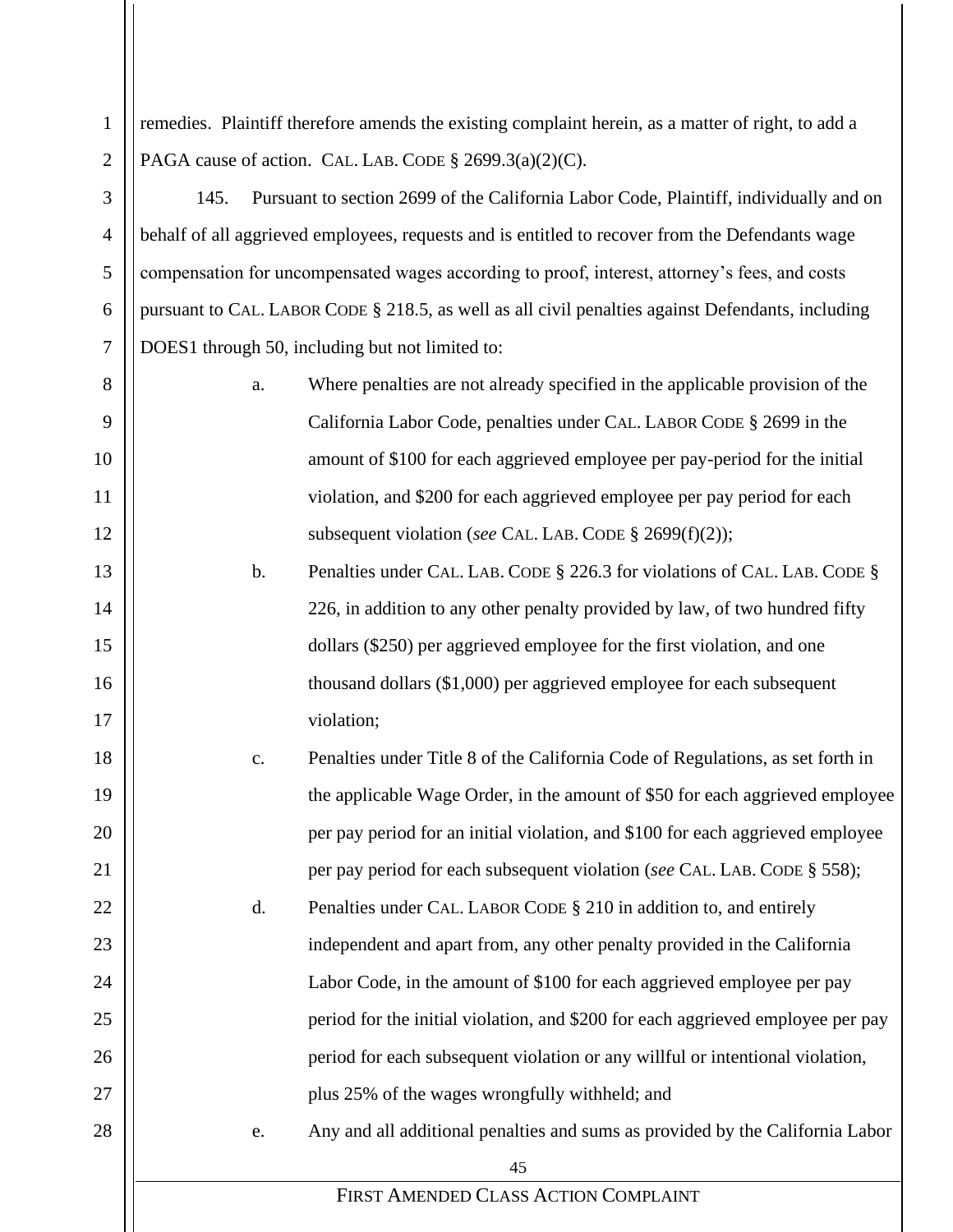| $\mathbf{1}$   | Code, and/or other statutes.                                                                         |
|----------------|------------------------------------------------------------------------------------------------------|
| $\overline{2}$ | In addition, Plaintiff seeks and is entitled to have 75% of all penalties recovered<br>146.          |
| 3              | pursuant to §§ 2699, et seq., allocated to the LWDA, and 25% to the aggrieved employees.             |
| $\overline{4}$ | Further, Plaintiff seeks and is entitled to recover reasonable attorneys' fees and costs<br>147.     |
| 5              | pursuant to sections 2699, 218.5, 210 and 212 of the California Labor Code, and any other            |
| 6              | applicable statute, including CAL. CODE CIV. PROC. § 1032, et. seq.                                  |
| 7              | XIX.                                                                                                 |
| 8              | <b>ELEVENTH CAUSE OF ACTION</b>                                                                      |
| 9              | <b>For Declaratory Relief</b>                                                                        |
| 10             | [CAL. CODE CIV. PROC. §§ 1060, et. seq.]                                                             |
| 11             | (By Plaintiff and the Putative Class as Against All Defendants, Including DOES 1 through 50.)        |
| 12             | Plaintiff re re-alleges and incorporates herein each and every allegation contained in<br>148.       |
| 13             | each of the preceding paragraphs in this FAC as fully set forth herein by reference.                 |
| 14             | An actual controversy has arisen and now exists between Plaintiff, on the one<br>149.                |
| 15             | hand, and Defendant THE STAG BAR, INC., on the other hand, concerning their respective               |
| 16             | rights and duties under the purported Arbitration Agreement.                                         |
| 17             | Defendant THE STAG BAR, INC. contends that the Arbitration Agreement is<br>150.                      |
| 18             | valid and enforceable to compel this Action into arbitration, and to strike the class allegations.   |
| 19             | 151.<br>Plaintiff contends that the purported Arbitration Agreement is invalid, void, and            |
| 20             | unenforceable because it was entered into for an unlawful object contrary to an express              |
| 21             | provision and/or policy of law. See CAL. CODE. CIV. PROC. §§ 1550, 1596, 1598, and 1667.             |
| 22             | Specifically, Plaintiff is informed and believes, and thereupon alleges, that<br>152.                |
| 23             | Defendants are aware that their business practices articulated in paragraphs $50(a)$ through $50(f)$ |
| 24             | are unfair, unlawful, and fraudulent, and therefore Defendants require their employees,              |
| 25             | including Plaintiff herein, to sign arbitration agreements with the intent to violate the Labor      |
| 26             | Code and applicable Wage Orders in an effort to insulate themselves from liability, as further       |
| 27             | alleged herein.                                                                                      |
| 28             | A withholding of judicial consideration as to whether the Arbitration Agreement is<br>153.           |
|                | 46                                                                                                   |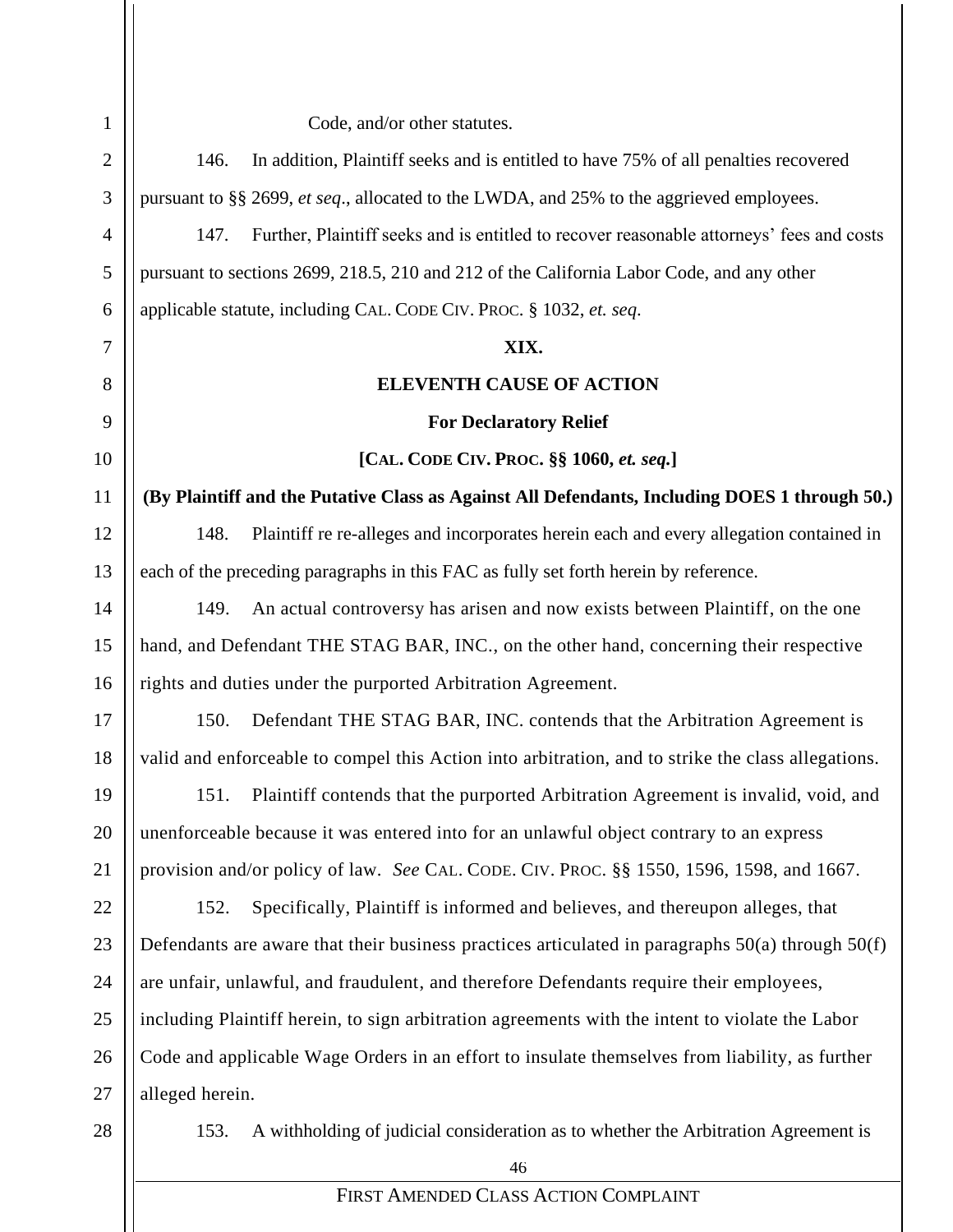| void or enforceable will result in a hardship on the Plaintiff and the Class she seeks to represent that        |  |  |  |  |
|-----------------------------------------------------------------------------------------------------------------|--|--|--|--|
|                                                                                                                 |  |  |  |  |
| a judicial declaration is necessary, under the circumstances presented, so that Plaintiff and<br>$\mathfrak{2}$ |  |  |  |  |
| Defendants may ascertain their respective rights and obligations under the Arbitration Agreement.               |  |  |  |  |
| XX.                                                                                                             |  |  |  |  |
| <b>PRAYER</b>                                                                                                   |  |  |  |  |
| WHEREFORE, Plaintiff prays for judgment as follows:                                                             |  |  |  |  |
| <b>On The First Cause Of Action:</b>                                                                            |  |  |  |  |
| For compensatory damages, including unpaid wages, and other losses in an amount<br>1.                           |  |  |  |  |
| according to proof;                                                                                             |  |  |  |  |
| For liquidated damages pursuant to CAL. LAB. CODE § 1194.2;<br>2.                                               |  |  |  |  |
| For an award of interest, including prejudgment interest at the legal rate pursuant to<br>3.                    |  |  |  |  |
| CAL. LAB. CODE §§ 218.6, 1194, and CAL. CIV. CODE § 3289, et. seq.; and                                         |  |  |  |  |
| For reasonable attorneys' fees and costs of suit pursuant to CAL. LAB. CODE §§ 218.5,<br>4.                     |  |  |  |  |
| 1194, and CAL. CODE CIV. PROC. § 1032.                                                                          |  |  |  |  |
| <b>On The Second Cause Of Action:</b>                                                                           |  |  |  |  |
| For compensatory damages, including lost wages, and other losses, in an amount in<br>5.                         |  |  |  |  |
| an amount according to proof;                                                                                   |  |  |  |  |
| For an award of interest, including prejudgment interest at the legal rate pursuant to<br>6.                    |  |  |  |  |
| CAL. LAB. CODE §§ 218.6, 1194, and CAL. CIV. CODE § 3289, et. seq.; and                                         |  |  |  |  |
| 7.<br>For reasonable attorneys' fees and costs of suit pursuant to CAL. LAB. CODE §§ 218.5,                     |  |  |  |  |
| 1194, and CAL. CODE CIV. PROC. § 1032.                                                                          |  |  |  |  |
| On The Third And Fourth Causes Of Action:                                                                       |  |  |  |  |
| 8.<br>For unpaid premium payments in an amount according to proof;                                              |  |  |  |  |
| 9.<br>For reasonable costs of suit pursuant to CAL. CODE CIV. PROC. § 1032; and                                 |  |  |  |  |
| 10.<br>For an award of interest, including prejudgment interest at the legal rate pursuant to                   |  |  |  |  |
| CAL. CIV. CODE § 3287.                                                                                          |  |  |  |  |
| On The Fifth Cause Of Action:                                                                                   |  |  |  |  |
| For reimbursement of all necessary expenditures, plus interest thereon pursuant to<br>11.                       |  |  |  |  |
| 47                                                                                                              |  |  |  |  |
| FIRST AMENDED CLASS ACTION COMPLAINT                                                                            |  |  |  |  |
|                                                                                                                 |  |  |  |  |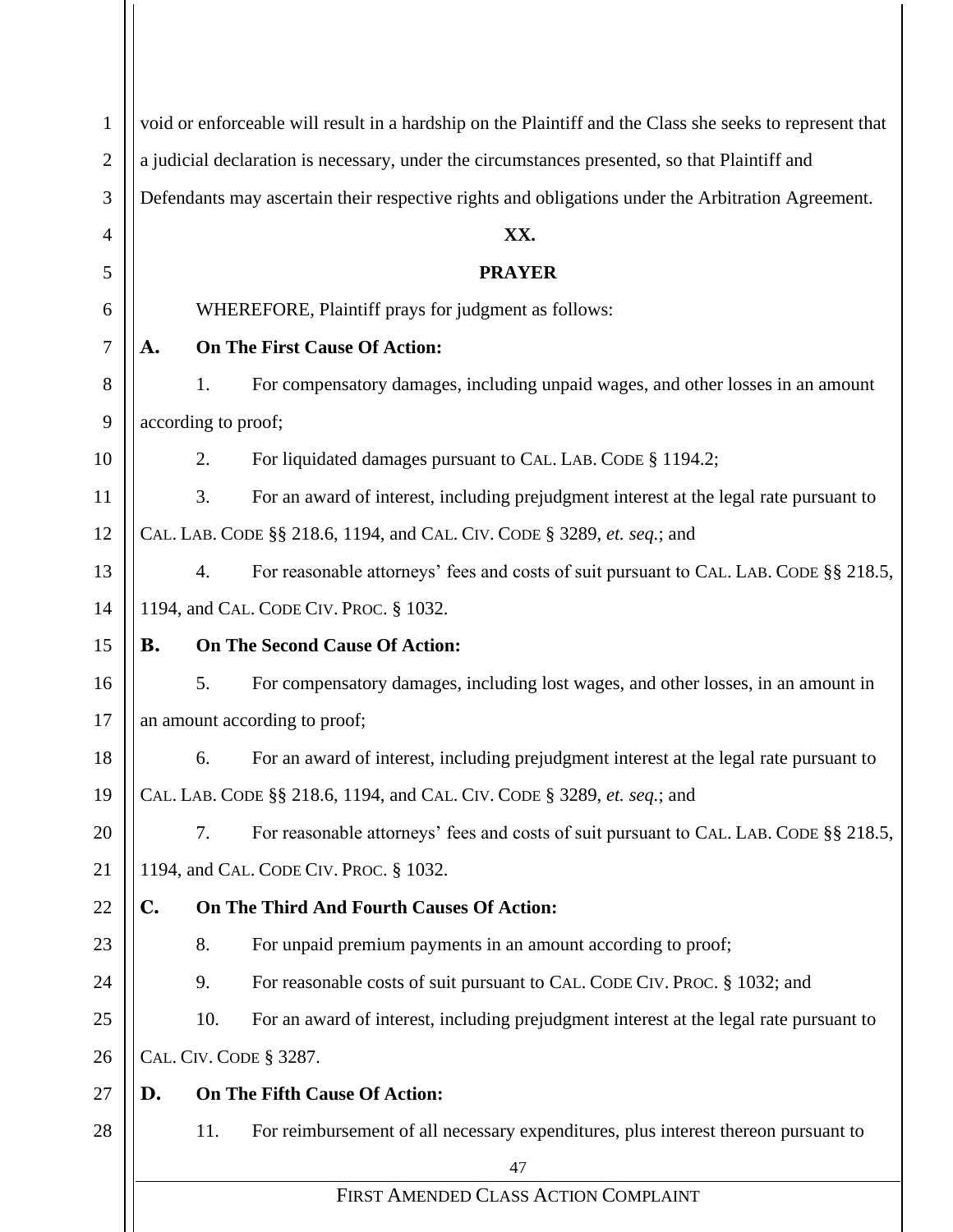| $\mathbf{1}$   |                             |     | CAL. LAB. CODE § 2802(b); and                                                                             |
|----------------|-----------------------------|-----|-----------------------------------------------------------------------------------------------------------|
| $\mathbf{2}$   |                             | 12. | For costs and attorneys' fees pursuant to CAL. LAB. CODE § 2802(c) and CAL. CIV.                          |
| 3              |                             |     | CODE § 1032, et. seq.                                                                                     |
| $\overline{4}$ | Е.                          |     | <b>On The Sixth Cause Of Action:</b>                                                                      |
| 5              |                             | 13. | For statutory penalties pursuant to CAL. LAB. CODE § 226;                                                 |
| 6              |                             | 14. | For attorneys' fees and costs pursuant to CAL. LAB. CODE § 226(g) and CAL. CODE                           |
| 7              | CIV. PROC. § 1032, et. seq. |     |                                                                                                           |
| 8              | F.                          |     | <b>On The Seventh Cause Of Action:</b>                                                                    |
| 9              |                             | 15. | For statutory penalties CAL. LAB. CODE § 203;                                                             |
| 10             |                             | 16. | For costs of suit pursuant to CAL. CODE CIV. PROC. § 1032.                                                |
| 11             | G.                          |     | On The Eighth Cause Of Action:                                                                            |
| 12             |                             | 17. | That Defendants, including DOES 1 through 50, be ordered and enjoined to pay                              |
| 13             |                             |     | restitution and penalties to Plaintiffs due to Defendants' unlawful and/or unfair activities, pursuant to |
| 14             |                             |     | Business and Professions Code §§ 17200-05;                                                                |
| 15             |                             | 18. | That Defendants, including DOES 1 through 50, further be enjoined to cease and                            |
| 16             |                             |     | desist from unlawful and/or unfair activities in violation of Business and Professions Code § 17200,      |
| 17             | et. seq.;                   |     |                                                                                                           |
| 18             |                             | 19. | For costs of suit pursuant to CAL. CODE CIV. PROC. § 1032; and                                            |
| 19             |                             | 20. | For attorneys' fees pursuant to CAL. CODE CIV. PROC. § 1021.5.                                            |
| 20             | Н.                          |     | <b>On The Ninth Cause Of Action:</b>                                                                      |
| 21             |                             | 21. | For penalties in the amount of \$1,500 pursuant to CAL. LAB. CODE $\S$ § 226(f) and                       |
| 22             | 1198.5(b);                  |     |                                                                                                           |
| 23             |                             | 22. | For injunctive relief pursuant to CAL. LAB. CODE §§ 226(h) and 1198.5(l); and                             |
| 24             |                             | 23. | For reasonable costs, including attorneys' fees, pursuant to CAL. LAB. CODE §§                            |
| 25             | 226(h) and 1198.5(l).       |     |                                                                                                           |
| 26             | I.                          |     | On the Tenth Cause of Action:                                                                             |
| 27             |                             | 24. | Penalties pursuant to CAL. LABOR CODE $\S$ 2699(f)(2) in the amount of \$100 for each                     |
| 28             |                             |     | aggrieved employee per pay period for the initial violation, and \$200 for each aggrieved employee        |
|                |                             |     | 48                                                                                                        |
|                |                             |     | FIRST AMENDED CLASS ACTION COMPLAINT                                                                      |
|                |                             |     |                                                                                                           |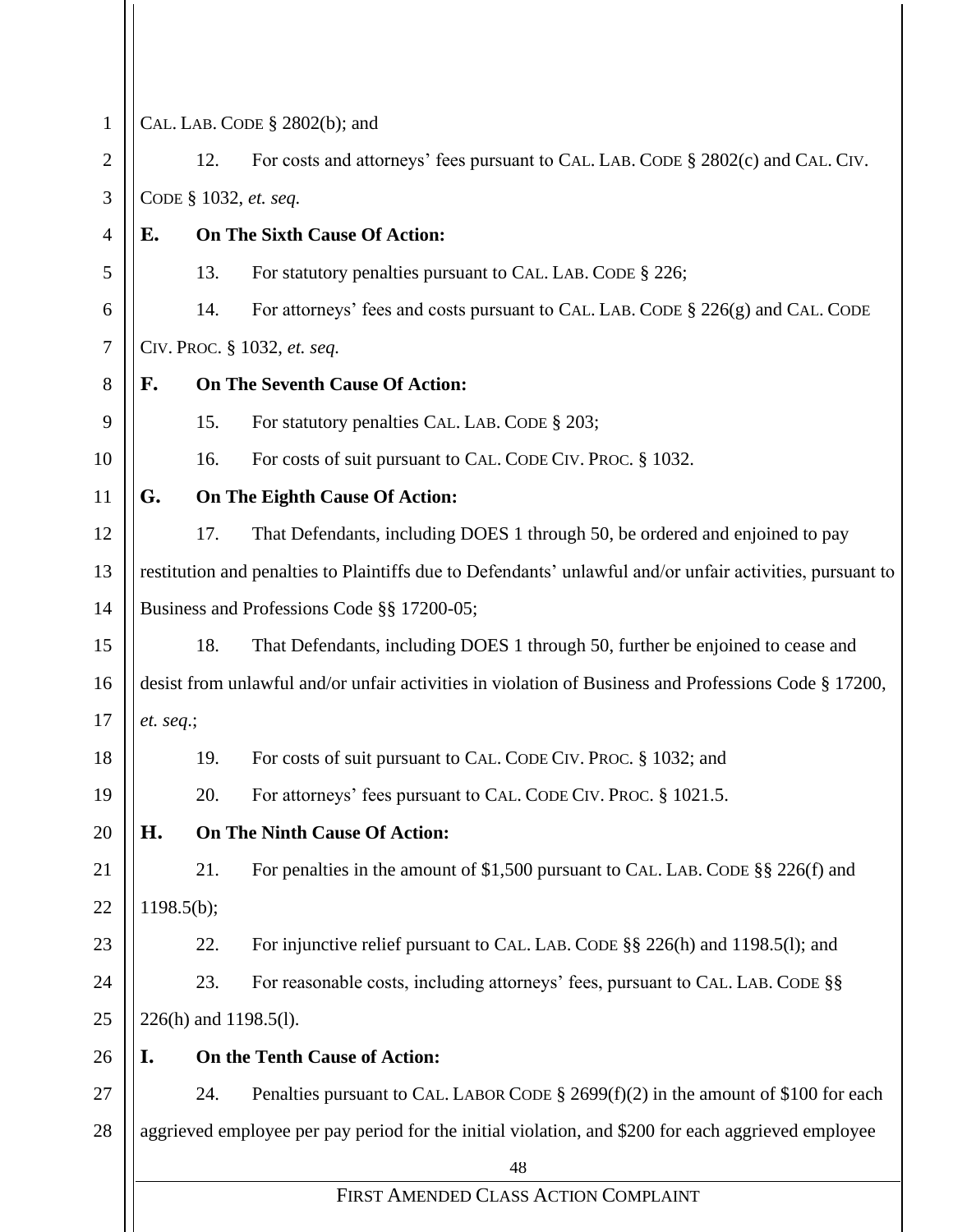1 per pay period for each subsequent violation;

25. Penalties under CAL. LAB. CODE § 226.3 for violations of CAL. LAB. CODE § 226, in addition to any other penalty provided by law, of two hundred fifty dollars (\$250) per aggrieved employee for the first violation, and one thousand dollars (\$1,000) per aggrieved employee for each subsequent violation;

26. Penalties under Title 8 of the California Code of Regulations, as set forth in the applicable Wage Order, in the amount of \$50 for each aggrieved employee per pay period for an initial violation, and \$100 for each aggrieved employee per pay period for each subsequent violation (*see* CAL. LAB. CODE § 558);

27. Penalties under CAL. LABOR CODE § 210 in the amount of \$100 for each aggrieved employee per pay period for the initial violation, and \$200 for each aggrieved employee per pay period for each subsequent violation or any willful or intentional violation, plus 25% of the wages wrongfully withheld;

14 15 28. Any and all additional penalties and sums as provided by the CAL. LABOR CODE and/or other statutes; and

16 17 29. Reasonable attorney's fees and costs pursuant to sections 2699, 218.5, 210 and 212 of the California Labor Code, and any other applicable statute.

**J. On the Eleventh Cause of Action:**

19 20 30. For a declaration of the parties' rights under the Arbitration Agreement at issue in this FAC.

- 21 22 23 **K. On Causes Of Action One Through Eight:** 31. For an order granting class certification. **L. On All Causes Of Action:**
	- 32. For costs of suit pursuant to Cal. Code Civ. Proc. § 1032; and
	- 33. For other and further relief as the Court deems just and proper.
- 26  $1/1$

24

25

2

3

4

5

6

7

8

9

10

11

12

13

18

- 27  $111$
- 28 / / /

49